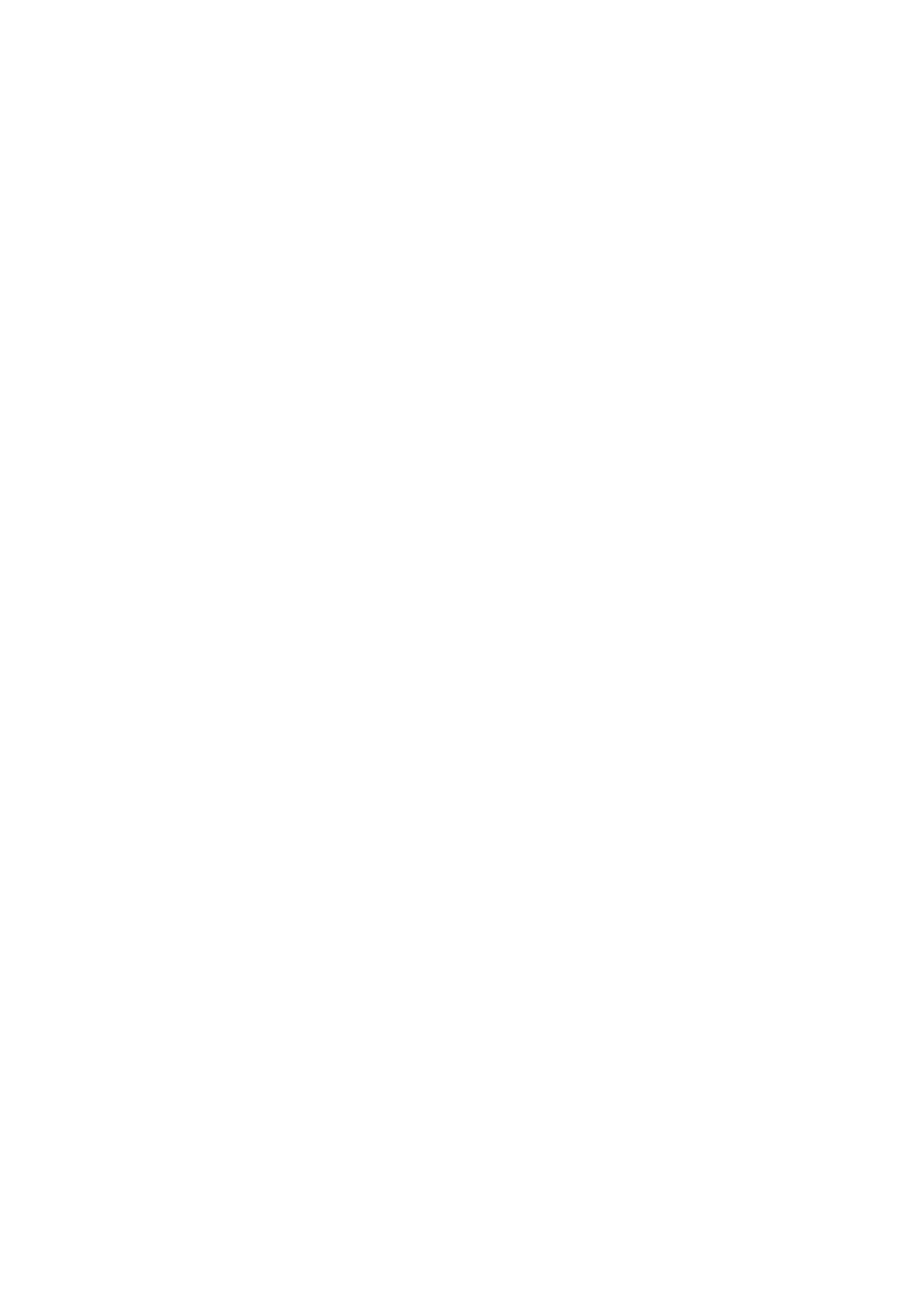## **INTRODUCTION**

- 1. Madam Speaker, before beginning, I would kindly request that we observe a moment of silence in remembrance of all those who have departed during the last year.
- 2. Madam Speaker, Honourable Members, the opening of this Assembly is an annual opportunity for us to reaffirm our collective values and aspirations, as well as interrogate the ongoing performance of our public institutions, as we work to better the lives of Batswana.
- 3. Today we can take comfort in the fact that through our complementary efforts as the executive and legislative branches of Government we have over the past years been able to make substantial progress towards promoting the well being of Batswana. Notwithstanding challenges on the way, our nation has continued to move forward along the path of democratic development.
- 4. While a journey towards a more perfect society in an imperfect world can never be complete, our own progress continues to be marked by measurable milestones contained in our long-term Vision, National Development Plans and goals for sustainable human development.
- 5. Madam Speaker, the launch of Vision 2036 has provided us with a refined roadmap to meet our 21st century objectives. At its core, the Vision recognises that our country's outstanding economic, social, environmental and governance issues are interconnected, as defined by its four pillars. In this respect I am honoured that Cabinet appointed me to serve as the Vision Champion, a commitment I look forward to pursuing in the coming years.
- 6. It should be noted, however, that Vision 2036 has not been conceived as a Government agenda. It is rather a blueprint for national progress that requires participation and partnership from all individuals and sectors of society.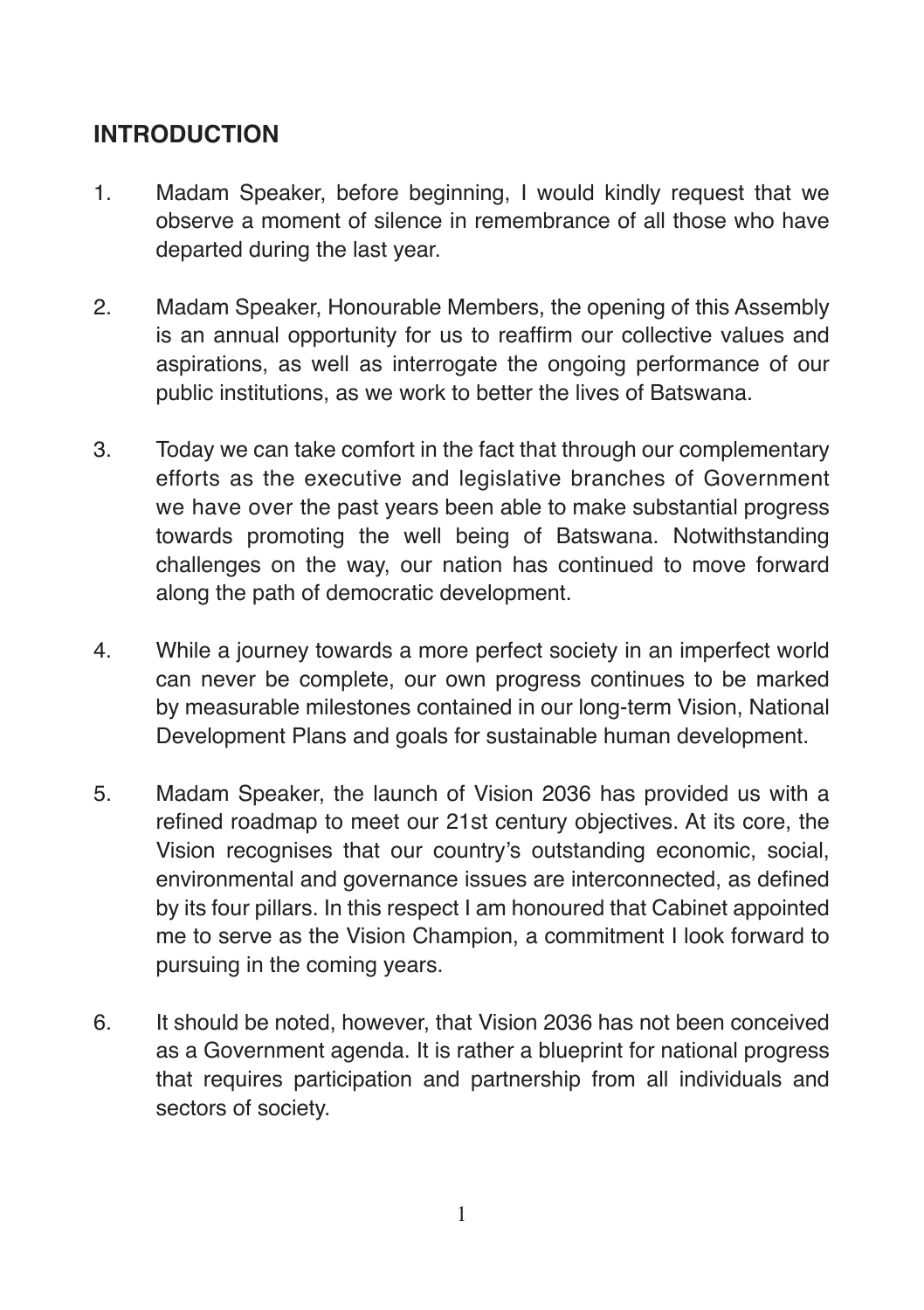## **Economic Outlook**

- 7. Turning to our immediate economic outlook, in the aftermath of the 2015 recession, we have experienced a welcome recovery in domestic growth, which according to current medium term projections is expected to continue.
- 8. National Accounts data released by Statistics Botswana in April 2017, confirmed that our economy grew by 4.3% in 2016. As was anticipated in my previous address, this growth was driven by nonmining sectors such as Trade, Hotels & Restaurants and Transport & Communications industries, which registered an increase of 13.5% and 5.6% respectively. A key factor in boosting the hotel and hospitality sector in recent years has been the growth of downstream diamond industry activities following the relocation of the Diamond Trading Company from London to Gaborone in 2012.
- 9. Notwithstanding the negative effects of the BCL liquidation, contraction in the mining sector was also significantly reduced last year to 3.7%, as opposed to the 19.6% we suffered in 2015.
- 10. In line with these trends, domestic growth is currently projected to reach 4.7% in 2017 and 5.3% in 2018. This positive outlook, which builds on our average 3.9% growth during NDP 10, is expected to be sustained by further improvements in the Mining, Trade, Hotels & Restaurants, Transport & Communication, and Water & Electricity sectors. The projected expansion of the Water & Electricity sector, largely resulting from an additional unit at Morupule B power station and the restoration of Morupule A, is further expected to boost other sectors of the economy.
- 11. It is also anticipated that diamond production will increase, mainly due to a recovery in global demand, particularly in advanced economies.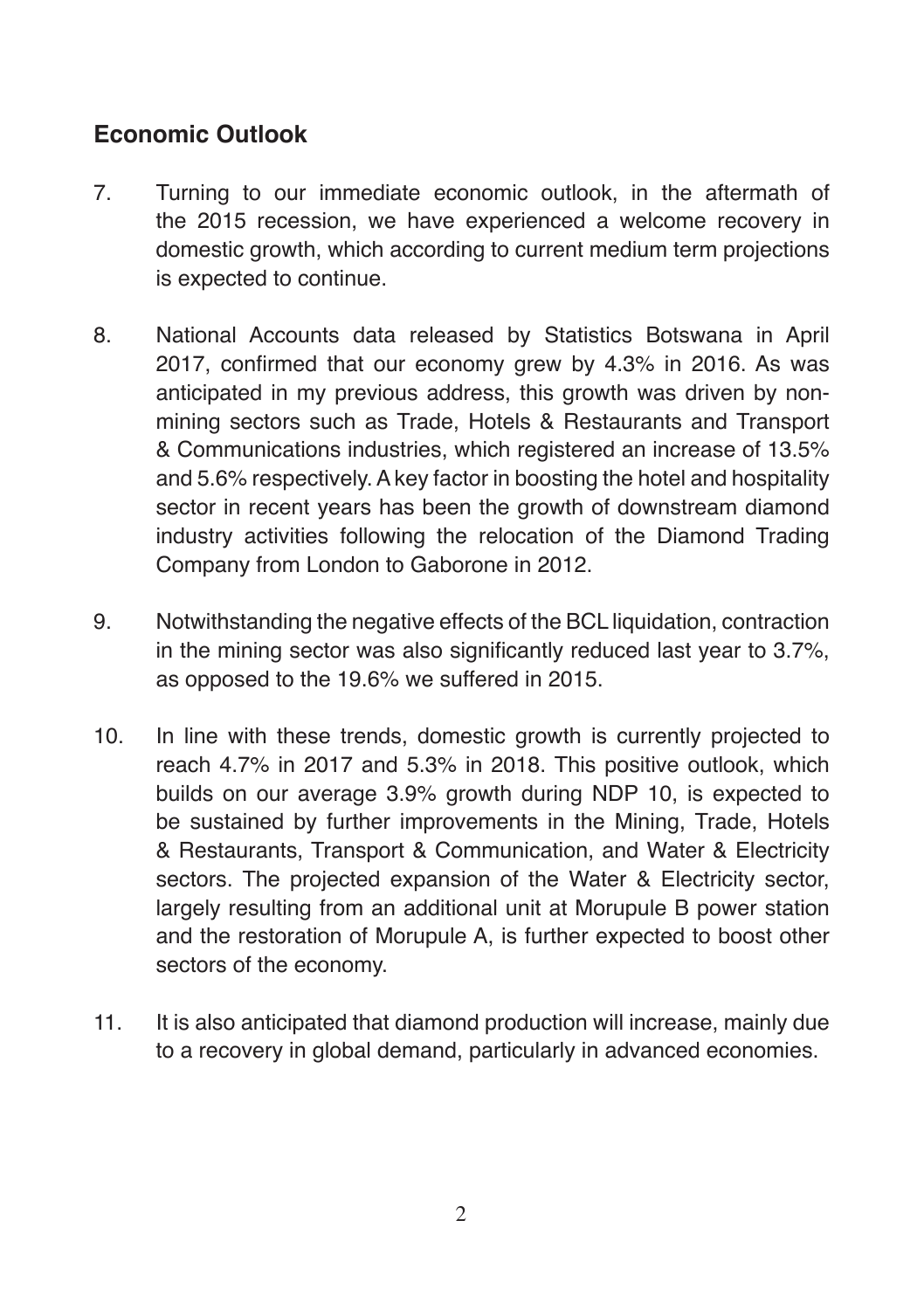- 12. According to the International Monetary Fund's (IMF) most recent World Economic Outlook report, released in October 2017, global economic growth is projected to increase from 3.2% in 2016 to 3.6% in 2017 and 3.7% in 2018. Despite this modestly positive outlook, medium term downside risks remain, including prolonged policy and political uncertainty in both advanced and emerging economies.
- 13. Advanced economies are now expected to grow at 2.2% in 2017 and 2.0% in 2018, improving on the 1.7% attained in 2016.

#### **Inflation, Trade and Foreign Exchange Reserves**

- 14. Madam Speaker, it is heartening to note that the inflation rate has been, and is expected to remain at the lower end of the Bank of Botswana's medium-term objective range of  $3 - 6$ %. Since the beginning of this year the rate hovered between 3.1% and 3.5%.
- 15. I am further pleased to report a positive trend in our balance of trade. According to Statistics Botswana, total imports for 2016 were valued at P66.9 billion, against P73.2 billion recorded in 2015, representing a fall of 8.6%. Total exports for the same period were valued at P80.3 billion, an increase of 26.5%, compared to P63.5 billion recorded in 2015. As a result, our trade balance was in surplus of P13.5 billion in 2016, resulting in a balance of payments surplus of P2.8 billion, in contrast to the deficit of P0.57 billion that was recorded for 2015.
- 16. As of the end August 2017, our foreign exchange reserves were valued at P76.6 billion, which is equivalent to 17 months of import cover. Of the total reserves, Government Investment Account amounted to P32.1 billion. Our exchange rate policy continues to support competitiveness of local industries in both domestic and international markets by maintaining the stability of the Pula against a basket of leading currencies.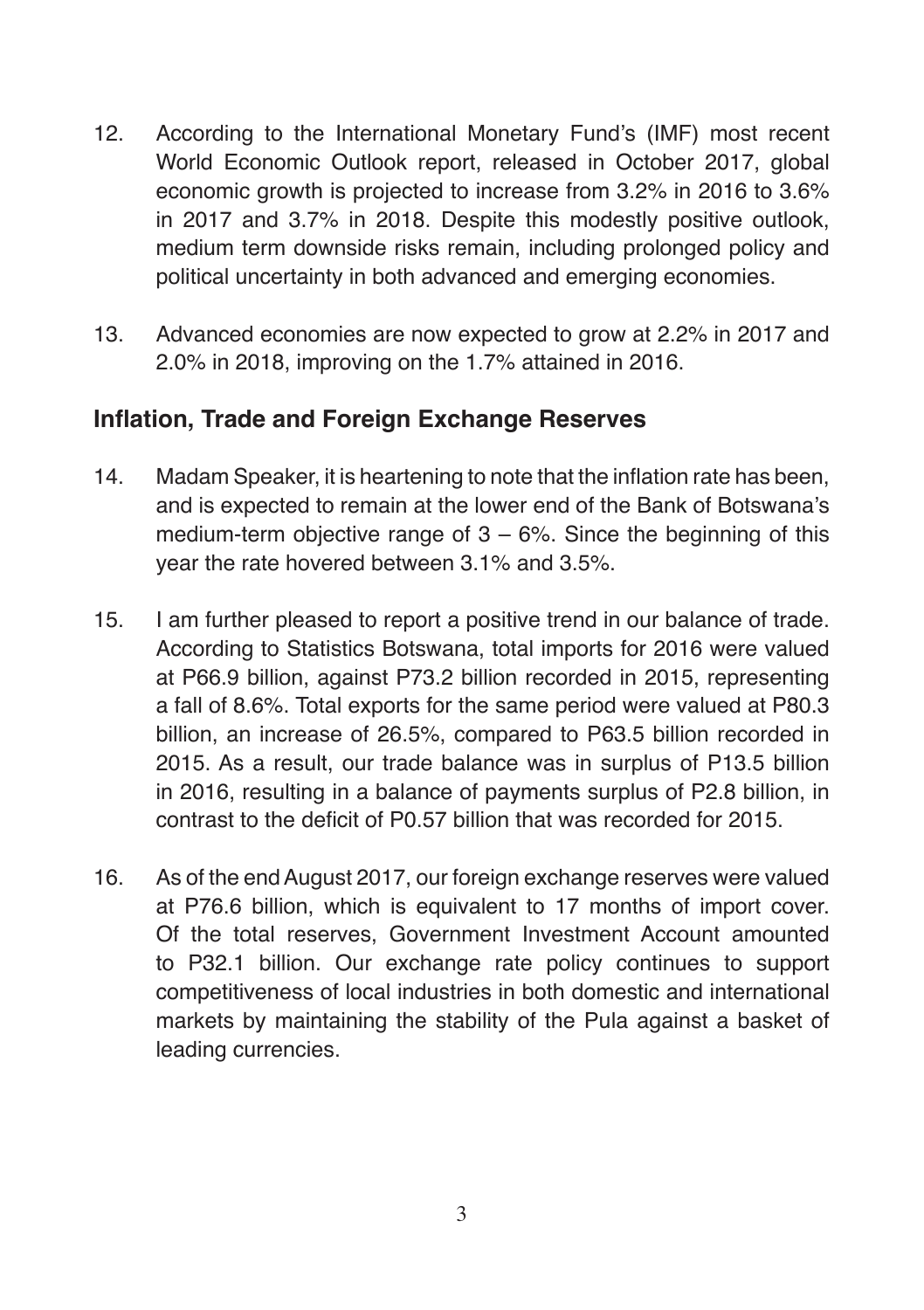### **2016/2017 Budget Outturn**

- 17. Turning to the budget, the overall fiscal balance for the 2016/17 financial year was in surplus of P1.12 billion, instead of the P1.10 billion deficit that had been projected. As Government we shall strive to always avoid deficit spending, which if unchecked will erode our foreign exchange reserves and impact negatively on our international sovereign credit ratings. In this respect, our prudence was last month rewarded by Standard & Poor's (S&P) who upgraded our outlook to "stable", while reaffirming our "A-/A2" credit rating with specific reference to our fiscal management as well as improved expectation for sustainable economic growth.
- 18. The budget outturn for 2016/17 indicates that total revenue and grants amounted to P57.40 billion, an increase of 2.6%, from P55.93 billion estimate in the revised budget. This comprised tax revenue of P35.56 billion and non-tax revenue of P21.68 billion.
- 19. Total expenditure and net lending during 2016/17 amounted to P56.27 billion. From this amount, recurrent expenditure amounted to P41.17 billion, against P39.66 billion in the revised budget, while development expenditure amounted to P15.16 billion.

## **Economic Diversification Drive (EDD)**

- 20. Madam Speaker, over the past six years, the short term component of the Economic Diversification Drive (EDD) has resulted in a substantial increase in Government procurement from local manufacturers and service providers, amounting to a cumulative total expenditure of P13.93 billion as of March 2017, which constitutes 52% of our total procurement for the period.
- 21. Implementation of the EDD medium to long term strategy for incubating local production has continued to focus on the leather, dairy and textiles sub-sector strategies. Almost all the components for the development of the leather industry in Lobatse are in place awaiting the final appointment of a technical partner, who is anticipated to be in place before end of the year.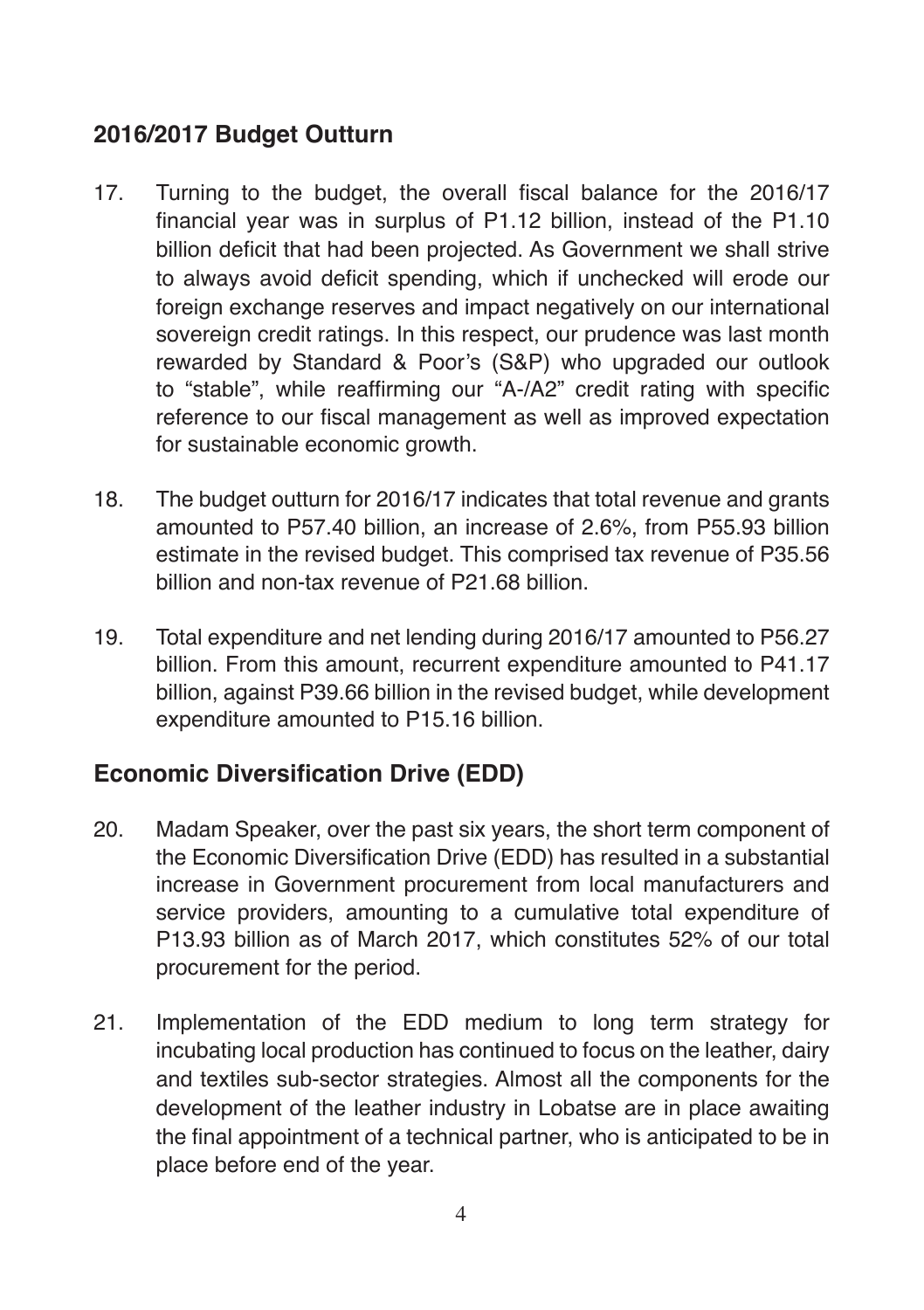- 22. Government's support for dairy production is evidenced by our allocation of land to farmers, which has been accompanied by increased milk production. As of March 2017, local production stood at 6 million litres or about 10% of annual national milk demand, meaning that there is further opportunity for local producers. To further develop local dairy, we have sought and obtained approval from the Southern African Customs Union (SACU) for an extension of the infant industry protection for Ultra High Temperature (UHT) milk, for an additional 8 years.
- 23. Government, in partnership with the European Union (EU), has implemented a Private Sector Development Programme to address enterprise capacity constraints. Since June 2017, one hundred enterprises had benefited from this initiative.
- 24. In line with our long term Vision, Government has embarked on Cluster Development Initiative to enhance economic diversification in five priority sectors, namely: beef, diamond beneficiation, financial services and mining and tourism. An action plan for capacity building is now being put into place for each of these clusters.

#### **Investment Promotion**

- 25. Madam Speaker, since its inception in 2012, the Botswana Investment and Trade Centre (BITC) has attracted a total of P10 billion worth of foreign and domestic capital investment, resulting in the creation of 8,831 additional jobs. The total business expansion investment level stood at P618.6 million in 2016/17 compared to P377 million reported in 2015/16.
- 26. Capacity building interventions through the Botswana Export Development Programme are also beginning to bear fruit. Ten companies are currently being assisted in developing their export marketing, while another eight are undergoing quality management and productivity improvement training.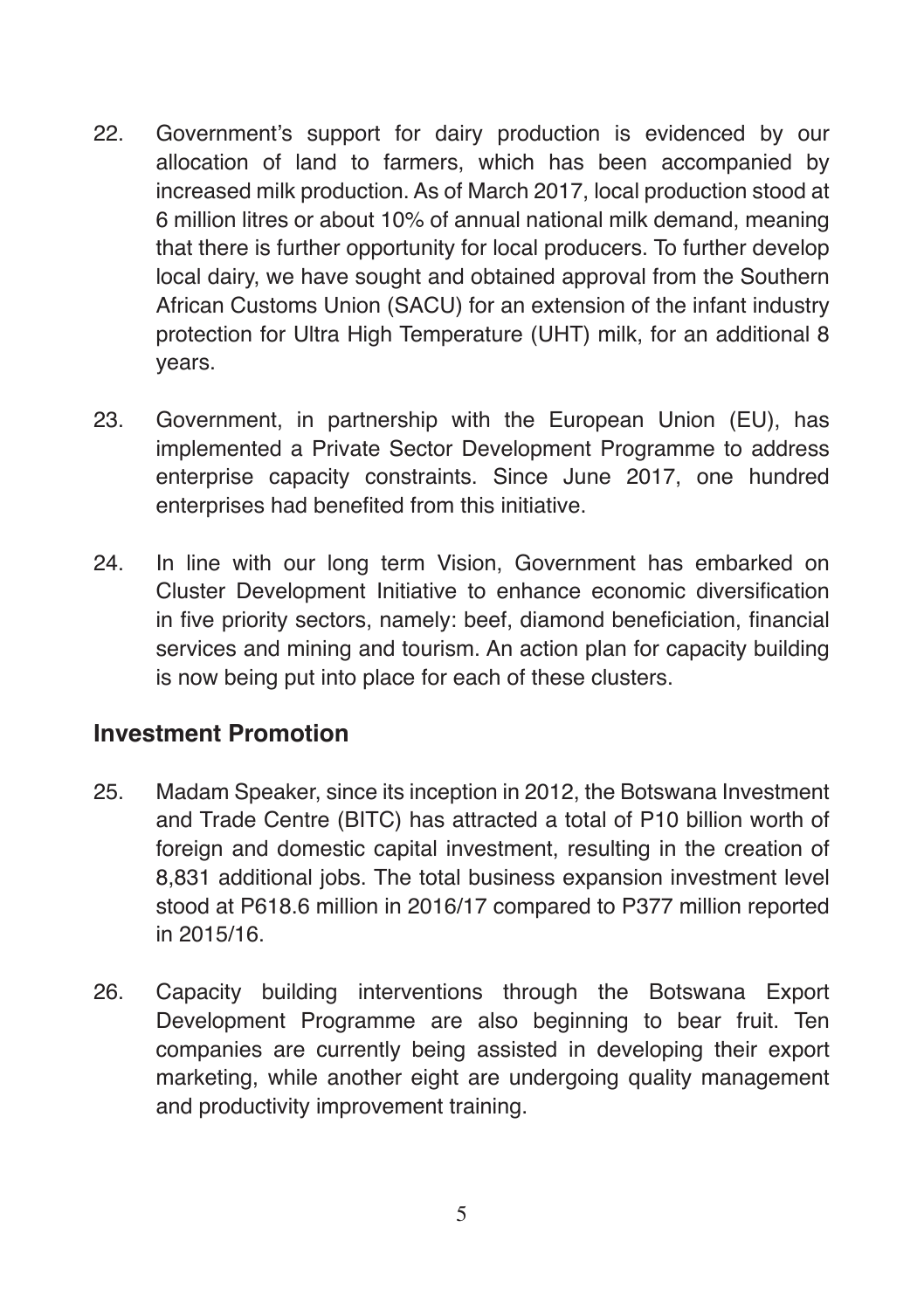- 27. The Botswana Development Corporation (BDC) has, despite two periods of recession, also experienced growth, with its total investment assets increasing from P1.2 billion to P2 billion over the past decade. This growth has supported over 5,000 jobs across various sectors of the economy.
- 28. Through its transformational programme the BDC has re-positioned itself for further growth, with over 1000 new jobs having been created since 2015 from new investments.

#### **Enabling Business**

- 29. Madam Speaker, in April 2017 Botswana was ranked number one in the Africa Investment Index by Quantum Global Holdings. But, the value of such accolades will be undermined if we fail to improve our associated Ease of Doing Business Rankings. Efforts are thus underway towards further enhancing the business environment through the implementation of a doing business reforms road map, with an accompanying Regulatory Impact Assessment Strategy. As part of this process, in August 2017, Government, in consultation with Business Botswana and other stakeholders, took the decision to lift a wide range of onerous tender compliance certification processes.
- 30. Government also continues to leverage ICT to improve the provision of services. To this end, a One Stop Service Center has been set up.
- 31. The Companies Act and the Registration of Business Names Act have been reviewed to enable online registration. These measures should improve turnaround times for company registration from days to hours.
- 32. Strengthening our intellectual property system will increase our ability to export locally produced goods and services. Government is, therefore, developing a National Intellectual Property Policy with technical assistance from the World Intellectual Property Organisation. We are also in the process of putting into place an Intellectual Property Office to streamline business processes related to intellectual property registration. This project is expected to be completed during 2018/19.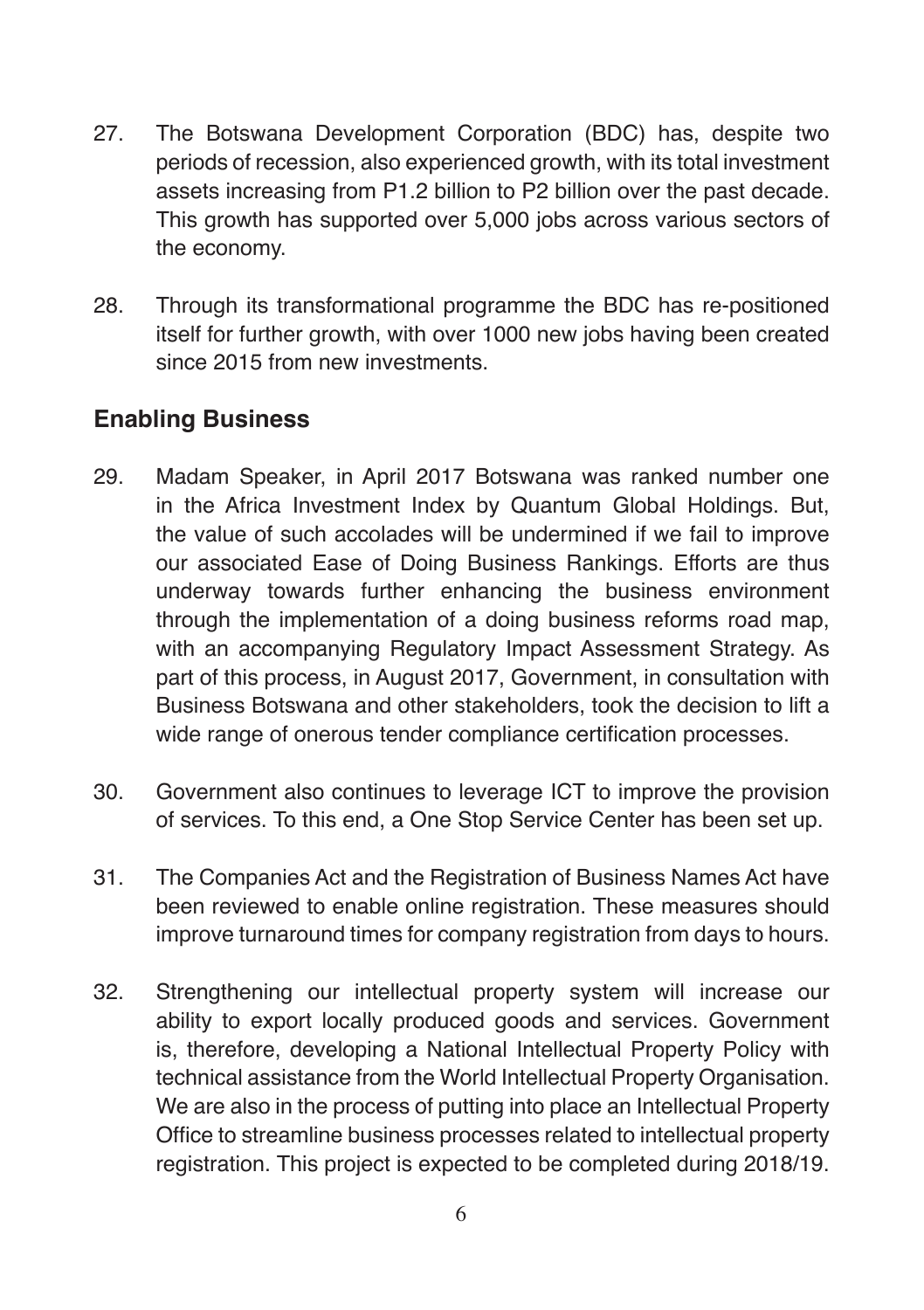## **Special Economic Zones**

- 33. Madam Speaker, Government is continuing with the setting up of the Special Economic Zones Authority (SEZA). We have developed and are now implementing the Authority's structure, business development and marketing strategies. We have also commenced the domestic and international marketing of SEZA sites.
- 34. SEZA is presently giving priority to the development of the "Aerotropolis" Special Economic Zone attached to Sir Seretse Khama International Airport (SSKIA-SEZ), which will further incorporate land parcels held by the Civil Aviation Authority of Botswana (CAAB), Botswana Innovation and Diamond Hubs. A master plan and detailed designs for the combined site are being finalised. This will open the door for further development through Public-Private-Partnerships.
- 35. In other areas, implementation of Gaborone Fairgrounds Servicing Plan will commence in January 2018; with completion targeted for 2019. This will entail: (a) Zoning the Fairground site, (b) Upgrading the bandwidth, (c) Facilitating the setting up of call centres, (d) Developing the Master Plan and undertaking detailed designs, and (e) Provision of infrastructure.

### **Entrepreneurship Development**

- 36. Entrepreneurship promotion and Small, Medium and Micro-Enterprise (SMME) development remain critical components of our overall industrialisation programme. Besides generating jobs and income, SMMEs enhance production supply chains alongside larger firms. The Local Enterprise Authority (LEA) thus continues to develop and implement programs to promote SMME growth.
- 37. Over the last 3 years, LEA developed 1,834 business plans of which 245 worth P96 million have so far been approved. LEA has further capacitated 17,040 entrepreneurs, through business mentoring, coaching, technical and business training. In addition, a total of 25,529 aspirant entrepreneurs were trained, of whom 24,352 were youth.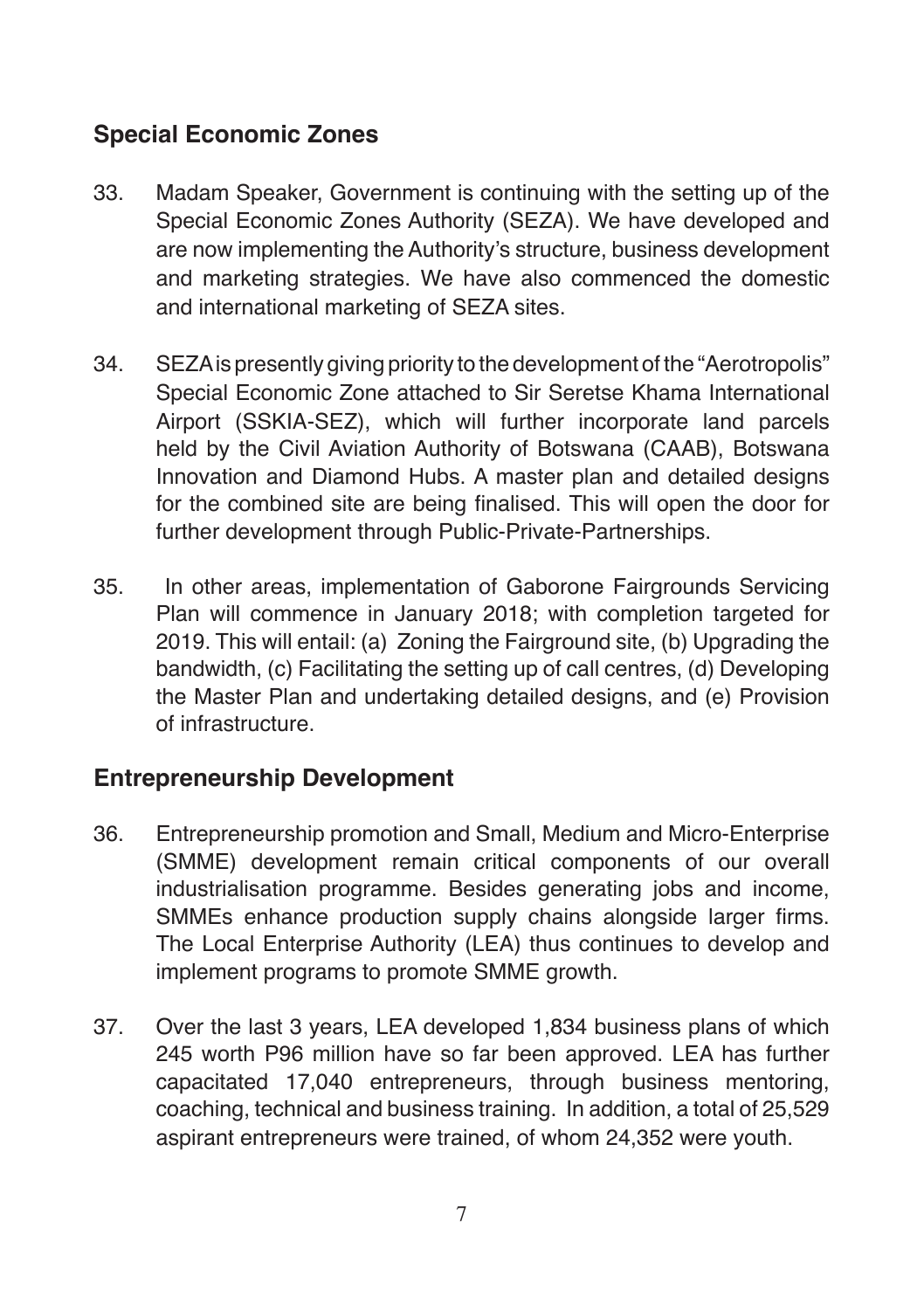- 38. LEA is also offering incubation programmes to provide emerging entrepreneurs with business operating space and training. In this regard, the existing incubators, namely the Leather Incubator in Gaborone, Light Industrial Incubator in Francistown and Pilane Multi-Purpose Incubator, were fully occupied by the end of March 2017.
- 39. The Citizen Entrepreneurial Development Agency (CEDA) has been steadfast in carrying out its mandate to support citizen business start-ups. Since 2008, CEDA has funded 4,006 enterprises with a total value of P3.1 billion, generating 18,738 jobs. During the 2016/17 financial year, the Agency funded 717 new enterprises with a total value of P434 million, generating 3,071 jobs.
- 40. CEDA beneficiaries have notably included 1,188 youth entrepreneurs with total funding amounting to P585 million. During 2016/17 financial year, the Agency financed 189 youth owned businesses with loans amounting to P80 million.
- 41. The Agency has also been proactive in supporting women owned enterprises, which over the past 2 years have received P366 million that constitutes 44% of total CEDA funding. CEDA also continues to explore innovative avenues for financial inclusion, such as Mabogo Dinku, which since its inception in August 2016, has assisted 450 beneficiaries.
- 42. Government, through the Technical Devices Fund levy, has invested in the creative industries as an engine for job creation, poverty alleviation and economic diversification. Since May 2013, a total of 41 projects have been funded to the tune of P34.8 million. These projects cover different sectors of the creative industry including book publishing, film and video production, capacity building and training, theatre performances, music and software development.
- 43. Following the approval of the SADC Industrialisation Strategy and Roadmap in 2015, an action plan has been developed and approved by the Extra Ordinary SADC Summit of heads of State and Government in March 2017. The Plan, which is aligned to our Industrial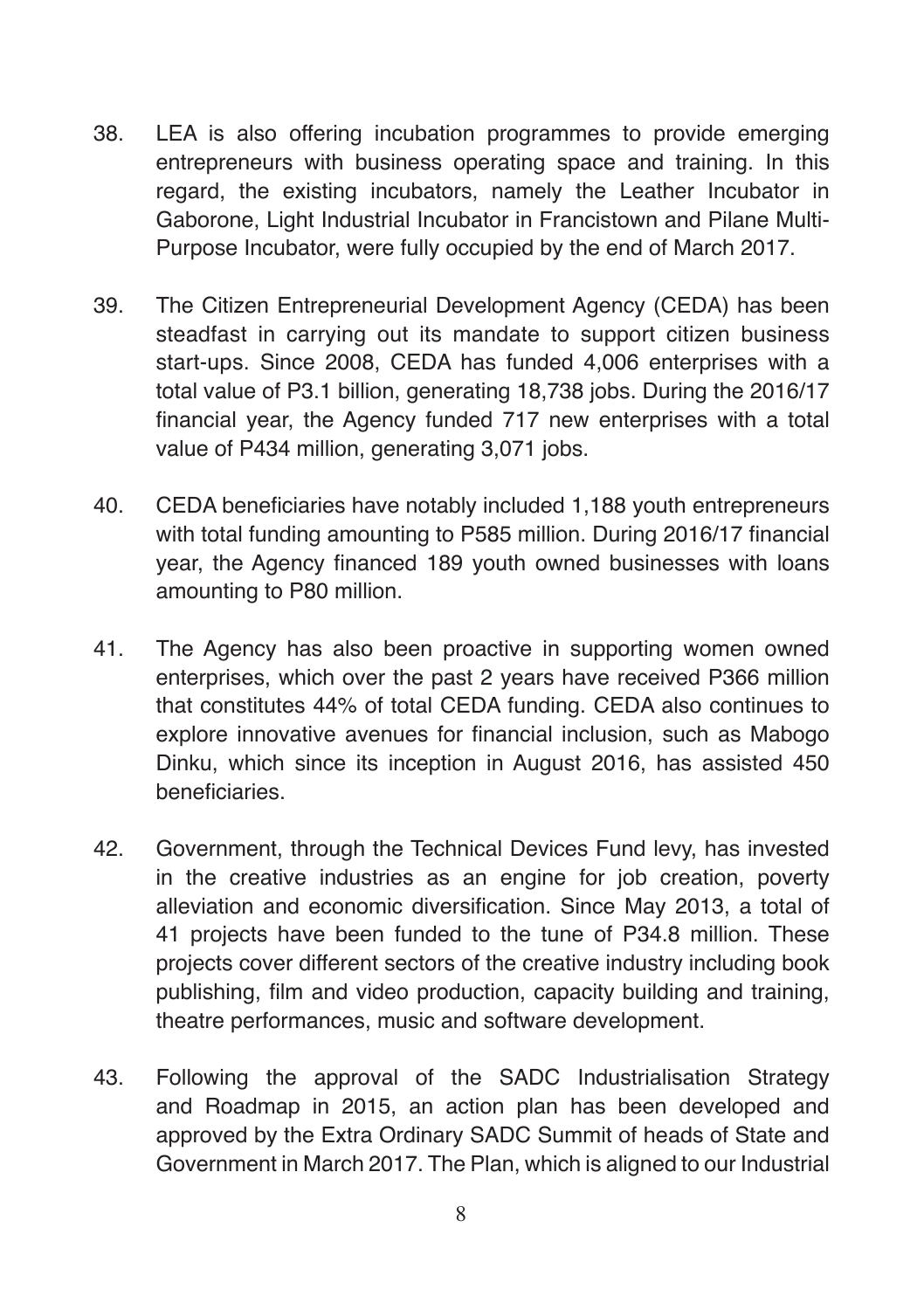Development Policy, outlines areas of opportunities priority sectors; namely agro-processing, mineral beneficiation and pharmaceuticals. It is important to emphasise that implementation of this strategy calls for the participation of the private sector and Non-Governmental Organisations, as well as Government.

### **SPEDU Region**

- 44. Madam Speaker, Government came up with a Response Strategy that will guide the Strategic approach to revitalise the economy of the SPEDU Region. The Strategy calls for the establishment of the region as a Special Economic Zone catering for, among others, renewable energy generation, recycling and distribution of green technology components, manufacturing, agriculture and tourism. The latter will include an International Convention Centre that will position the town as a prime destination for events and conferences.
- 45. SPEDU has also promoted Selebi-Phikwe as a venue for public sector events and workshops. This has already seen the town hosting events such as the Africa Industrialisation Day, the International Day of Cooperative Societies and the 2017 World Accreditation Day Commemoration, along with softball and golf tournaments.
- 46. Implementation of the Selebi-Phikwe Revitalization Program has further resulted in 12 key projects in ICT, manufacturing and agricultural sectors, which have the potential to create 1,540 jobs once fully operational with a total investment of P277 million. In the process, SPEDU has experienced increased interest among additional potential investors.

#### **Cooperative Development**

47. Botswana's 265 cooperatives have long supported economic and social development, especially in rural areas. In recent years, we have witnessed a shift from the traditional form of Co-operatives like consumers to emerging forms in such areas as estate development and crafts. Government continues to support the resuscitation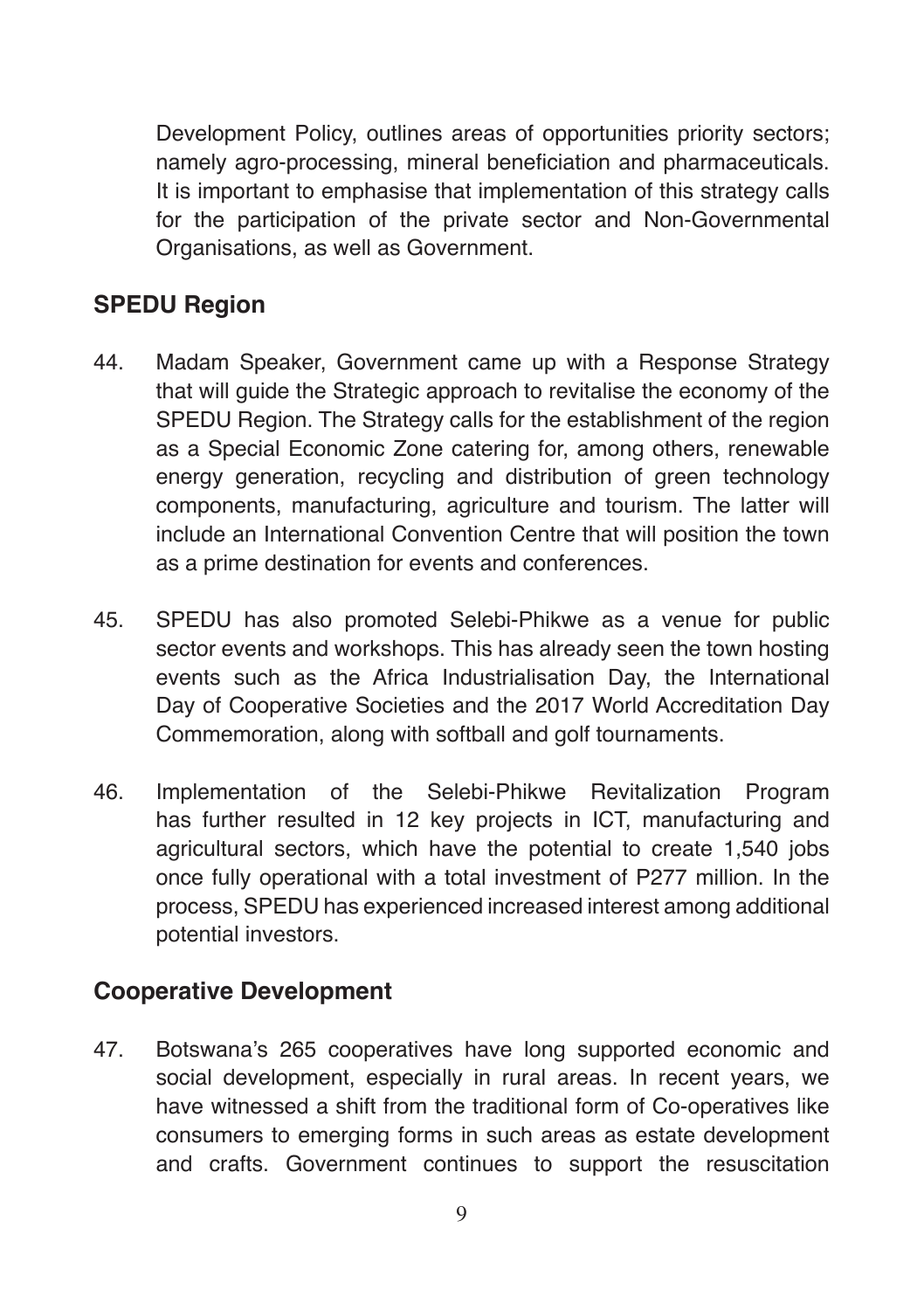and revamping of Co-operatives in line with the Co-operative Transformation Strategy. The Botswana Co-operative Training Centre has been upgraded and accredited to ensure provision of relevant programmes to address issues of poor corporate governance.

#### **Local Competitiveness**

- 48. The Competition Authority has empowered citizens and enhanced the competitiveness of local companies by overseeing merger applications involving foreign investors. The Authority further imposed conditions for merging enterprises to commit to local sourcing and in some cases, build the capacity of the suppliers to be able to meet the required standards to supply.
- 49. The Botswana Bureau of Standards (BOBS) has developed a total of 261 local standards, focusing largely on construction, chemical and agriculture and food sectors. Consistent with the World Trade Organization (WTO) requirements that member states notify each other on technical regulations and conformity assessment policies, we have, through our National Enquiry Point, continued to disseminate information on standards and technical regulations. We also continue to educate industries on the benefits derived from the use of standards.

### **Economic Stimulus Programme (ESP)**

50. The Economic Stimulus Programme (ESP) remains a Government priority with an allocated budget of P2.2 billion. ESP achievements during 2016/17 included the award of majority of projects to citizen contractors, the completion of projects and employment creation. Significant progress has been made in the overall execution of ESP projects as over 80% of the 2016/17 planned projects have been started and some completed, covering the maintenance and expansion of Senior and Junior Secondary Schools; as well as backlog eradication in provision of classrooms, teachers quarters and ablution blocks in 139 primary schools country wide. Other projects include the construction of 30 Customary Courts and minimal and peripheral land servicing just to mention a few.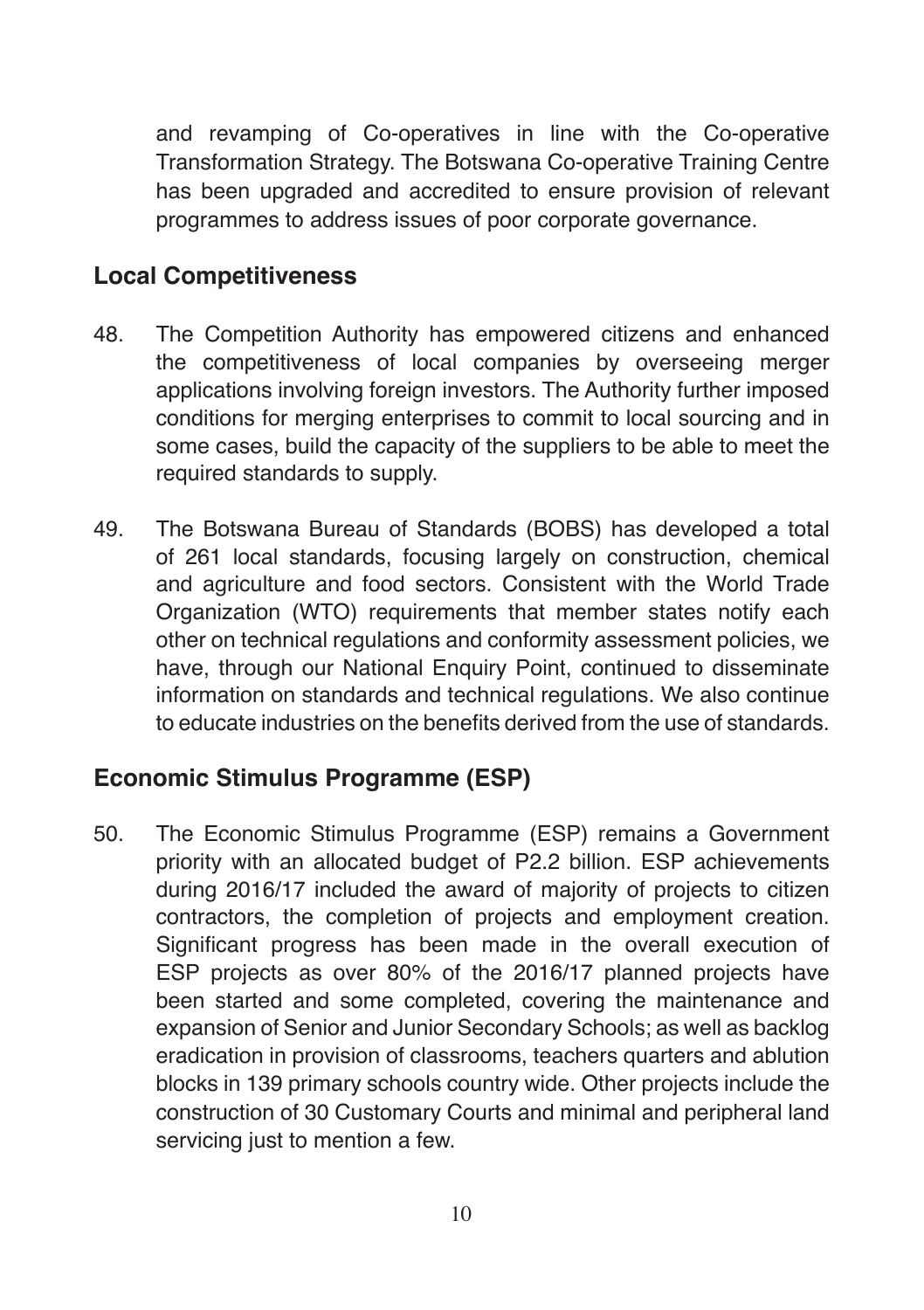- 51. There has been significant progress in the construction of houses for health care workers with 127 houses currently being constructed. This translates into a total of 41 contractors having been engaged; thus meeting Government's objective of employing as many small contractors as possible throughout the country. 27 clinics will be constructed across the country and are at design stage. We are also constructing 3 Agricultural Service Centres.
- 52. At the end of March 2017, the total number of citizens employed under ESP stood at 20,287, which was 99.2% of the overall total number of people employed under the programme. The implementation of ESP projects is also further boosting job creation through procurement of local products and services.
- 53. Notwithstanding the overall success of the ESP initiative, some projects experienced delays due to capacity constraints, non-compliance to EDD policy, delays in delivery of materials and poor performance by contractors. Lessons learned from such bottlenecks are now being used to improve ongoing delivery.
- 54. A National Local Economic Development Framework and Action Plan has been adopted to guide and coordinate the planning and implementation of the Local Economic Development (LED), which is expected to facilitate local economic growth and job creation.

#### **Research, Science, Technology and Innovation**

- 55. Madam Speaker, in line with Vision 2036, investment in research, science, technology and innovation will be a key factor in our transformation into a knowledge based economy. Government's ongoing support for research and innovation has included the establishment of the Innovation Fund, capacity building for tertiary education institutions through the Human Resource Development Council (HRDC) Research Grants.
- 56. Since its 2012 establishment, the Botswana Institute for Technology Research and Innovation (BITRI) has developed and adapted technology solutions. An example is Kgalagadi Sand Building Block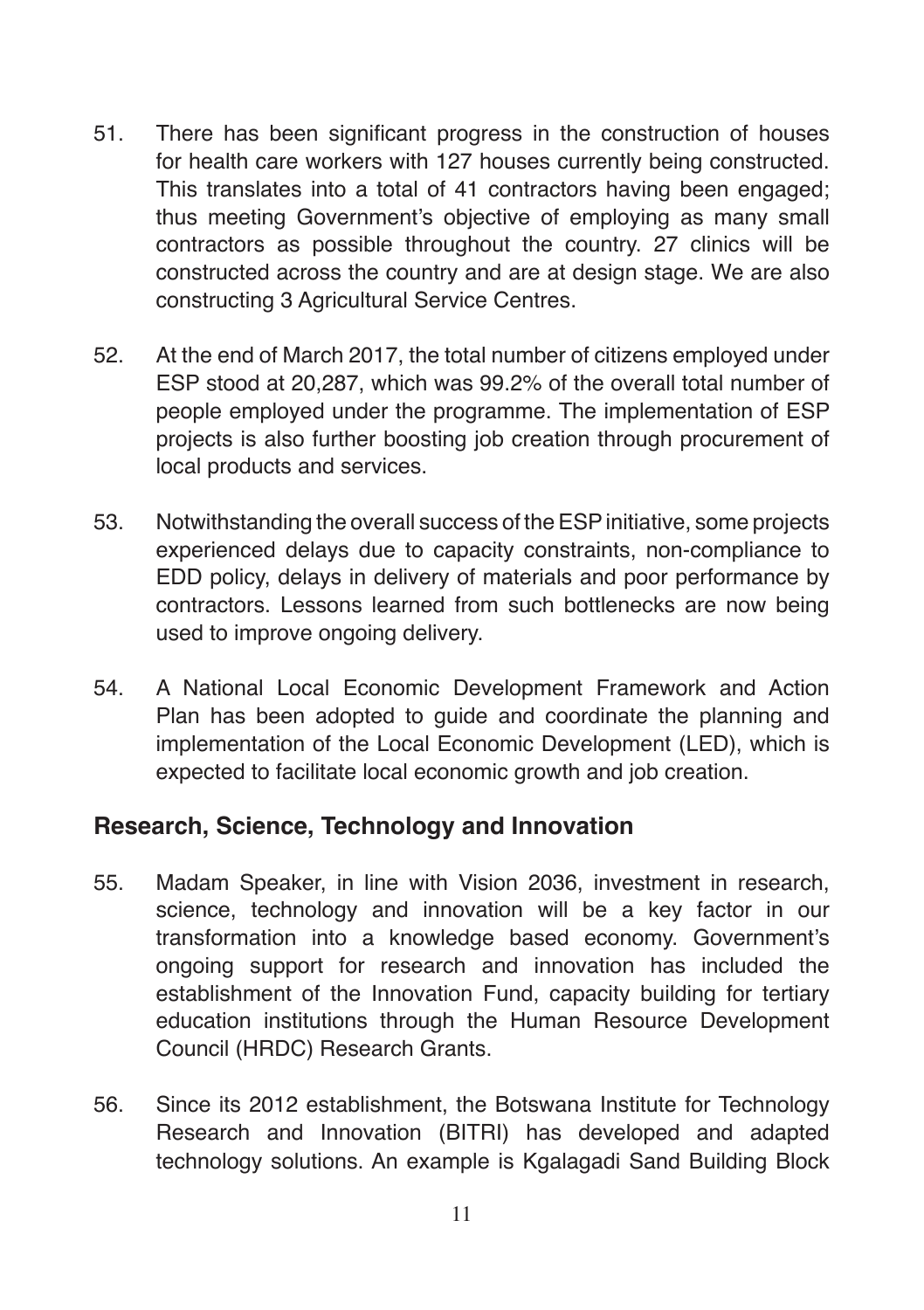that enables the construction of buildings without the use of river sand. 5 building block depots have so far been established with the intention of rolling-out this technology to other locations.

- 57. BITRI has also developed Seding solar lights, which provide street lighting to remote villages. BITRI has further opened a Centre for Material Sciences, which utilizes nano-science technologies. The Centre will serve the region by providing testing services to the industry, while serving as a home for cutting edge research.
- 58. We have also ventured into advanced technologies such as radio– astronomy through our participation in the Square Kilometre Array project, which aims to develop the world's largest radio telescope by 2024. High powered laboratory equipment has been installed at BIUST as part of this project, which will develop local capacity through training of post graduate students and staff.
- 59. The Botswana Innovation Hub has begun holding activities at Botswana's first Science and Technology Park. In the meantime, the Hub's technology entrepreneurship development programme has been assisting innovative start-ups to take their products and services to market. The programme has focused on development of local digital content, mobile applications and indigenous knowledge based nature products.

### **Public Infrastructure**

60. Government remains committed to transforming the local construction industry for greater competitiveness; as such 3 regulatory bodies within the sector were established, namely the Engineers Registration Board, Architects Registration Council and the Quantity Surveyors Registration Council to ensure professionalism in the sector. The Building Control Act is currently under review to align it with modern industry trends within the built environment. An Industry Authority Bill which will regulate all contractors that want to practice in the country is also currently being drafted.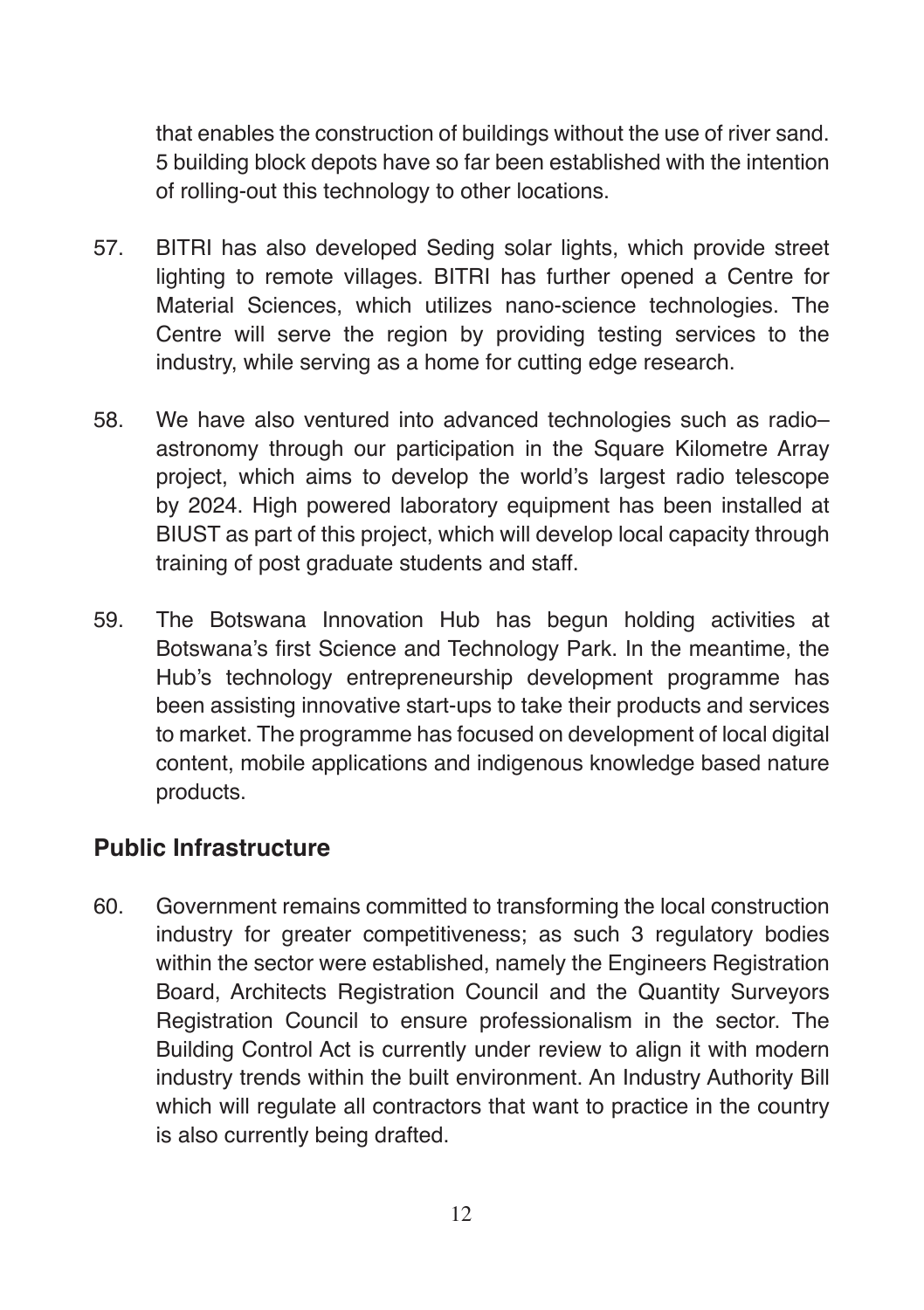- 61. The department that had previously been mandated to construct public building infrastructure and its related maintenance services is being reorganised to better align implementing structures with a defined area of the project cycle. To further improve service delivery, projects of up to P100 million threshold have been devolved to the line ministries. Facilities management have also been devolved to line ministries to improve on the upkeep of public infrastructure across ministries.
- 62. Some ongoing mega projects include the construction of Forensic Science Laboratory for the Botswana Police Service in Gaborone, the Moshupa and Shakawe Primary Hospitals and Police and staff housing at Mathubudukwane, Maitengwe and Semolale. All of these projects are scheduled for completion during 2019.
- 63. Government has deployed building infrastructure audit teams to ensure that newly constructed projects are defects free. During the current financial year, 17 audits and inspections were conducted resulting in remedial action before handover or rental of the buildings.
- 64. I am pleased to report that during the past year, the Bobonong and Letlhakeng internal roads and Palapye and Molepolole Bus Ranks were completed, while construction of the Tutume, Gabane and Kang internal roads have commenced and are scheduled to be completed within 36 months.

#### **Minerals**

- 65. Madam Speaker, the minerals sector remains a principal source of revenue and primary sector for the growth and diversification of our economy. Government will therefore continue to promote mineral beneficiation to maximise value addition.
- 66. Copper and nickel prices continued to be unstable in 2016/17, creating uncertainty for potential investors. By the end of June 2017, the average price of nickel was 7% below the same period in 2016. More encouraging is the fact that copper prices have improved by 19% when compared to the same period in 2016.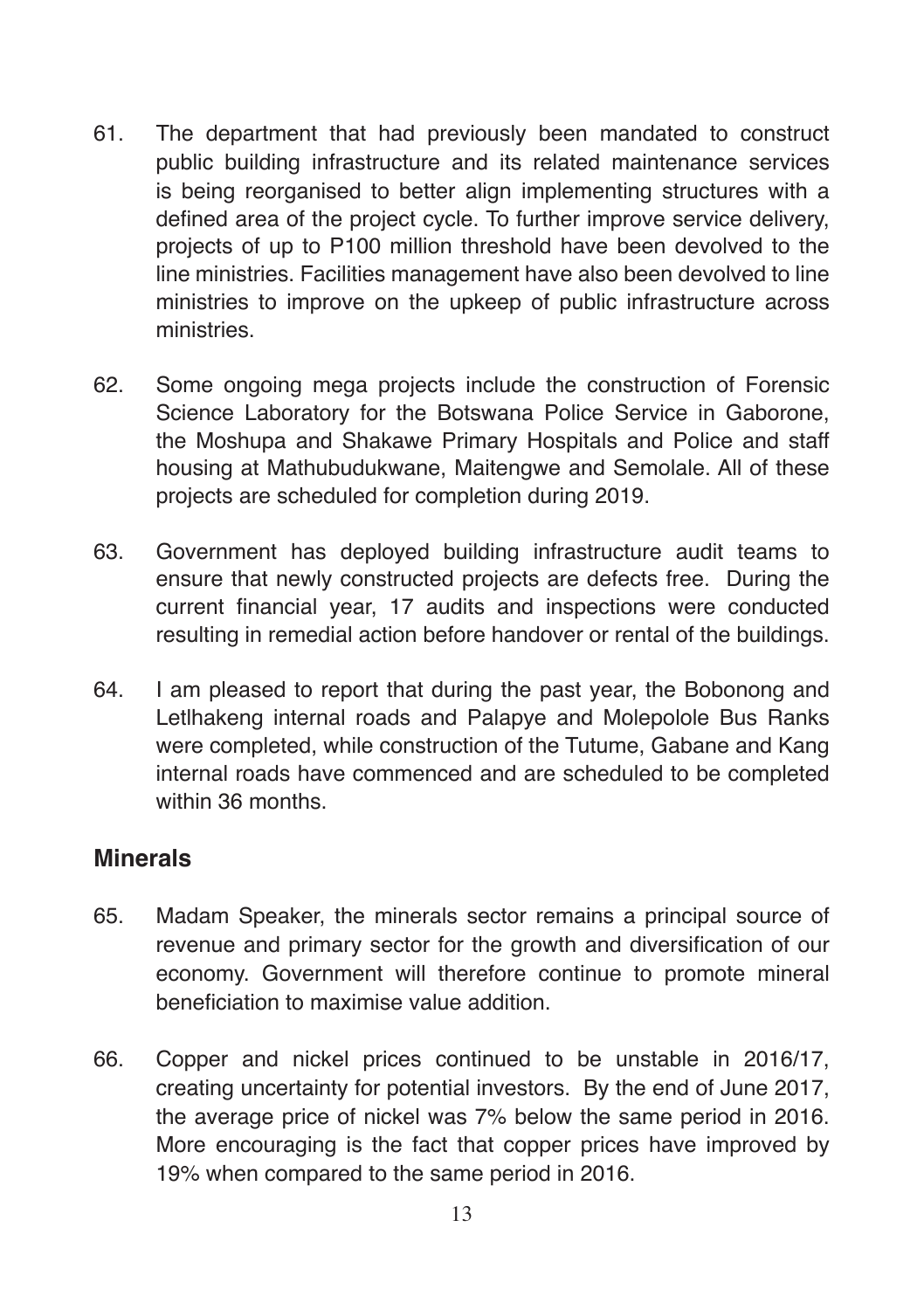- 67. The prolonged non-profitability of BCL Limited led to it being placed under final liquidation in June 2017. Tati Nickel Mining Company meanwhile remains under provisional liquidation. Boseto Mine which was acquired by Khoemacau Copper Mining also remains under care and maintenance. Mowana Mine has been acquired by new investors, who started operations in April 2017.
- 68. Madam Speaker, I am pleased to report that there are more positive developments in the energy minerals sub-sector. For instance, A-Cap Resources was granted a mining licence in September 2016 for uranium at Serule, while Sese Power Subsidiary, was granted a mining licence for coal at Sese in January 2017.
- 69. Although sales for rough diamonds improved during 2016 and 2017, demand remains both sluggish and volatile, resulting in the continued closure of marginal mines, such as Lerala and BK 11. The polished diamond market is also relatively depressed with negative repercussions on local diamond manufacturing.
- 70. We do, nonetheless, remain committed to creating an enabling environment that will catalyse and sustain our diamond beneficiation initiatives and are thus formulating a new diamond beneficiation strategy, which will be concluded by the end of February 2018.

## **Agriculture and Food Security**

- 71. Madam Speaker, Government promotes agriculture through programmes such as the Integrated Support Programme for Arable Agriculture Development (ISPAAD) and the Livestock Management and Infrastructure Development (LIMID).
- 72. This year, in spite of the negative effects of cyclone Dineo in some areas, the outlook of the agricultural sector remains positive largely due to above average rainfall and the increased adoption of technologies by farmers across all sectors. The drive to commercialise and diversify our agriculture, through programmes such as the National Master Plan for Arable Agriculture and Dairy Development (NAMPAADD) has resulted in many farmers engaging in commercial agriculture.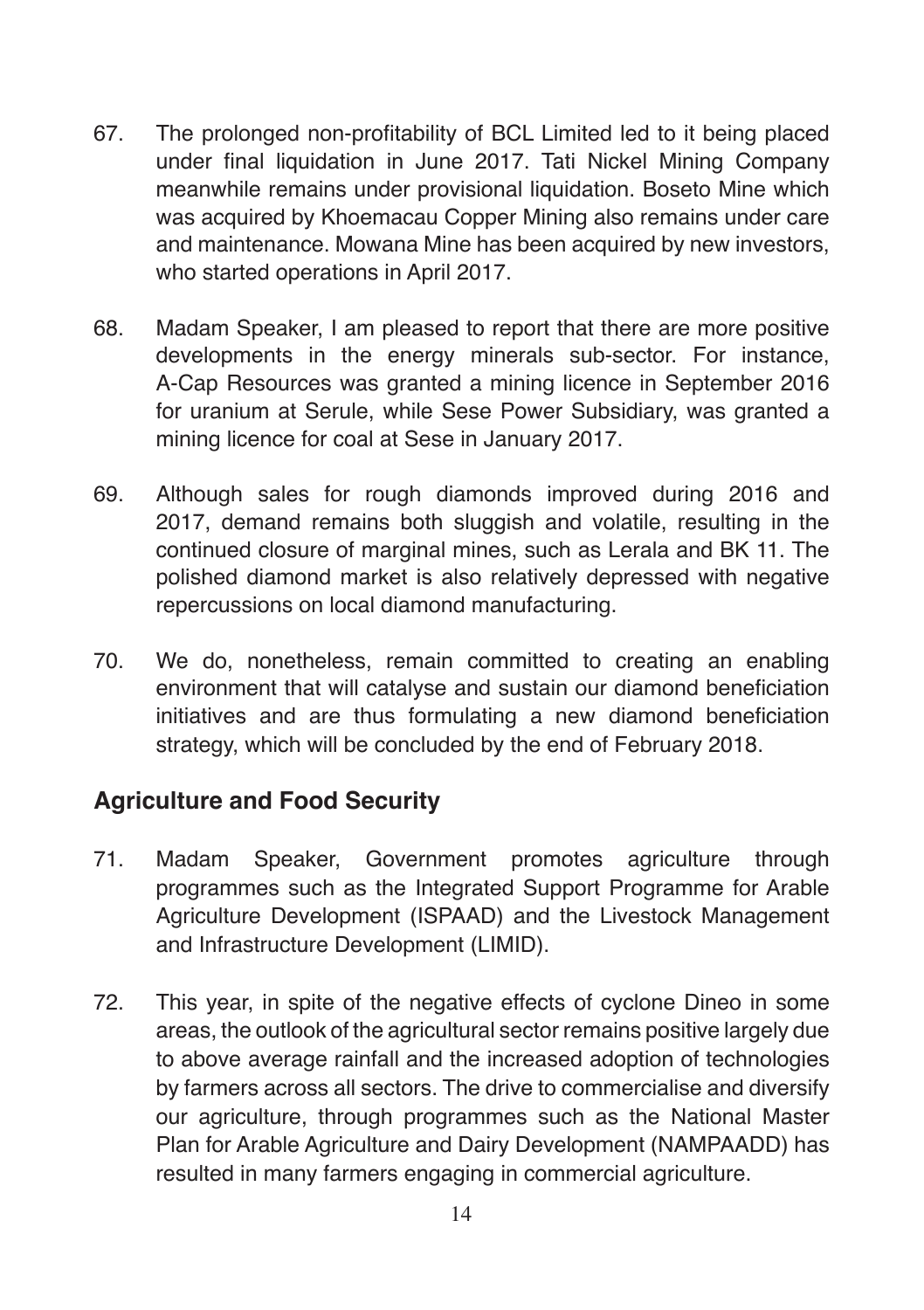- 73. We have also experienced positive developments in response to the effects of climate change, with farmers adopting technologies and conservation measures that include the planting of drought resistant crops.
- 74. With the return of relatively good rains, there has also been a significant increase in the uptake of the ISPAADD programme, with the number of participating farmers rising to 100,250 farmers in 2016/17, a 34% increase from the previous financial year. This was accompanied by a noticeable increase in the total area planted, to 384,250 HA, which is 32% above the previous cropping season.
- 75. Madam Speaker, there has been a corresponding improvement in the domestic food security. The harvest of major cereal crops (i.e. maize, millet and sorghum) was estimated at 175,000 metric tonnes in 2016/17, a notable improvement from 2015/16 harvest of 54,000 metric tonnes. The deficit in the sorghum supply is expected to decrease by around 80%, to 31,000 metric tonnes this year, while the shortfall in the domestic supply of maize is expected to decrease by 10% to 274,000 metric tonnes.
- 76. In the livestock subsector, the LIMID programme has been expanded to cover different packages including small stock, Tswana chickens, guinea fowl, fodder production, water reticulation and development of animal handling facilities such as loading ramps and kraals. Since its inception, the total number of beneficiaries for LIMID has increased, reaching 34,653 by July 2017. In terms of gender, 64% of LIMID beneficiaries are women.
- 77. For areas where rain fed agriculture has proven to be unfeasible, Government in 2014 introduced the special ISPAAD programme, whose total number of beneficiaries currently stands at 345.
- 78. One of the major threats to livestock sector over the years has been the sporadic outbreaks of the Foot and Mouth Disease. Incidences of the diseases within the green zone occurred in 2007 in Ngamiland, in 2011 in the North and Central districts and again in 2013 and 2017 in Ngamiland.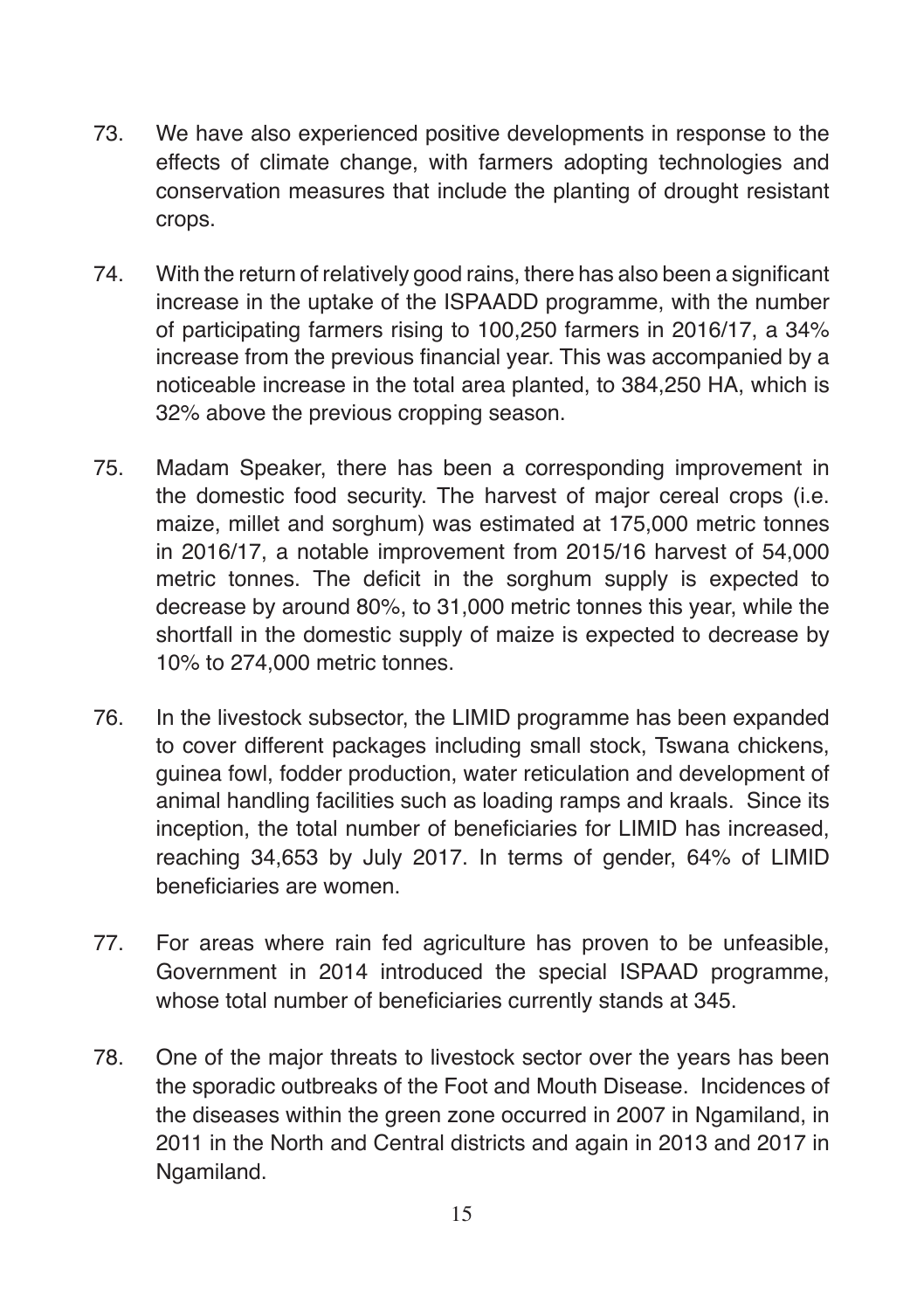79. It is pleasing to note that after many decades of absence of the disease in zone 3b, which is in the Nata area, the World Organisation for Animal Health General Assembly in May 2017 approved Government's application for the recognition of the zone as FMD free without vaccination. In order to retain this status, Government is embarking on the rehabilitation of the area's disease control fences. In addition, we are in constant contact with our Zimbabwean counterparts to develop a joint disease prevention strategy. This will involve regular vaccinations of cattle within Zimbabwe.

#### **Tourism Development**

- 80. In an attempt to increase citizen participation, Government has reviewed the Tourism Act of 1992 and the Tourism Regulations of 1996 to accommodate the reservation of some licence categories for citizens. Reserved activities include; guesthouses, bed and breakfast, mobile safaris, motorboats, tourist transfers, camp and caravan sites and *mekoro*. This has led to an increase in the number of citizen operators from 290 in 2007 to 1015 in 2017, with another 252 currently being joint ventures, while 245 operators are non-citizens. The number of licensed operators is envisaged to grow at a rate of 11% annually. Expansion and localisation is estimated to have generated some 60,000 jobs.
- 81. The Tourism Industry Training Fund was established to finance skills training for employees in the tourism sector. The levy was increased from P2 to P10 in 2012 to broaden the scope of training to include personnel from other entities, departments and organisations that provide support to the tourism sector. Going forward, utilisation of the Training Fund is to be expanded further to cover a broader scope which will include tourism research, marketing amongst others.
- 82. Tourism continues to show resilience, with the country experiencing an increase in tourist arrivals to around 2 million. This has been accompanied by increasing international recognition of Botswana as a premier tourist location as is reflected in such accolades and achievements as: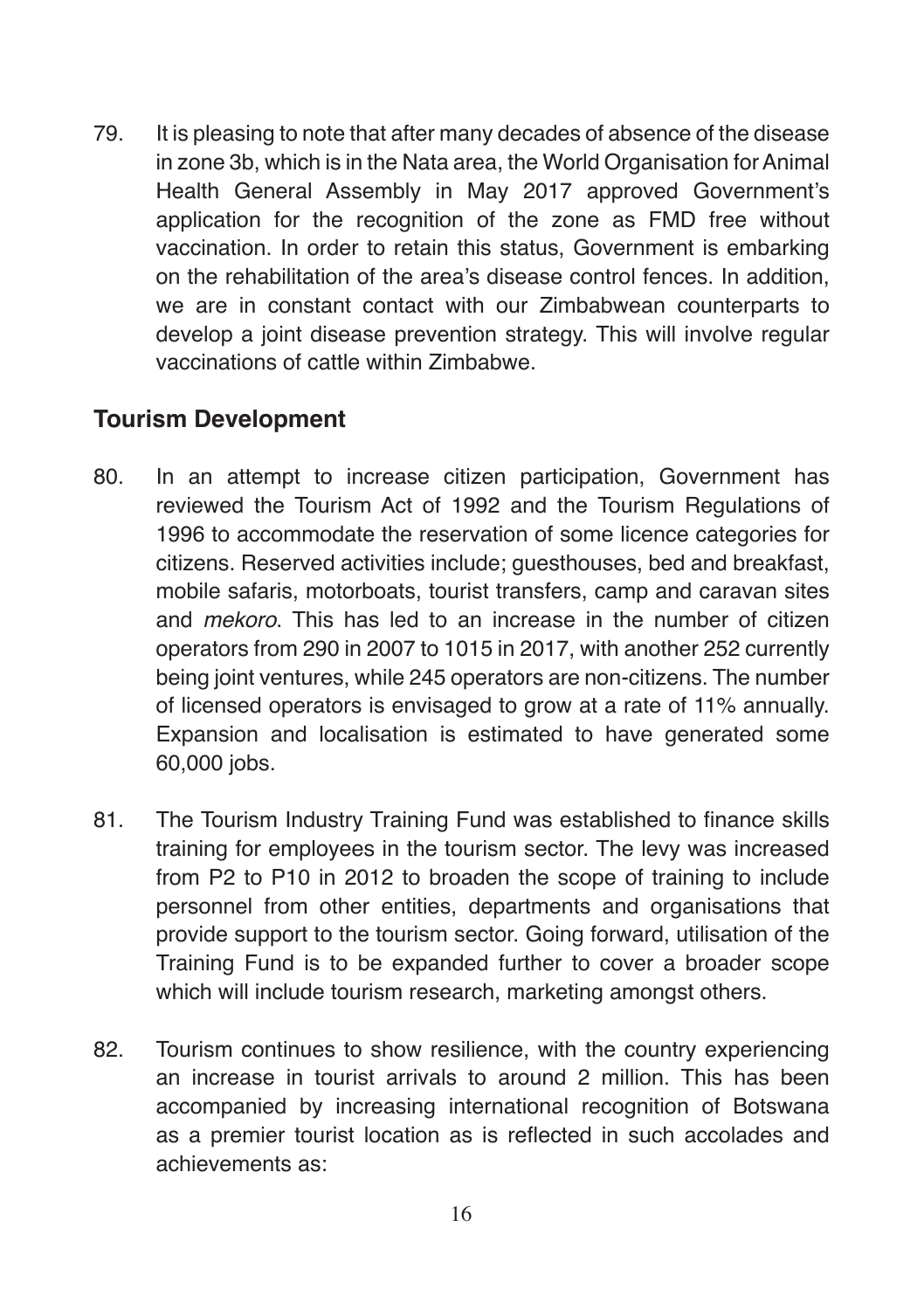- Lonely Planet's designation of Botswana as its number 1 "must see" country in 2016.
- New York Times listing of Botswana among its Top 5 destinations
- Gold Medal award for Best Innovative Marketing Campaign and Quality Standard for Race for Rhinos, by Best Initiative Directions
- Our 1<sup>st</sup> Position in the Economist Mega-fauna Index; and
- Positive response to Botswana Tourism's increased sponsorship of premier events from 9 to 35 in the last five years.
- 83. Government has commenced implementation of the Land Bank initiative, to better manage and issue leases for land designated for tourism development. Since 2009, this has facilitated the signing of 27 concession leases, of which 6 concessions were new, creating 523 Jobs. Government is in the process of facilitating the signing of 16 additional leases, with an anticipated job creation of 380. The revision of the leases under the land bank is an opportunity to review and subdivide underutilised concession areas.
- 84. To further unlock the potential of underutilised areas, Government is in the process of developing campsites in the Kgalagadi Wildlife Management Areas, specifically KD 1, 2, 12 and 15. This initiative will be rolled out to other parts of Botswana. To this end, 22 campsites have been privatised.
- 85. In 2008, Government adopted 5 community based tourism projects, namely: Lepokole Nature Reserve, Seboba Recreational Park in Kasane, Goo Moremi Resort, Tsabong Camel Park and Gcwihaba Caves. Each of these facilities is now operational creating employment for 57 Batswana. The provision of accommodation facilities at the Nata Bird Sanctuary and the Tsodilo Hills Heritage Site is also at an advanced stage.
- 86. Tenders for the development and operations of the former hunting concessions have been floated to facilitate non-consumptive tourism development.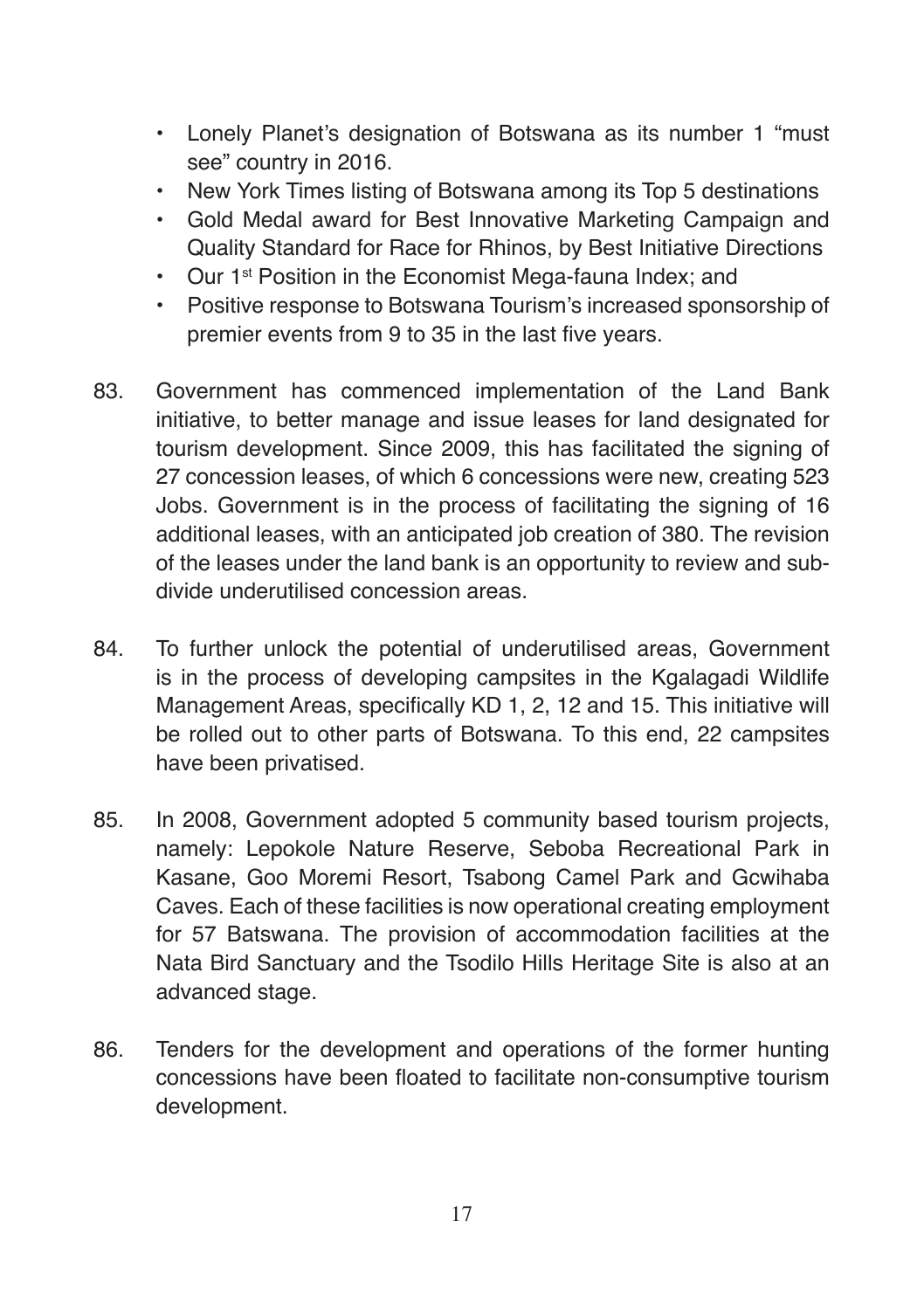- 87. The dams' tourism initiative is progressing with Strategic Environmental Assessments for the proposed developments for Thune, Letsibogo and Shashe Dams at the final approval stage. It is expected that 889 jobs will be created through this initiative.
- 88. Government continues to promote the country as a destination of excellence through enhanced marketing including increased representation at international tourism trade shows. In March 2017, Botswana became the first sub-Saharan African country to partner with ITB Berlin, the world's premiere and largest tourism trade show. whose opening ceremony performed by 35 local youth reached a global audience.
- 89. This coming month Botswana will be hosting the UN World Tourism Organisation Conference on Sustainable Development, to be followed by the Giants Club Summit in March 2018.
- 90. Government remains committed to the diversification of tourism through support for events such as Khawa Dune Challenge and Cultural festival, The Makgadikgadi Epic, Race for Rhinos, Gaborone International Air Show, the World's Strongest Man and the Toyota 1000 Kalahari Botswana Desert Race, among others. We also provide financial and operational assistance to 20 annual local events, which have steadily grown in terms of their turn out.
- 91. To further expand opportunities, Government is also developing community monuments and heritage sites. To this end, access has so far been developed into 100 heritage sites around the country. Work is also in progress to build site museums at Ntsweng in Molepolole and Old Palapye.

#### **Wildlife Management**

92. Madam Speaker, human-wildlife conflict has escalated as a direct consequence of the good rains that were received over much of the country at the beginning of 2017.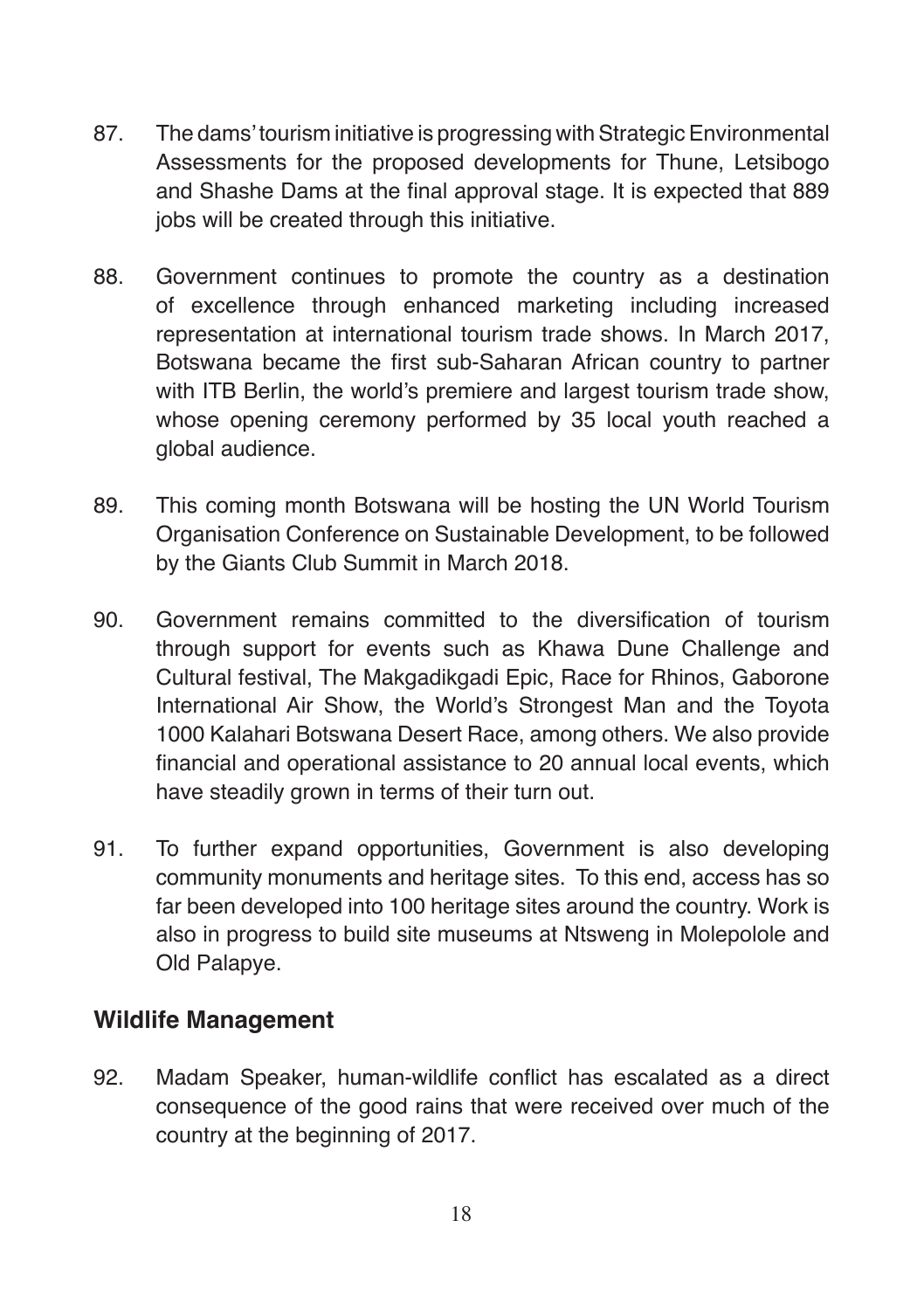- 93. While the elephant represents one of our conservation successes with over a third of the continental population found within the country, they have been expanding their range into areas where they have not been observed in many years. To help drive them from community and farming areas additional material resources, including aircraft and capture equipment, are being procured; in addition to measures such as the electrified Makgadikgadi fence. An additional 100 posts have also been secured to strengthen the Problem Animal Control Unit.
- 94. To further minimise the movement of elephants and other wildlife into communal areas, over the last decade, 36 boreholes have been drilled and/or rehabilitated into solar powered pumps in national parks and game reserves. Under ESP, a further twenty-two boreholes will be drilled and equipped.
- 95. Efforts to boost our rhino population have intensified in recent years with numbers increasing by over 100%. Concern has, however, been expressed regarding the decline of certain species of wildlife such as tsessebe, springbok, wildebeest and lechwe. A hunting moratorium was instituted in 2014 to allow us to better understand the causes of the decline and to take the necessary measures to reverse this trend.
- 96. Madam Speaker, international production houses such as Disney, National Geographic and BBC World are increasingly filming in our wilderness areas. A total of 148 filming permits were issued between the years 2012 and 2016. There are currently 56 environmental filming permits which are active across the country.
- 97. To increase benefits from wildlife and to further diversify the economy, Government is facilitating Community Trusts to take part in the game ranching industry, as well as tourism.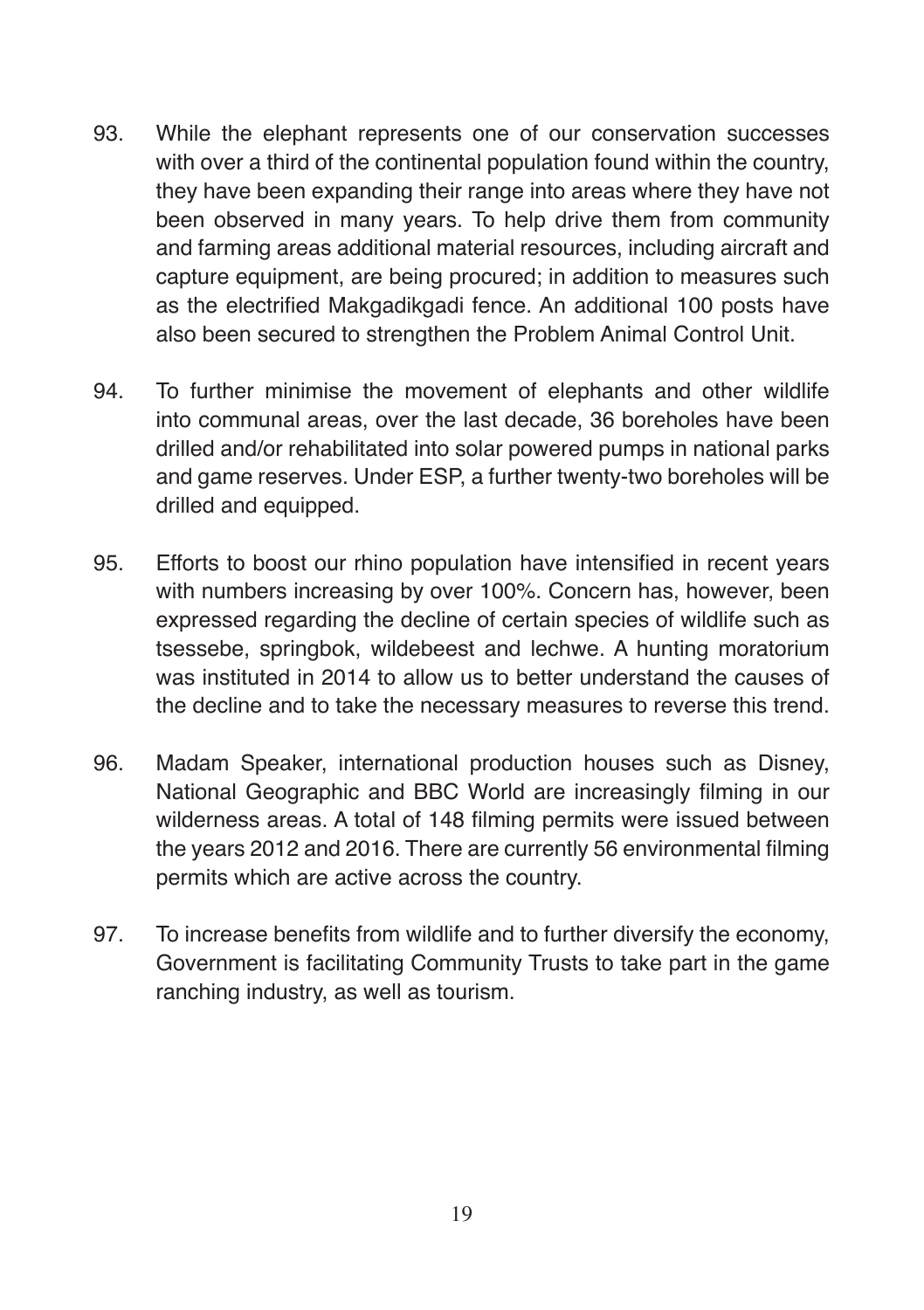## **Information and Communication Technology (ICT)**

- 98. Madam Speaker, because of its high impact role as an enabler of development, Government will continue to invest in the ICT sector, while speeding up the delivery of e-services. ICT connectivity is therefore being continuously rolled out, with an additional 37 villages connected through broadband fibre since my last address. In the process, broadband telecommunications infrastructure has been extended into areas such as Kgalagadi, Okavango, Chobe and Bobirwa subdistricts. Since my last address, the Gaborone, Francistown, Lobatse, Mogoditshane, Palapye, Selebi Phikwe, Tshabong, Bobonong and Serowe connections have been completed and are in the process of connecting 1,276 commercial and Government premises. In addition, BOFINET is in the process of implementing rollout plans for Gaborone and Francistown with intention to cover all commercial and Government premises in the two cities with high speed broadband connectivity capable of delivering up to 2.5 G/bits to the customer.
- 99. BOFINET is also in the process of embarking on international connectivity expansion through upgrades of the West Africa Cable System (WACS) and the East African Submarine System (EASSy), which are expected to be completed in the coming year.
- 100. Being a landlocked country requires BOFINET to lease backhaul capacity to access the Submarine Cables. Unit costs thus remain high due to transit backhaul fees through RSA and Namibia. As mitigation, plans are underway for BOFINET to partner with other operators in the respective neighbouring countries.
- 101. Government also continues to partner with Botswana Post in various areas such as welfare payments through its branch network and the provision of online financial and registration services. We have built 2 new and refurbished 4 existing Post Offices.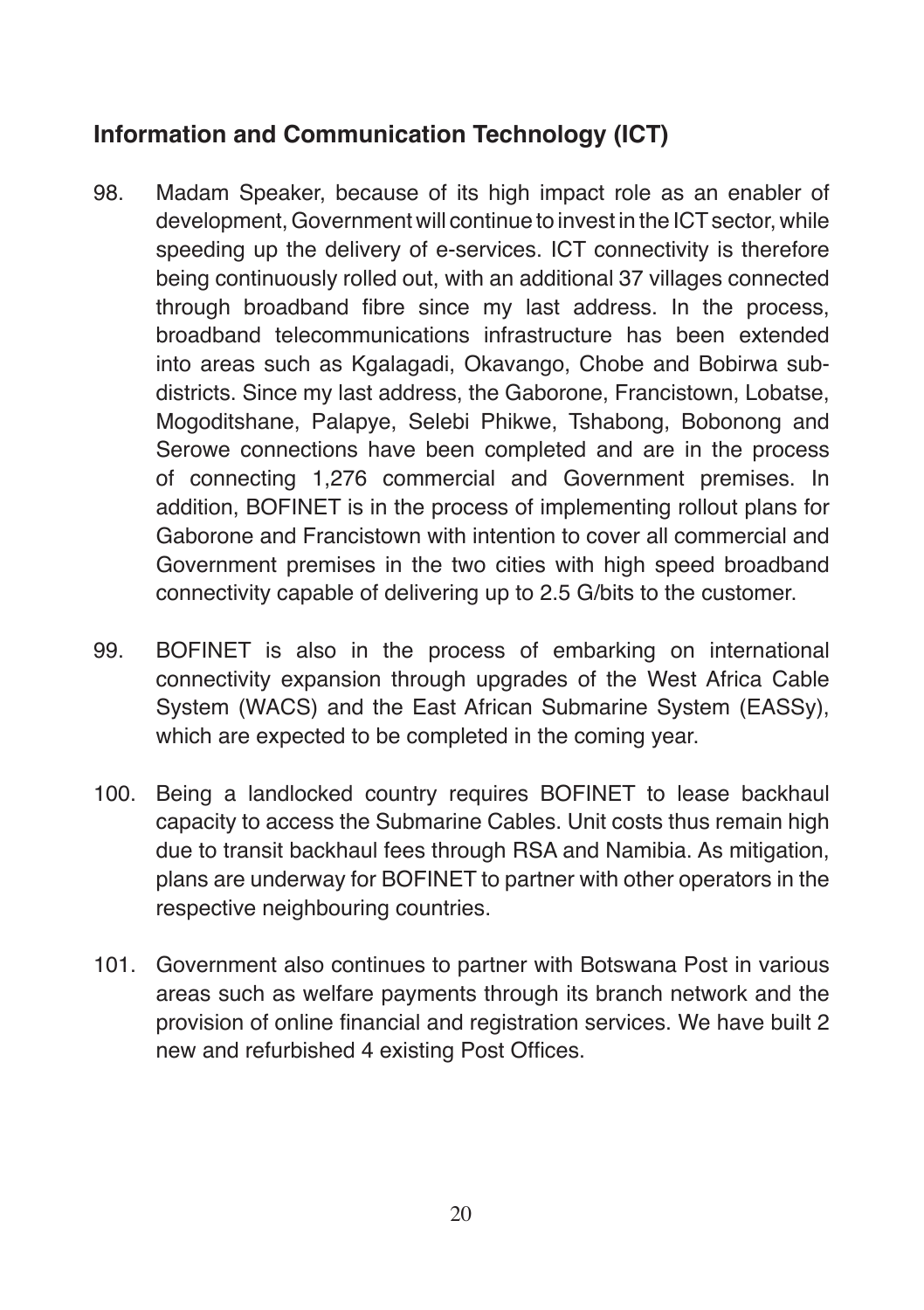- 102. Since 2010, Government has further closed security gaps through an enhanced Births and Deaths Registration System. In 2013, Government also undertook a baseline survey of Civil Registration and Vital Statistics (CRVS) in order to establish and identify additional bottlenecks. This led to the development of a five year CRVS Strategic Plan (2016 – 2020) for accelerated improvement of Civil Registration and identity management.
- 103. We have further introduced District Assessment Committees as a way of fast tracking the assessment and registration of vulnerable and needy persons. To further improve service delivery, Government continues to strengthen its legal framework.
- 104. Regarding National Registration, the current registration stands at 1,995,887 people issued with Omang cards. To accelerate registration, the Ministry of Nationality, Immigration and Gender Affairs is developing an integrated system to enable safe data sharing amongst key service providers. The system will also produce an electronic identity card which will enhance identity integrity and improved service delivery.
- 105. In 2010, Government began issuing e-passports with enhanced security features. As of the beginning of this year, a total of 858,872 e-passports have been issued. The introduction of the e-passport coincided with the computerisation of border control functions. This system is linked with other security systems such as INTERPOL to alert officials when a wanted person tries to cross into the country.
- 106. The process of computerising ports of Entry/Exit is on-going. During the 2015/16 financial year, we began to computerise the border posts of Pont's Drift, Platjan, Pandamatenga, Bray and Middlepits. Automation of the remaining eight border posts will be done during the current plan period.
- 107. Other critical immigration functions have also been automated resulting in the issuance of electronic VISA and permits including those for permanent residence. This has improved the efficiency and integrity of documents, as well as customer satisfaction.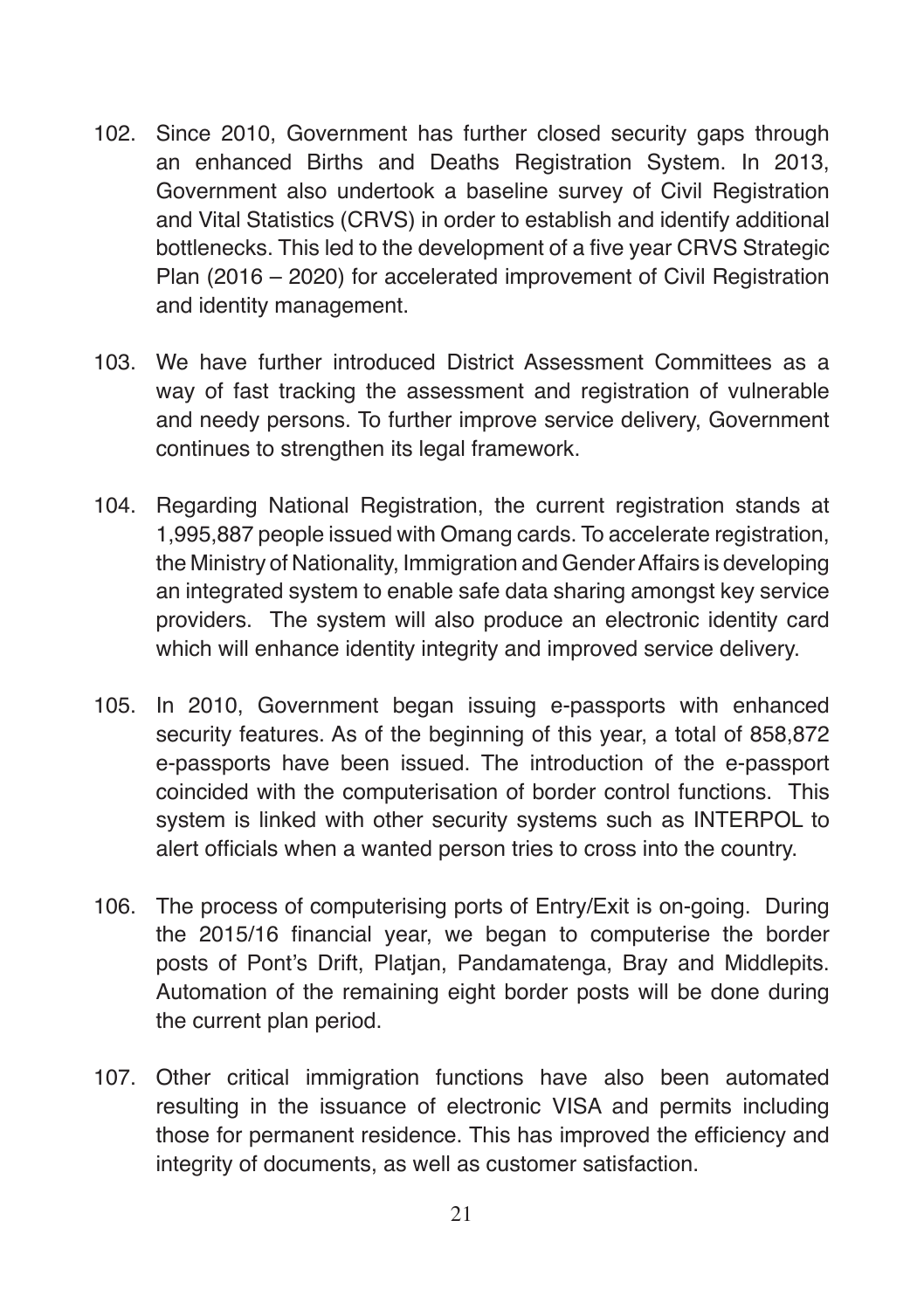- 108. In 2011, the Immigration Act was reviewed to facilitate promotion of Foreign Direct Investment. The amendments included the extension of validity periods for Work and Residence Permits from 3 to 5 years and 5 to 10 years for employees and directors and/or investors respectively, while the qualification period for permanent residence was reduced from 10 to 5 years.
- 109. To improve ease of doing business, Government in April 2017 amended the Immigration Act. Section 11 empowers the Minister to establish, on an ad-hoc basis, Immigrants Sector-Specific Selection Boards with a view to improving efficiency and effectiveness particularly the turnaround time, whilst Section 28 allows the Minister to grant permanent residence status to investors who have stayed in the country for less than 5 years, provided they have established or intend to establish a significant business in Botswana.
- 110. The Department of Broadcasting Services is currently implementing Phase 2 of its Digital Migration Project to enable other ministries to disseminate information to the public through Botswana Television. 10 companies have been engaged by Btv to produce local content
- 111. The department will be upgrading television studios to High Definition to enhance its signal quality and programming. 3 more offices will be opened in Shakawe, Goodhope and Kang during the coming financial year. Btv Channel 2 is to be commissioned during 2018/19 as a Sport and Entertainment channel that will include performing arts, fashion design, TV reality shows etc. International companies have partnered with local companies for implementation of Upgrading of Television Studios, and Data Broadcasting for skills transfer to citizens.
- 112. BTV and Radio Botswana have also increased their online footprint, while Government continues to reach out to hundreds of thousands of Batswana and international followers through our expanded social media. In March 2017, BWgovernment was ranked as the world's 5<sup>th</sup> most active Government Facebook page based on its total number of independently monitored interactions.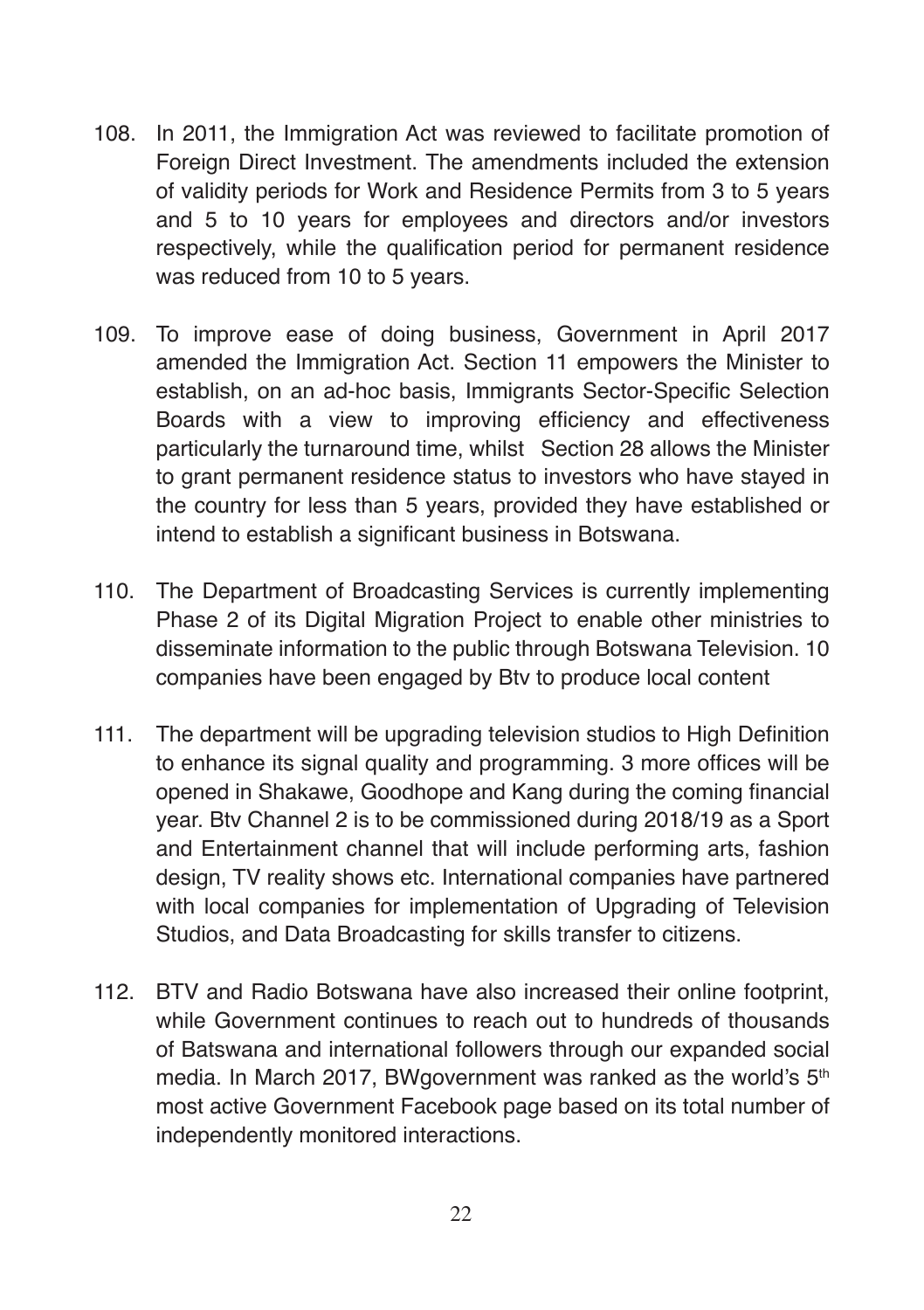## **Transport**

- 113. Madam Speaker, In 2016 Botswana Railways (BR) re-launched its passenger train Service "BR Express" between Lobatse and Francistown, while refurbishing its Lobatse, Gaborone and Francistown stations. This month BR will also be receiving eight new locomotives from the United States of America (U.S.A.) As part of BR's commitment to gender equality the organisation has trained eight ladies as locomotive drivers, who are currently driving shunting locomotives.
- 114. Madam Speaker, road accidents continue to be an issue of concern. During 2016 there were a total of 450 deaths, while so far we have recorded 328 fatalities as of 30 September 2017. In response, Government through the Department of Road Transport and Safety (DRTS) and with the support of the National Road Safety Committee, continues to intensify collaboration with youth groups in the area of road safety awareness as they are the most vulnerable group.
- 115. Madam Speaker, Government will continue to undertake vehicle testing for roadworthiness. 3 Mobile Vehicle testing stations were recently procured for greater outreach.
- 116. There has been measureable progress with regards to the commencement and completion of Government transport projects. The Tonota-Francistown dual carriageway and Thapama Interchange junction have now been completed, while the Kazungula and Mohembo bridge projects have been progressing.
- 117. Government has also made progress in implementing ESP in the road sector, which incorporate plans to decongest areas of priority and stimulate local economic activity by constructing and upgrading identified roads. We also continue to undertake periodic maintenance in order to preserve the roads through reseal/overlay, while generating 352 jobs in the sector as of September 2017.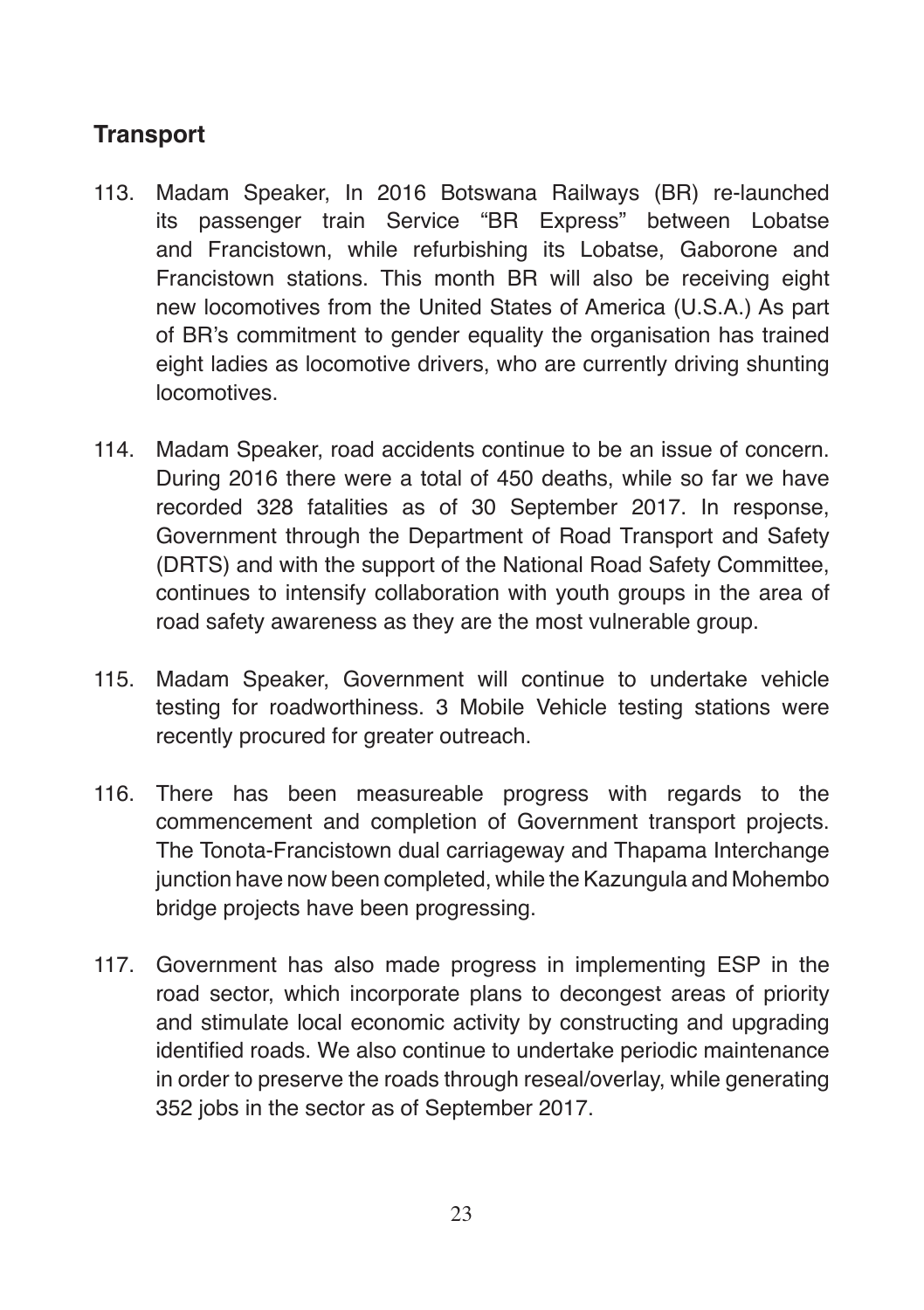- 118. On Package 1, which consists of Mmankgodi Junction (Sengaparile) – Kanye (Sejelo Police) – Jwaneng road as well as some access roads, 57km of road construction were completed out of 176km total planned. Construction is ongoing on 32km of main road and on Moshupa, Kanye, Moshana and Selokolela access road. On Package 2, which consists of the Rakhuna Junction – Tlhareseleele – Pitsane – Phitshane Molopo – Mabule road and associated access roads, 39.6 km of road construction were completed out of 160km planned and construction is ongoing on about 17km. Construction is now expected to be completed by December 2017 against the initial planned date of July 2017.
- 119. Madam Speaker, a tender for the construction of 3 interchanges along the Western Bypass road has been advertised, while work on the Greater Gaborone Traffic Signals Improvement and Centralized Traffic Control project has commenced.
- 120. Preparation of the National Multi-Modal Transport Master Plan and Greater Gaborone Transport Master Plan is expected to be completed by August 2018. These plans will provide a framework for future integrated transport development both nationally and within Greater Gaborone.

### **Aviation Sector**

- 121. Madam Speaker, construction of the Kasane Terminal building was completed in June 2017, while refurbishment of the old building is scheduled for completion by the end of the year. The Maun Terminal building is still at tender stage and is expected to be completed by year 2021. Additional projects that have been completed in recent years would include:
	- Air Traffic Control Radar Simulator at SSKIA;
	- Improvement of Radar coverage on the eastern sector of the Botswana airspace;
	- Replacement of the Aeronautical Fixed Telecommunications Network (AFTN) with the new Air Traffic Services Message Handling System (AMHS) to accommodate new ICAO Flight Plan;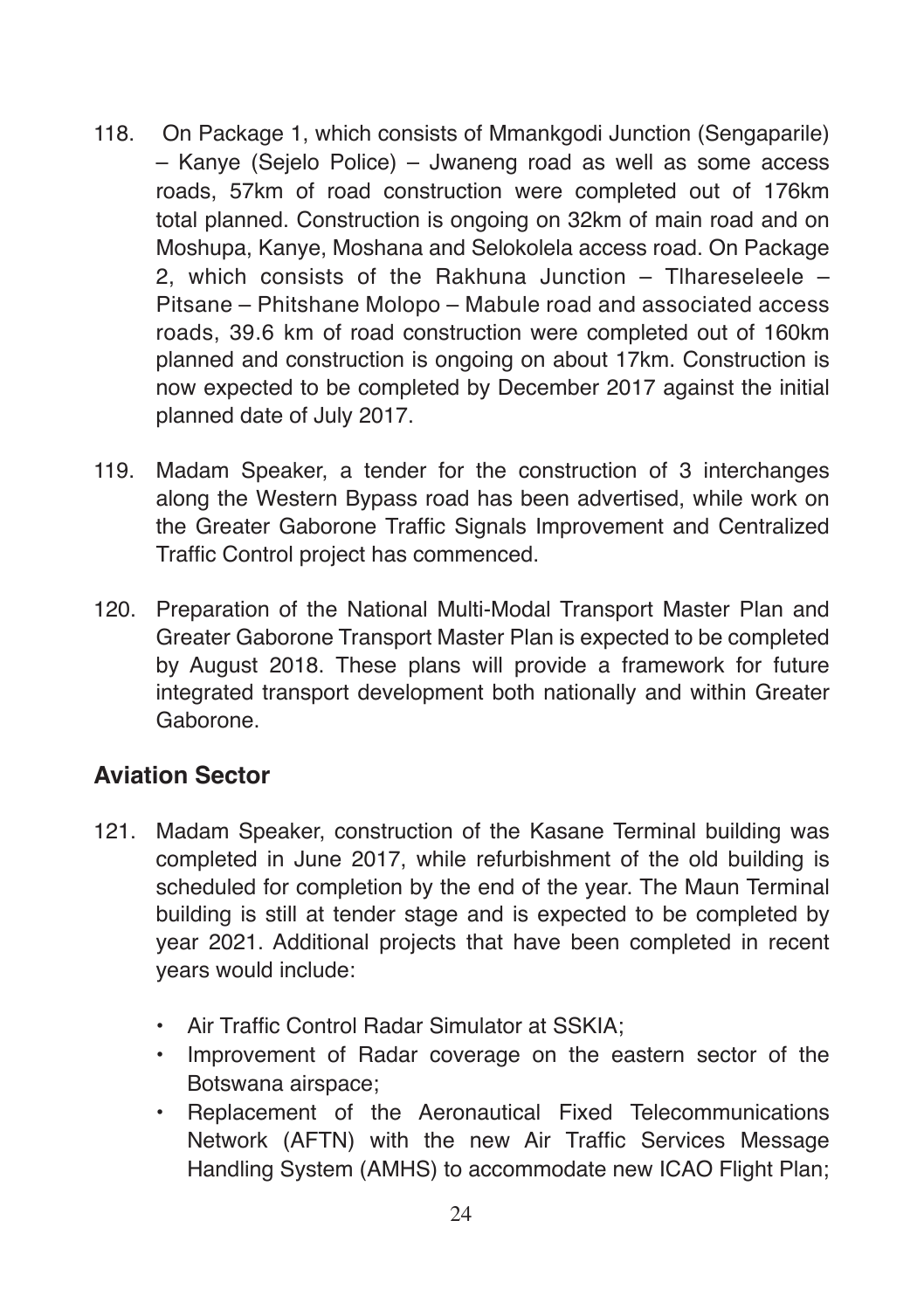- Survey of Terrain and Obstacles (over 100 meters) in the entire Botswana;
- Improvement of Radio communication in the entire Botswana airspace;
- Replacement of Navigational Aids at SSKIA, Francistown, Kang;
- The replacement of Navigational Aids at Maun and Kasane is at Evaluation Stage and it's scheduled for completion on 11th August 2017.
- Installation of new Air Traffic Control communications system at new Francistown Control Tower.
- 122. Following the International Civil Aviation Organization (ICAO) validation mission and security audits in 2015/16 there has been increased international confidence in our aviation industry. Consequently, CAAB continues to receive applicants for entering the air transport market. We are scheduled for a further full audit under the ICAO Universal Safety Oversight Audit Programme in May 2018.
- 123. Efforts are ongoing to enhance the operational efficiency of Air Botswana to improve its value, while maintaining its course towards privatisation.
- 124. Despite its fleet challenges, the national airline has continued to maintain its on-time performance on departures at a rate over the international standard of 80%. A total of 238,390 passengers were carried during 2016/17 financial year. This figure is 2.6% above the number of passengers carried during the corresponding period in 2015/16.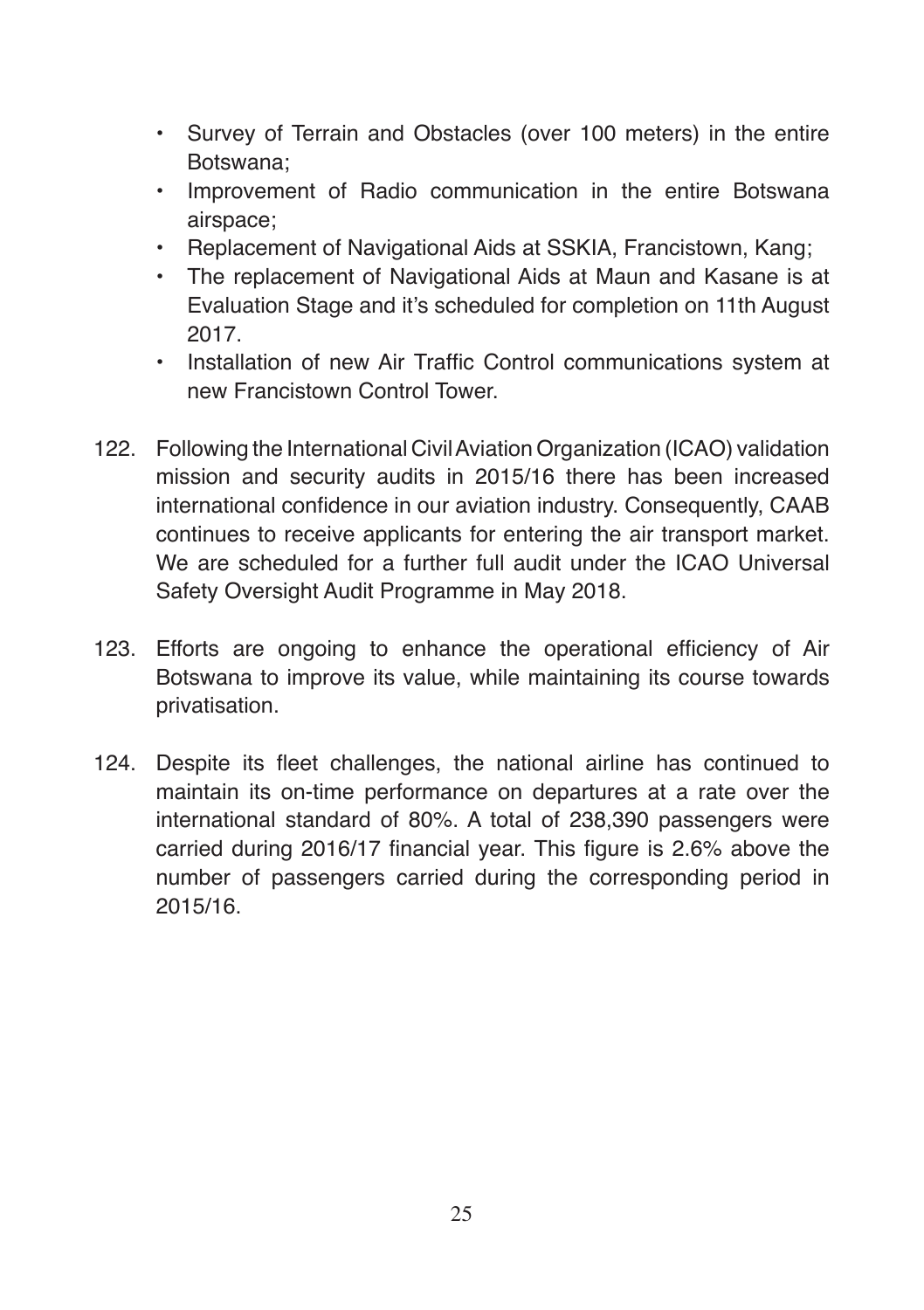#### **Health and Wellness**

- 125. Madam Speaker, with respect to health and wellness, Government continues to focus on its priority areas of organisational transformation, access to sustainable quality health care service and prevention with emphasis on primary health care. With regards to organisational transformation, a new functional structure has been introduced to create a leaner health care system in which headquarters focuses on policy and strategic initiatives with strengthened delivery at local level. District Health Management Teams (DHMTs) have been rationalised from 27 to 18 and will be empowered and resourced to drive comprehensive and integrated service delivery through revitalisation of primary health care, incorporating Community Health Workers. This approach will enable Batswana to take greater responsibility for their health and wellness.
- 126. Government is also strengthening the capacity of its health care work force. To address the problem of shortage of skilled health professionals, a five year training strategy and yearly training plans have been developed for the training and maintenance of professional skills. We continue to absorb output from our local training institutes such as the medical school and Institutes of Health Sciences.
- 127. In the past decade, Government has made strides in improving access to health services and notable achievements include the following:
	- 84% of the population is accessing basic health services within 5km radius due to construction and upgrading of clinics and hospitals.
	- 31 clinics and health posts were constructed or upgraded, including 10 clinics that were donated by the private sector and Non-Government institutions.
- 128. Government continues to improve access to care by constructing clinics and hospitals through the Economic Stimulus Programme (ESP).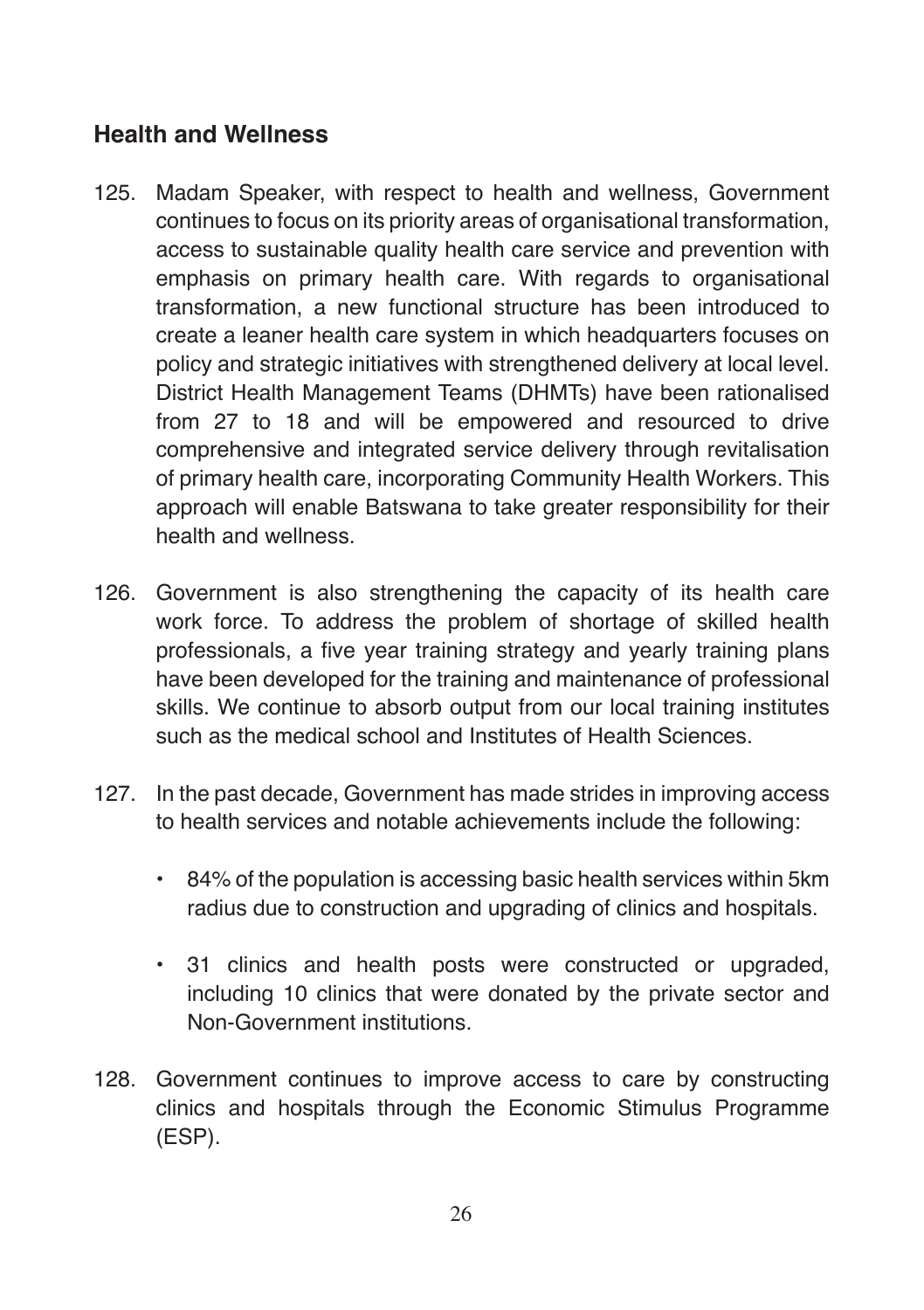- 129. 5 basic specialist services (General Surgery, Internal Medicine, Paediatrics, Obstetrics and Gynaecology and Anaesthesiology) are currently offered in all district hospitals. Recent years have further witnessed the introduction of new speciality services such as cardiac surgery, spinal surgery, Arthroplasty, Organ transplant. We have also established managed care and specialist services unit.
- 130. With the establishment of an in-house technical team, infrastructure projects of less or equal to P100 million are now being implemented within the Ministry of Health and Wellness. Other areas of progress include the extension of hours of service with 49 clinics now offering 24 hours services, up from 12 in 2008.
- 131. The Sir Ketumile Masire Teaching Hospital is expected to open its doors at the beginning of next year. When fully operational, the facility will offer quaternary care and will be a centre of excellence in such areas as radiation oncology and organ transplant.
- 132. Government has further developed national health quality standards for medical facilities and services. These standards provide a yardstick by which facility performance can be measured to identify strengths and areas for improvement. Implementation of hospital and clinic standards has commenced at all 28 public and mission hospitals. In this respect, it is gratifying to note that 2 hospitals together with 4 clinics have attained full accreditation, while additional facilities are about to attain full accreditation. Preparation of a Health Quality Act to further enforce adherence to these health quality standards by private and public health facilities is now at an advanced stage.
- 133. Government is working to improve availability of medicines and medical supplies at both Central Medical Stores (CMS) and its facilities. At the end of August 2017, the average availability of vital drugs at our facilities stood at 86.4%. As an additional strategy to improve drug availability at facilities, Government has over the past 3 years been providing District Health Management Teams with funds for items out of stock at Central Medical Stores to procure from the private market through micro procurement.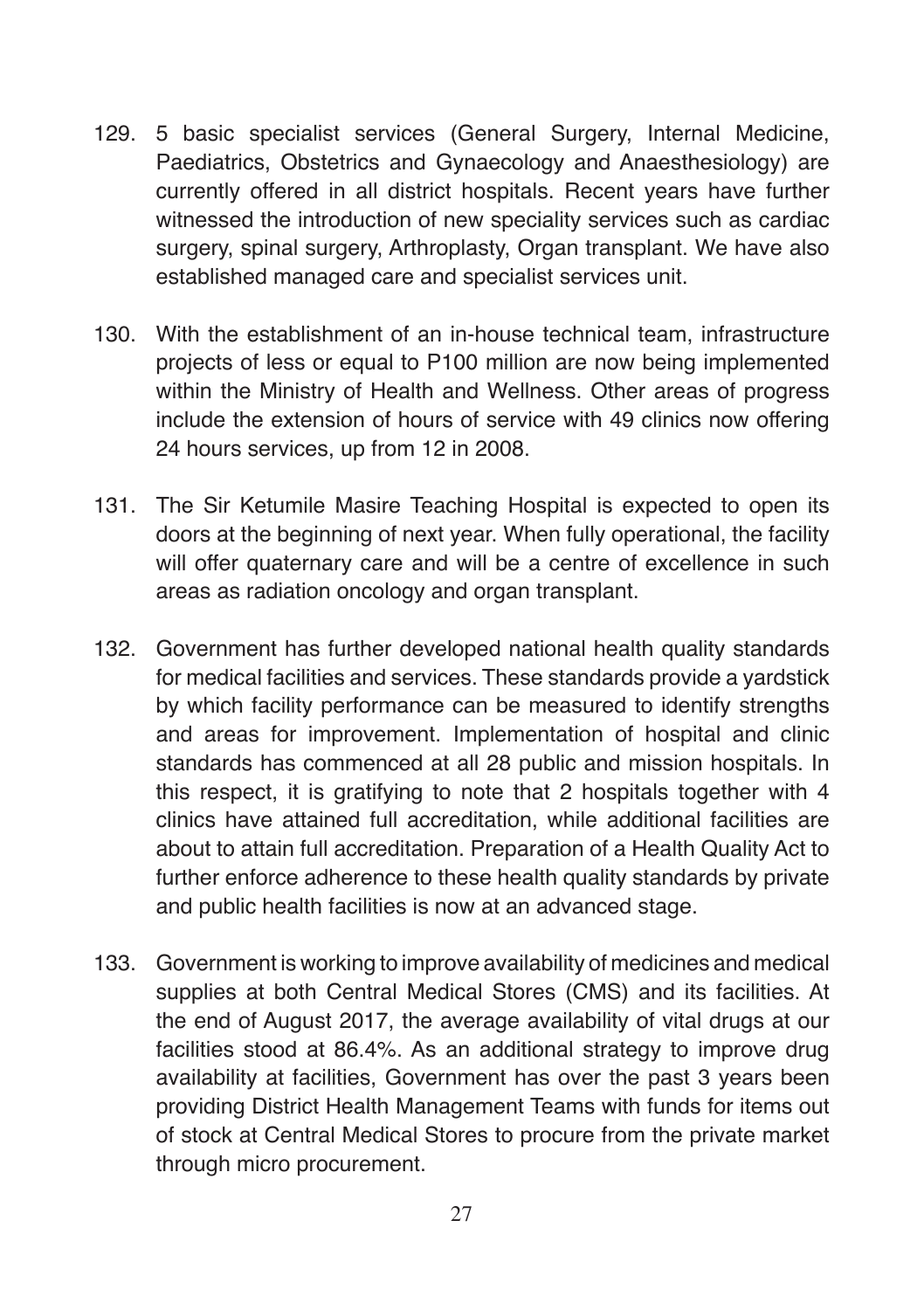- 134. The impact of road traffic accidents has led to the establishment of national Emergency Medical Services (EMS), with 8 centres established and functional since 2012. This has led to an increase in the number of patients that are being promptly seen, reducing mortalities.
- 135. Government remains committed to providing child survival programs to guarantee optimal child health through integrated management of childhood illnesses, expanded programme on immunizations and early child development programs. In line with the World Health Organization targets the immunisation programme has maintained coverage above 90% for over a decade for most of the antigens. Immunisation is one of the most cost effective public health interventions in saving children from vaccine preventable diseases. Since 2010, Government has introduced several new vaccines in response to the existing and emerging threats: Haemophilus Influenza Type B, Measles second dose, Pneumococcal, Rotavirus, Human Papillomavirus, Inactivated Poliovirus Vaccine and Measles Rubella.
- 136. Primary Health Care has been at the core through implementation of Community Support Strategy to promote community involvement in achieving vaccine coverage. These concerted efforts resulted in the following achievements:
	- Reduction in Infant Mortality Rate from 76/1000 live birth to 17/1000 live births;
	- Reduction of Under-five Mortality Rate (U5MR) from 51/1000 live births to 28 per 1000 live births; and
	- Reaching the elimination phase for both Neonatal Tetanus and Measles.
- 137. Our country's last reported case of indigenous polio was in 1989 and imported polio in 2004, with no further cases reported since then. Since 2000, there has been a 99% reduction in cases of malaria from 17,555 to 716 cases in 2016, with a 94.6% decrease in deaths from 56 in 2000 to 3 in 2016.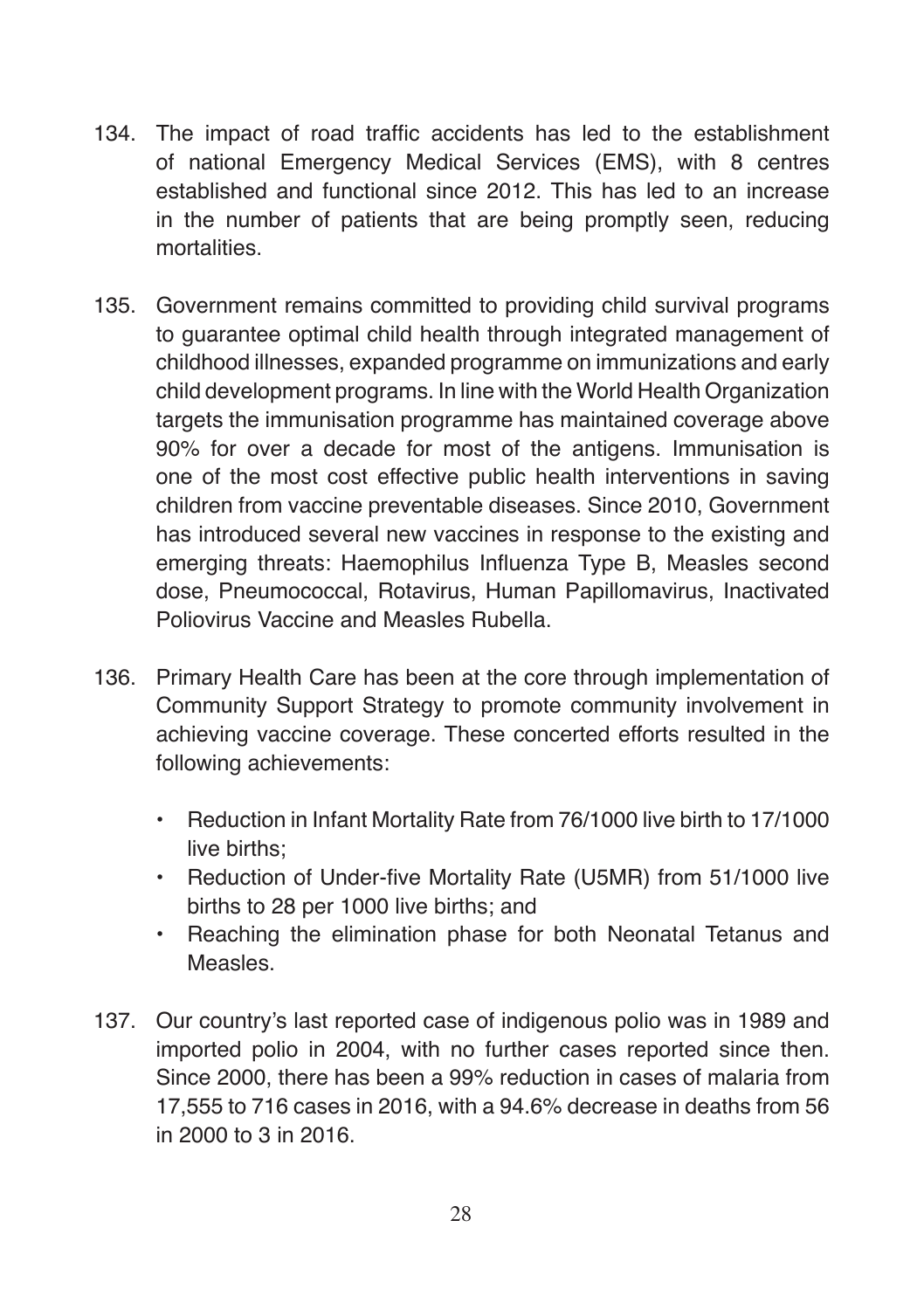- 138. Government also continues to implement various nutrition interventions. In 2015, Government developed a National Nutrition Strategy to prioritise efforts to reduce malnutrition and diet related conditions such as overweight and obesity. The Vulnerable Group Feeding Programme, Direct Feeding Initiative, Infant and Young Feeding as well as programmes to treat malnutrition, and establishment of centres for Child and Adolescent Nutrition in Gaborone and Francistown have all contributed immensely to combating childhood malnutrition.
- 139. Government monitors nutritional status of children under the age of 5 attending Child Welfare Clinics through a decentralised national nutrition surveillance System. To date, 230,000 Under-five children are enrolled in the system receiving monthly growth monitoring and promotion, infant young child feeding counselling and food ration. Since 2009, Government has also implemented an annual Vitamin A supplementation program for all children from 6 to 59 months.
- 140. Rehabilitation has always been the fourth pillar of Botswana's health care system. In this regard, Government has strengthened collaboration with external stakeholders in the areas of training of therapists in wheelchair service and donation of wheelchairs. In 2016, Government started development of a National Rehabilitation Policy and Rehabilitation Strategy to better guide rehabilitation interventions.
- 141. To better protect the rights of people with mental illness as well as improve access to mental health services, Government is reviewing the 1971 Mental Disorders Act.
- 142. Government has established Port Health Services at 12 points of entry for inspection of conveyances and goods of public health importance so as to keep them free of sources of infection or contamination and for screening of travellers to ensure that they are free from infectious and/or quarantinable diseases. This has enabled us to control public health threats, as was evident with the Ebola outbreak in 2014, where there were no cases reported in Botswana.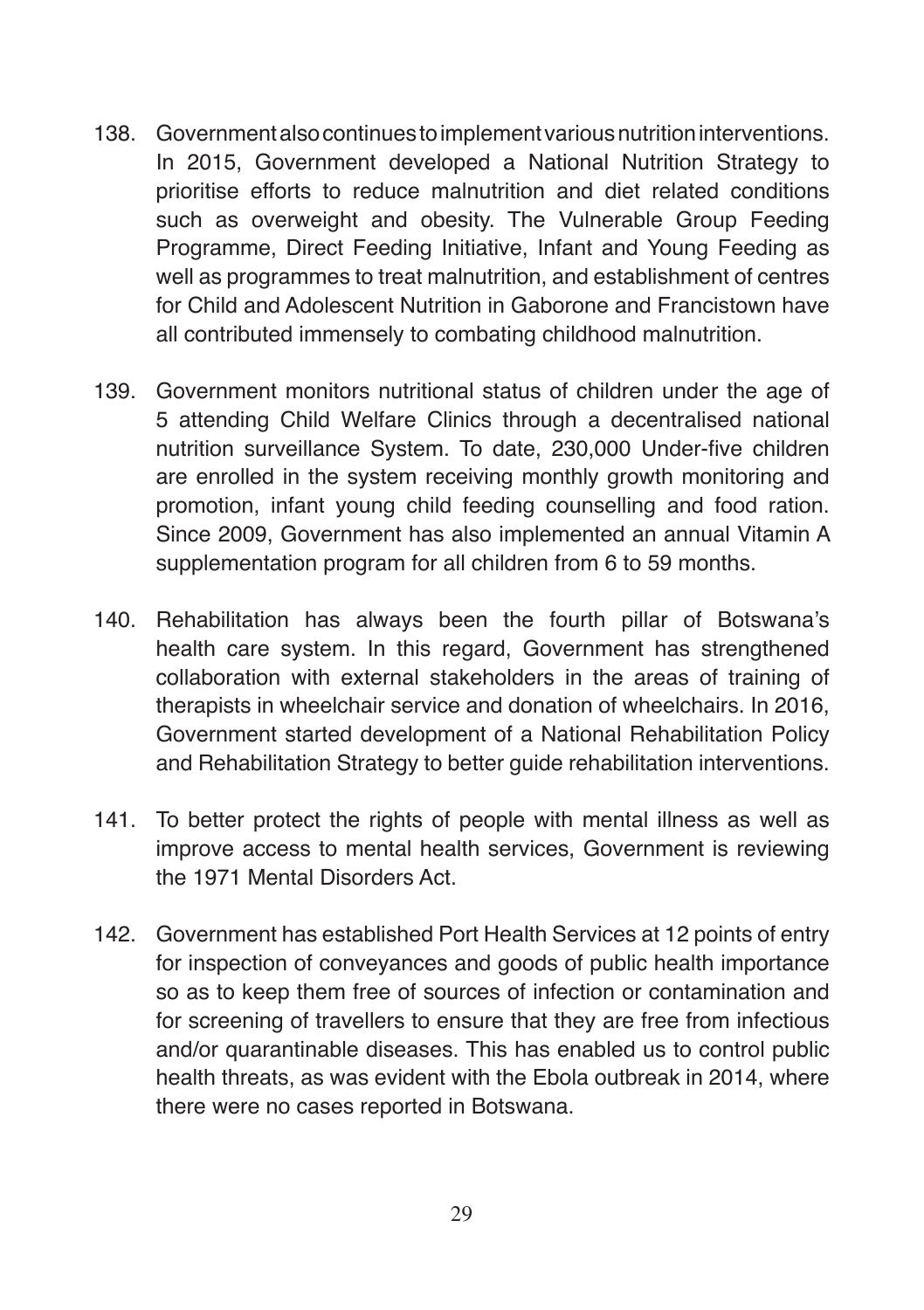- 143. Government has initiated the Health-in-All-Policies approach which seeks to reduce health inequities. This approach requires sectors to be cognisant of their impact in the country's health outcomes by having health components in their sectoral policies.
- 144. In response to the increasing incidence of cervical cancer, Government in collaboration with the U.S.A. Centre for Disease Control (CDC) has introduced new screening and treatment method for pre-cancerous lesions of the cervix. This will be strengthened by the newly introduced Human Papilloma Virus Vaccine. There has been a reduction in Pap smear turnaround times from 6 months in 2012 to the current 6 weeks. This has contributed to the reduced number of complications of women with pre-cancerous lesions.
- 145. There was an improvement in Maternal Mortality ratio from 152/100,000 population in 2014 to 127/100,000 in 2015. This notwithstanding, Maternal Mortality continues to be a challenge. Government has therefore intensified implementation of a Road Map on Accelerated Reduction of Maternal Morbidity and Mortality, Comprehensive Post Abortion Care and strengthened the use of contraceptives for post abortion clients.
- 146. In recent years, the impact of tuberculosis (TB) was worsened by the increase in HIV infection. With the introduction of TB/HIV coinfection treatment guidelines in 2010 and increased ARV coverage, TB notification reduced from 510 per 100,000 population in 2008 to 250 per 100,000 in 2015. With Treat All Strategy, the notification rate is anticipated to further reduce.
- 147. The burden of Non Communicable Diseases (NCDs) such as cardiovascular diseases, diabetes, cancers, and chronic respiratory diseases is significant and rising in Botswana. Deaths due to NCDs exceed those due to TB, malaria and HIV combined. These conditions not only kill, they are potentially debilitating.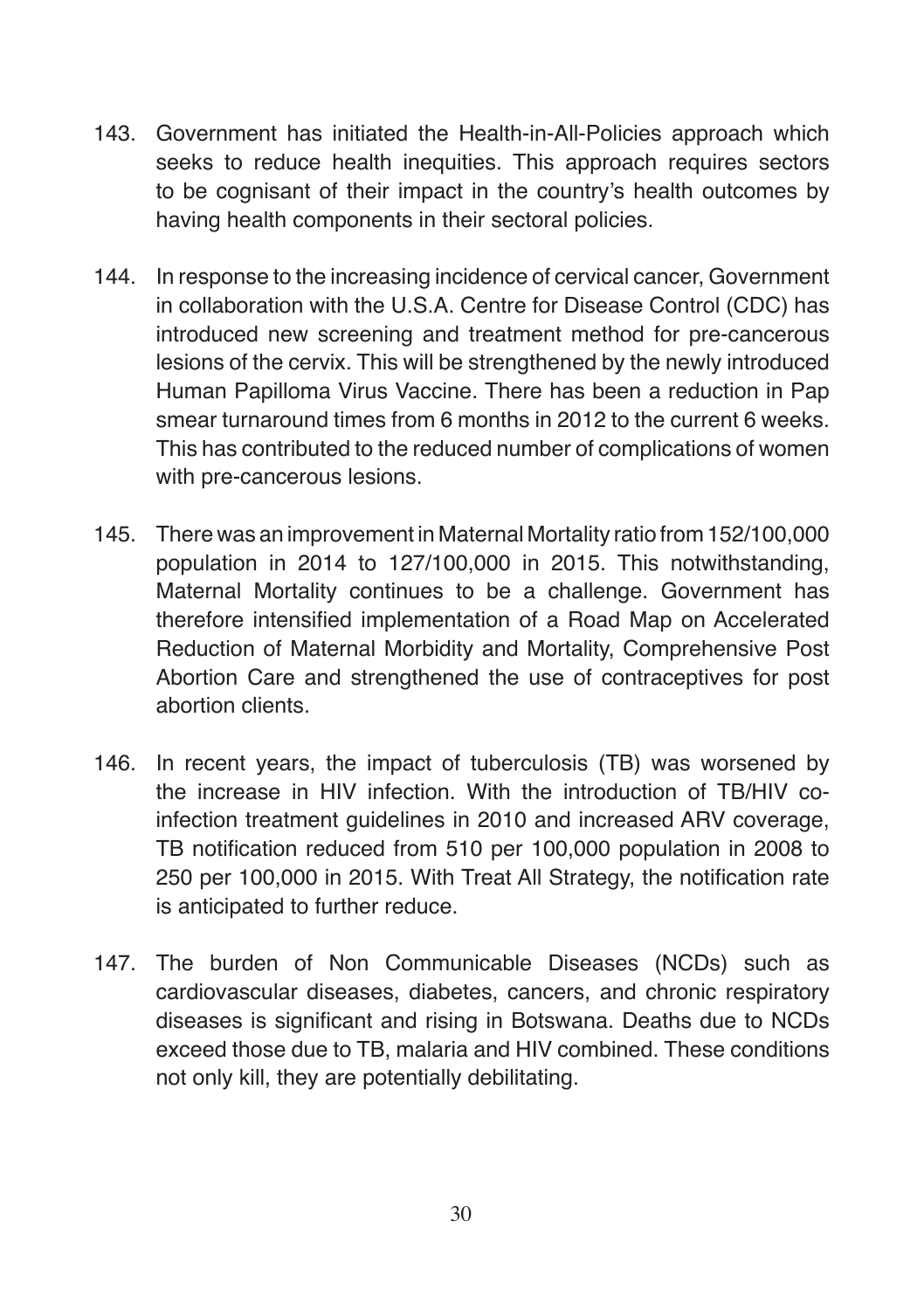- 148. According to a 2014 national survey to assess the burden of NCD risk factors in Botswana, 31% of Batswana are overweight, 18% smoke, and 20% do not engage in enough physical activity. Of the 44% of Batswana who consume alcohol, over half were further reported to drink heavily. Furthermore, many Batswana are unaware that they have NCDs. We found that 11% of Batswana had raised total cholesterol and many of them had not been diagnosed or managed at facilities. Furthermore, over 70% of cancers are diagnosed at advanced stage, which significantly lowers the chances for cure and long term survival.
- 149. Government has intensified the fight against NCDs and their risk factors. The 2017-2022 NCD Strategy that is under development emphasises a multi-sectoral approach to NCDs as these diseases are influenced by individual lifestyles. The role of the individual and communities cannot be overemphasized in the fight against NCDs, by choosing a healthy lifestyle to reduce risk factors of NCDs such as avoidance of tobacco use, harmful use of alcohol, other substances, unhealthy diet, and inadequate physical activity.
- 150. In addition, Government is reviewing the Control of Smoking Act of 1992, in order to strengthen its protection of citizens. Inter-sectoral implementation of the alcohol campaign involving Government Ministries in addition to the traditional NGO implementing partners has enhanced targeted interventions to address the issues of alcohol abuse among the youth, who are the most affected by substance abuse. In this respect Government has started training Chairpersons of Parent Teachers Associations at regional and national levels on issues of alcohol abuse in schools; student character building boot camps have been held with extensive alcohol and drug associated harm reduction contents. Youth Consultative forums have also been conducted with a national media campaign targeting the youth on alcohol and drug abuse; enforcement of traffic regulations has been strengthened and alcohol detection vehicle (the Booze Buses) are being increased to ensure safety on our roads.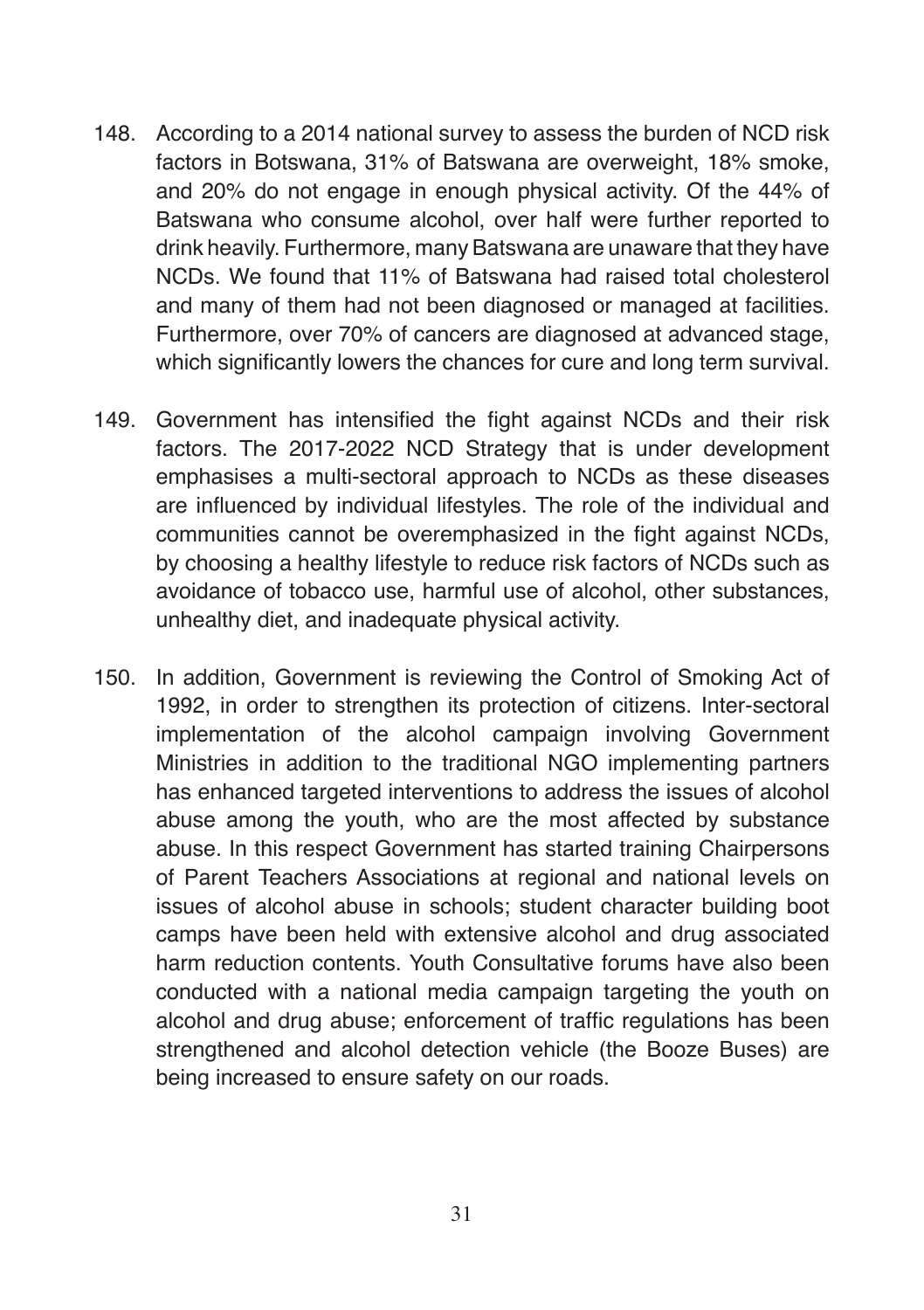- 151. An evaluation of the National Alcohol Campaign has also been completed which found that the share of expenditure on alcohol and tobacco has decreased at national level, albeit increased in rural areas. While 60% of Batswana have indicated reduced drinking, drinking levels nonetheless remain high with about 18% being binge drinkers. In terms of social impact the study further confirmed that alcohol abuse continues to have a negative health impact, as reflected, in part, in the high cost of treating associated injuries, which were estimated at P3,580,849 for the 2016/17 financial year. In addition, alcohol abuse is associated with increased domestic violence, theft, assaults, road traffic accidents, rapes and murder. Alcohol abuse further contributes to teenage pregnancies and STIs including HIV/AIDS, as well as the failure of some to adhere to their Anti Retroviral Treatment and TB treatment.
- 152. Given such findings, the study underscored that the Public Education Campaign on Alcohol Consumption should be continuous and more focused on the long-term health consequences of drinking. Additional findings included the need for a more comprehensive advertising ban on alcoholic beverages and the lowering of breath and blood alcohol content limits for drivers under the Road Traffic Act. There was also an indentified need for the National Alcohol Policy to incorporate implementation plans, M&E and functional institutional frameworks.
- 153. The findings further confirmed that the alcohol levy has coincided with decrease in the household expenditure on tobacco as well as alcohol at national level. Since its inception the levy has raised just over P2.6 billion.
- 154. Plans are also at an advanced stage to have an in-patient alcohol and substance rehabilitation centre in Serowe to attend to substance users and people with substance use disorders. Human resource capacity is also being increased to offer out-patient services throughout the country by training health professionals on the Universal Treatment Curricula for substance use.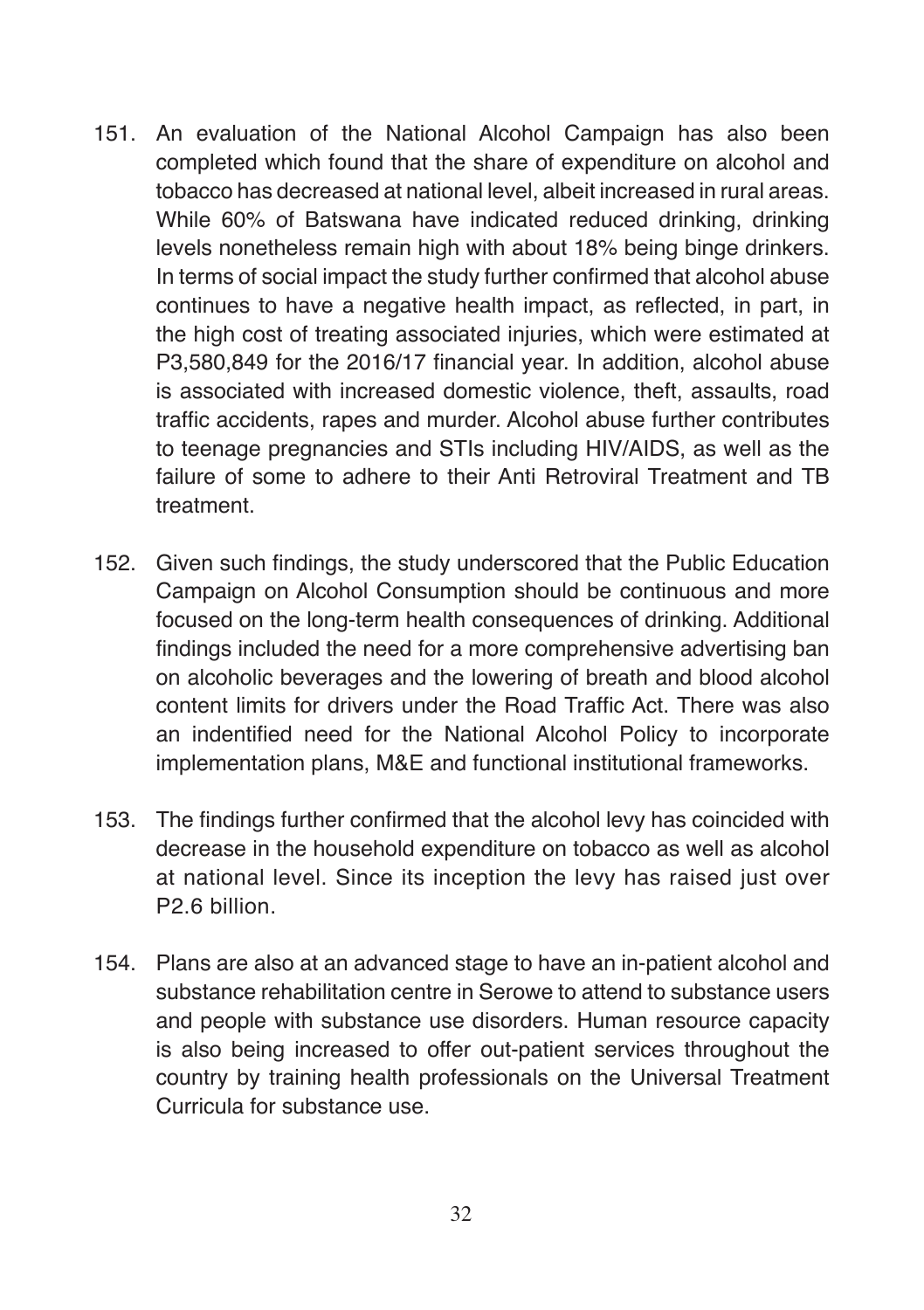- 155. Sustainable health financing remains key factor in achieving health targets and outcomes. Government has completed two rounds of the National Health Accounts which tracked the magnitude and flow of health sector expenditure for the periods 2007/08 to 2009/10 and 2013/14. The results reveal that Government dominates in the financing of health services at 65% of the Total Health Expenditure. During the same analysis period, donor funding declined from 12% to 7% of the total health expenditure, while private sector financing increased from 21% to 28%. The results also show that spending on preventive care has increased from 9% to 20%.
- 156. A study analyzing health expenditure by disease in 2013/14 showed that 33% of health care funds in Botswana were spent on infectious and parasitic diseases, 14% on Non-Communicable Diseases (NCDs), 12% on reproductive health, 6% on injuries and 30% on other diseases and conditions.
- 157. Direct out of pocket health payments by households continues to be low at 4% which indicates that relative to most countries, Government provides strong financial protection for its population in line with our commitment to universal health coverage. To ensure that health care continues to be sustainable, accessible, and affordable and of high quality, Government has been working on the development of a Health Financing Strategy to provide guidance on possible alternative financing mechanisms. The strategy will also strengthen Public Private Partnerships both in financing and in provision of health services and address challenges such as declining donor revenues, increasing health costs in relation to morbidity and mortality due to NCDs as well as increasing costs of Anti Retroviral therapy.

#### **HIV/AIDS**

158. Government commends all stakeholders who have contributed to the fight against HIV/AIDS. The treatment programme continues to be one of our success stories with the country having adopted Option B PLUS in 2015 in an effort to eliminate Mother to Child transmission of HIV, Treat All in 2016 whereby all HIV+ infected persons are put on treatment irrespective of a CD4 threshold. At the end of 2016, the mother to child transmission rate was 1.4%, while to date a total of 308,067 individuals have been placed on HIV treatment since the inception in 2002 of the National ARV programme.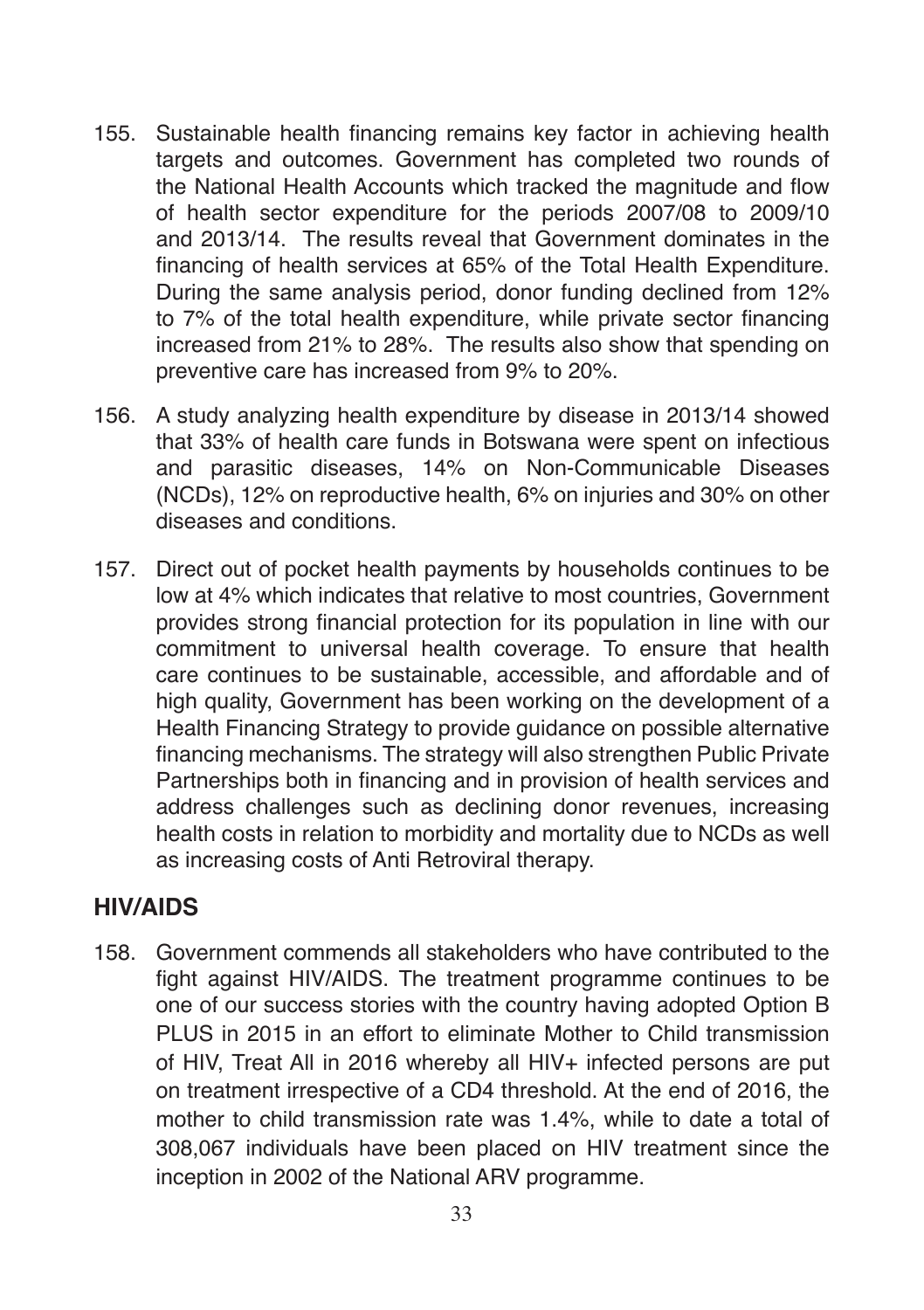- 159. The Botswana AIDS Impact Survey (BAIS V) is about to commence with a target for completion of mid 2018/19. Its aim is to update the existing HIV and AIDS data. This survey will be combined with a first ever TB prevalence survey for Botswana to inform the country on the current burden.
- 160. Botswana is committed to the UNAIDS targets of 90-90-90 and ending AIDS by 2030. In view of this, Government will continue to support HIV/AIDS interventions for the country to reach epidemic control. As a country and with support from development partners, we have invested a lot in the fight against HIV/AIDS and now is the time to explore and implement innovative interventions to stop the spread of new HIV infections. I have no doubt that as a country we can achieve that. It just needs a collective effort from us all.
- 161. I know I made this request last year and I am still putting the request to Batswana to test for HIV as this is the only gateway to managing the HIV/AIDS pandemic.
- 162. Botswana has been receiving support from Partners over the past years. I would like to express our gratitude to President's Emergency Plan for AIDS Relief (PEPFAR), Global Fund, European Union (EU), CDC, United States Agency for International Development (USAID), United Nations (UN) Family, Southern Africa Development Community (SADC), Academia and other Partners for the support they continue to grant the country. We cannot do this alone without their support. With a fragile economy like ours, we still need the support of development partners both financially and technically, and I therefore urge development partners to continue working with Botswana.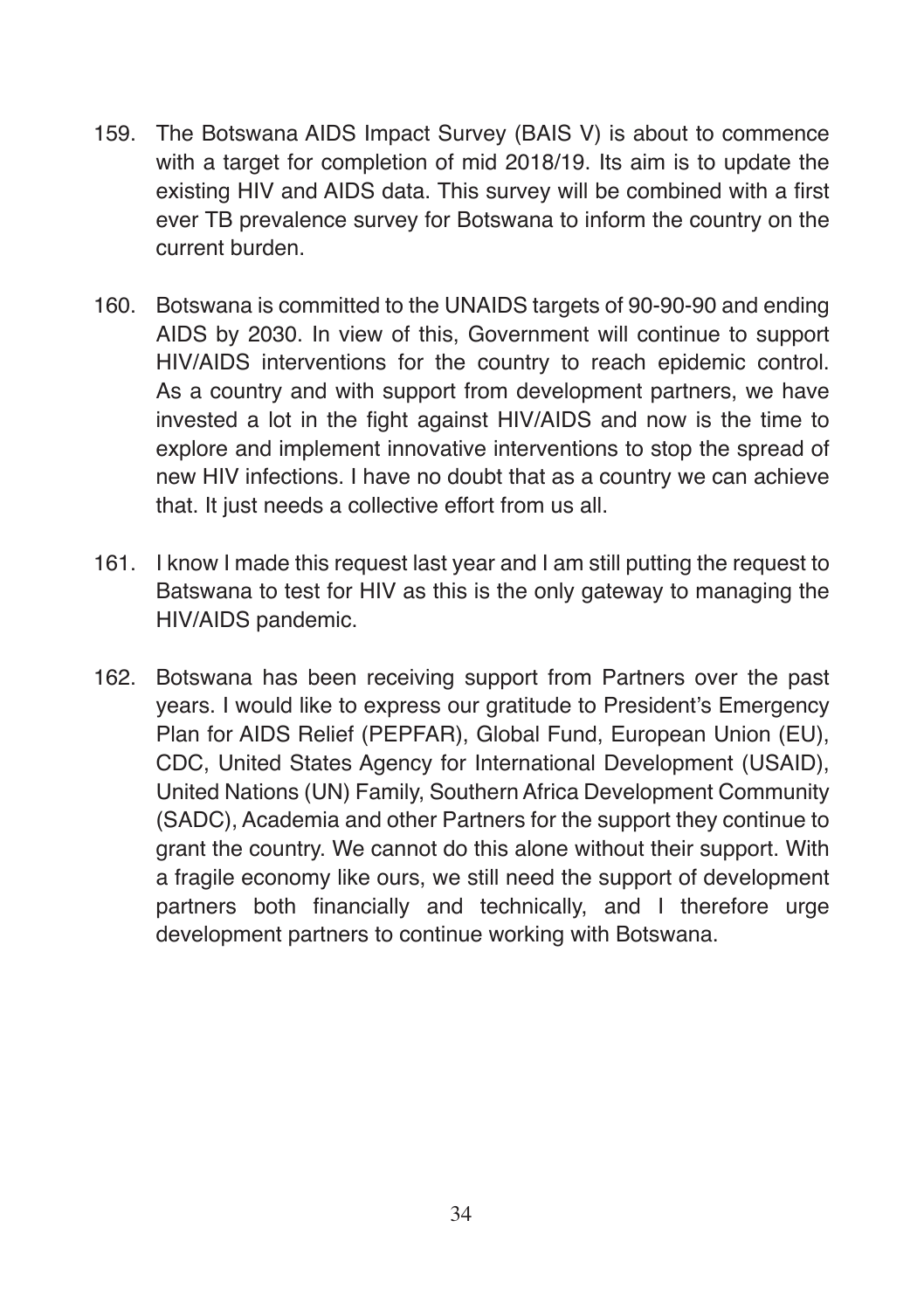# **Housing**

- 163. Government continues to recognise adequate and affordable housing as a basic need in the context of our implementation of the National Housing Policy's Low-Income Housing Programme. This programme contains 3 components – Self Help Housing Agency (SHHA) Home Improvement, Turnkey Development Scheme and Integrated Poverty Alleviation and Housing Scheme. In addition, Government continues to roll out housing schemes such as Public Officers Housing Initiative, Housing Scheme for Public Officers D4 and below, BHC housing and Third Party Projects, Instalment Purchase Scheme (IPS) and Youth Housing Scheme.
- 164. Between March 2008 and March 2017, a total of P190.8 million has been disbursed through the SHHA Home Improvement Loan Scheme to fund 4,947 beneficiaries. This financial year 2017/18, an additional P30 million will be loaned to an estimated 500 beneficiaries. With ESP support, the SHHA Turnkey Development Scheme has awarded contracts for the construction of 2,615 units. Of these, 1,838 have been completed and handed over and 777 are at various stages of construction.
- 165. Integrated Poverty Alleviation and Housing Scheme currently, has a total of 19 commercial brick moulding projects nationwide. 4 additional projects have since been designated in Lehututu, Mmathubudukwane, Gumare and Francistown.
- 166. The Public Officers Housing Initiative has awarded 465 units with 258 units already completed and 207 housing units are at various stages of construction. In addition, the Housing Scheme for Public Officers D4 and below programme commenced in August 2016. So far, 203 units have been started on site with 63 completed and handed over.
- 167. Government introduced the Instalment Purchase Scheme (IPS) to promote home ownership amongst citizens who are renting BHC houses. So far, 372 out of 750 IPS and Youth Housing units have been awarded to citizen contractors.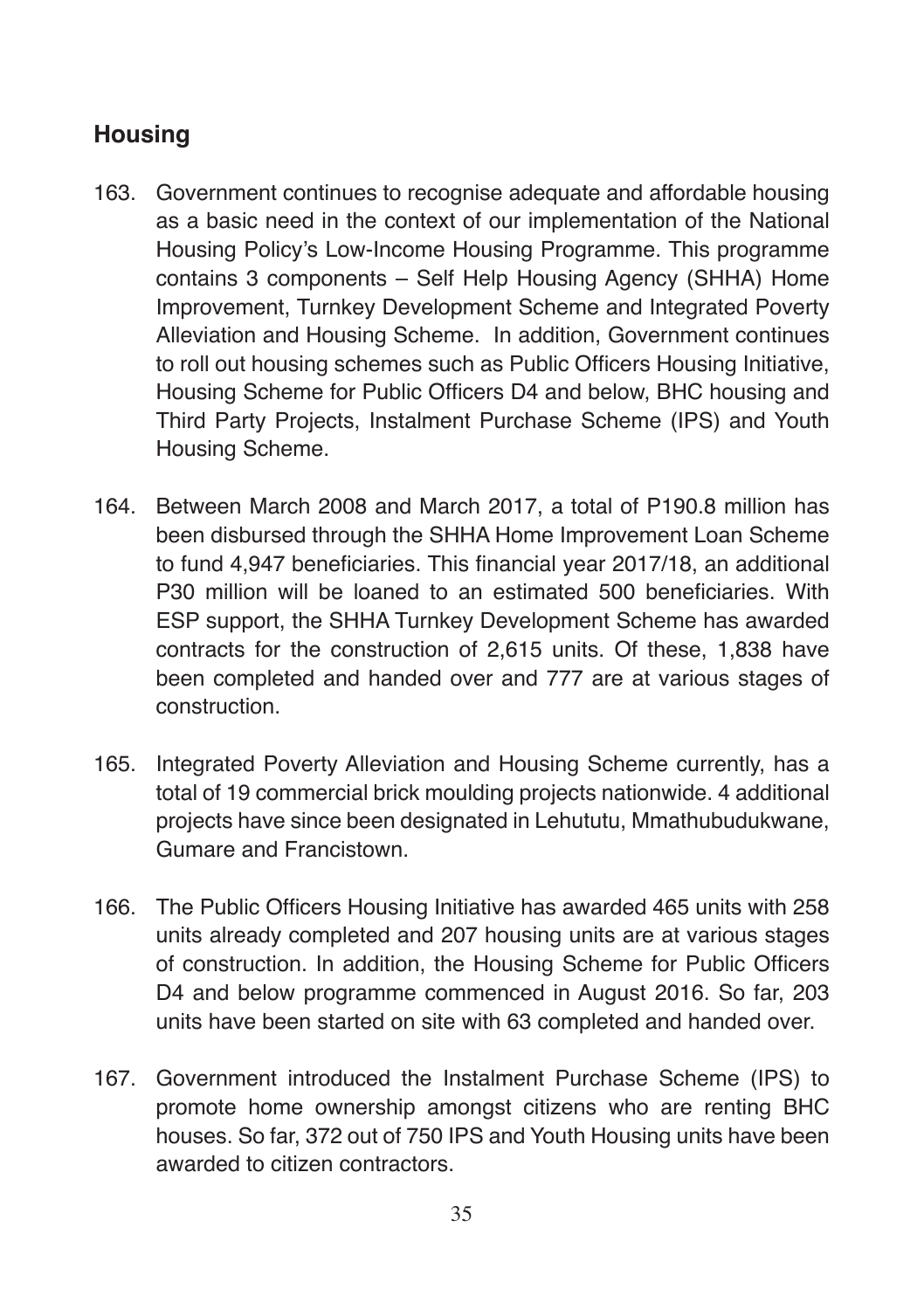- 168. In terms of shelter provision for the disadvantaged members of the communities, Government aims to have provided decent shelter to all deserving beneficiaries by the end of 2019. A target has been set to deliver 1,000 housing units annually, for both RADP and Countrywide destitute housing. Out of this target, a total number of 302 housing units under RADP and 527 under the Countrywide destitute programme were achieved in the 2016/17 financial year, resulting in a total of completed 829 houses. For Financial year 2017/18 alone, a total allocation of P90 million has been planned to construct 1,025 houses which are at various stages of construction.
- 169. Resources have been committed to construct 3,938 destitute houses since the 2009/10 financial year. Government is also engaging other partners to complement its efforts in providing basic shelter to the disadvantaged members of our society. The President's Housing Appeal for the needy has received contributions from the private sector, individuals and public officers to support this initiative. This has greatly assisted in providing shelter and dignity to the needy. So far 781 homes have been completed, while 19 are under construction. Let me therefore take this moment to profoundly thank the individuals and institutions who have generously supported the Appeal.
- 170. Since April 2009, Government has further directed ministries to reserve 15% of the budget for minor maintenance of government facilities for youth companies and youth with vocational skills in construction. Since its inception, this reservation programme has awarded P229,316,770 maintenance works to youth construction companies. A database of youth contractors is being maintained and shared with stakeholders on a quarterly basis with a view to expose youth contractors to the opportunities. Currently the number of Youth contractors registered in the database is 462.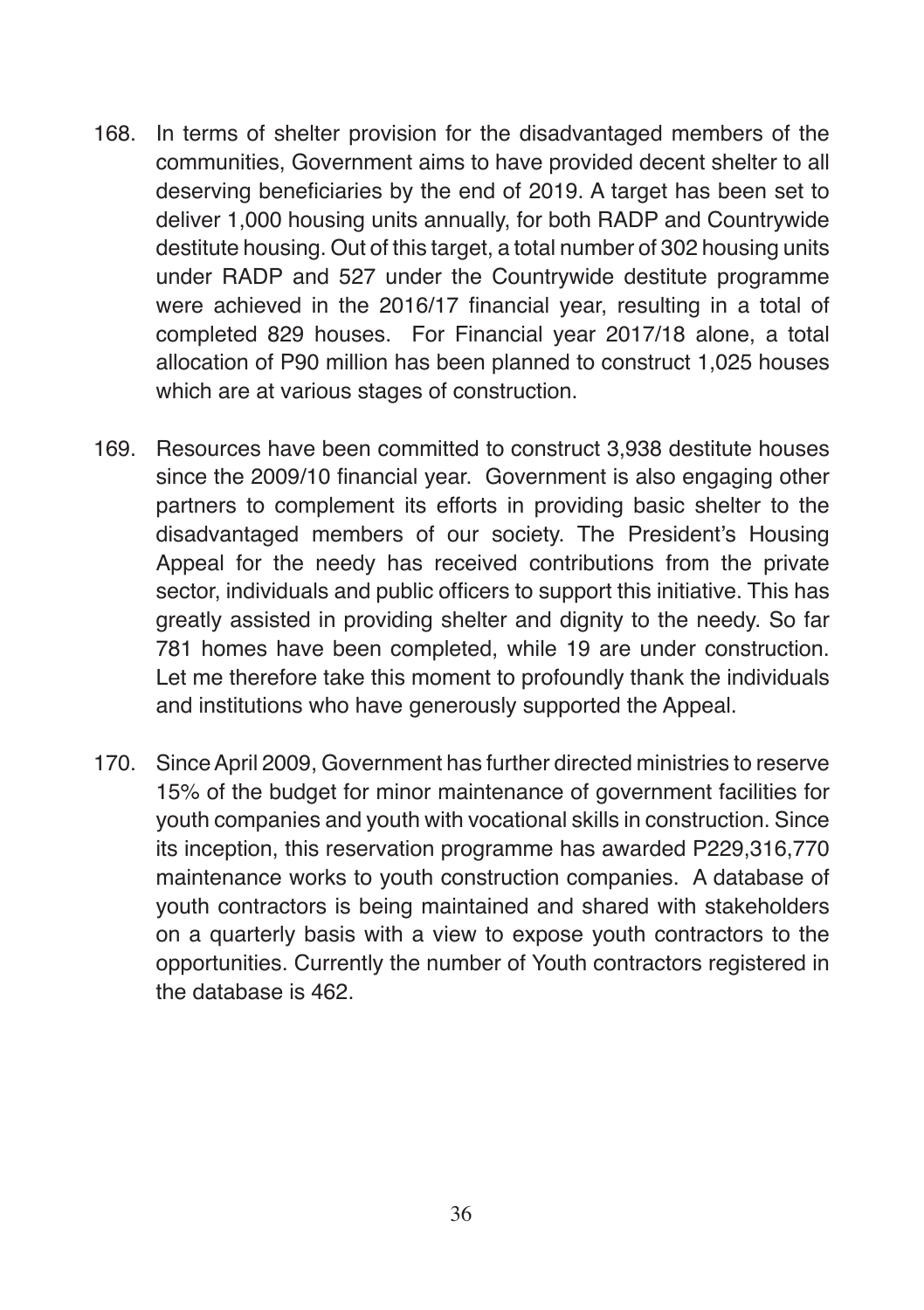### **Remote Area Development Programme**

- 171. Government has achieved very good progress in the upliftment of the lives of our remote area communities under the Affirmative Action Framework for Remote Area Communities that was approved in July 2014 together with its 10 year implementation plan. Significant progress has been noted under the areas of provision of shelter, tertiary education and economic empowerment initiatives among others. Government is further committed to the development of RADP farms, including the fencing of the 10 existing ones.
- 172. Government is currently sponsoring a total of 1,659 RADP beneficiaries in different tertiary institutions. Another 21,058 have engaged in formal or temporary employment through our affirmative action measures. In other areas 2,949 RADP constituents have directly benefitted from the Poverty Eradication Programme, 2748 from ISPAAD and 1,361 from LIMID. This financial year an additional 352 housing units are under construction, on top of 20 units being completed from the previous year.

# **Ipelegeng**

173. Over the course of the last decade, the Ipelegeng programme has provided temporary relief to vulnerable groups amongst rural and urban communities through labour intensive public works providing short-term employment to over 60,000 people on a monthly basis. In the process, it has contributed to various construction and maintenance projects of essential public facilities. The programme has also supported the implementation of initiatives such as Crime Prevention and Special Constables by the Botswana Police Service, Wildlife Volunteers and development of Monuments initiatives as well as Immigration Volunteers.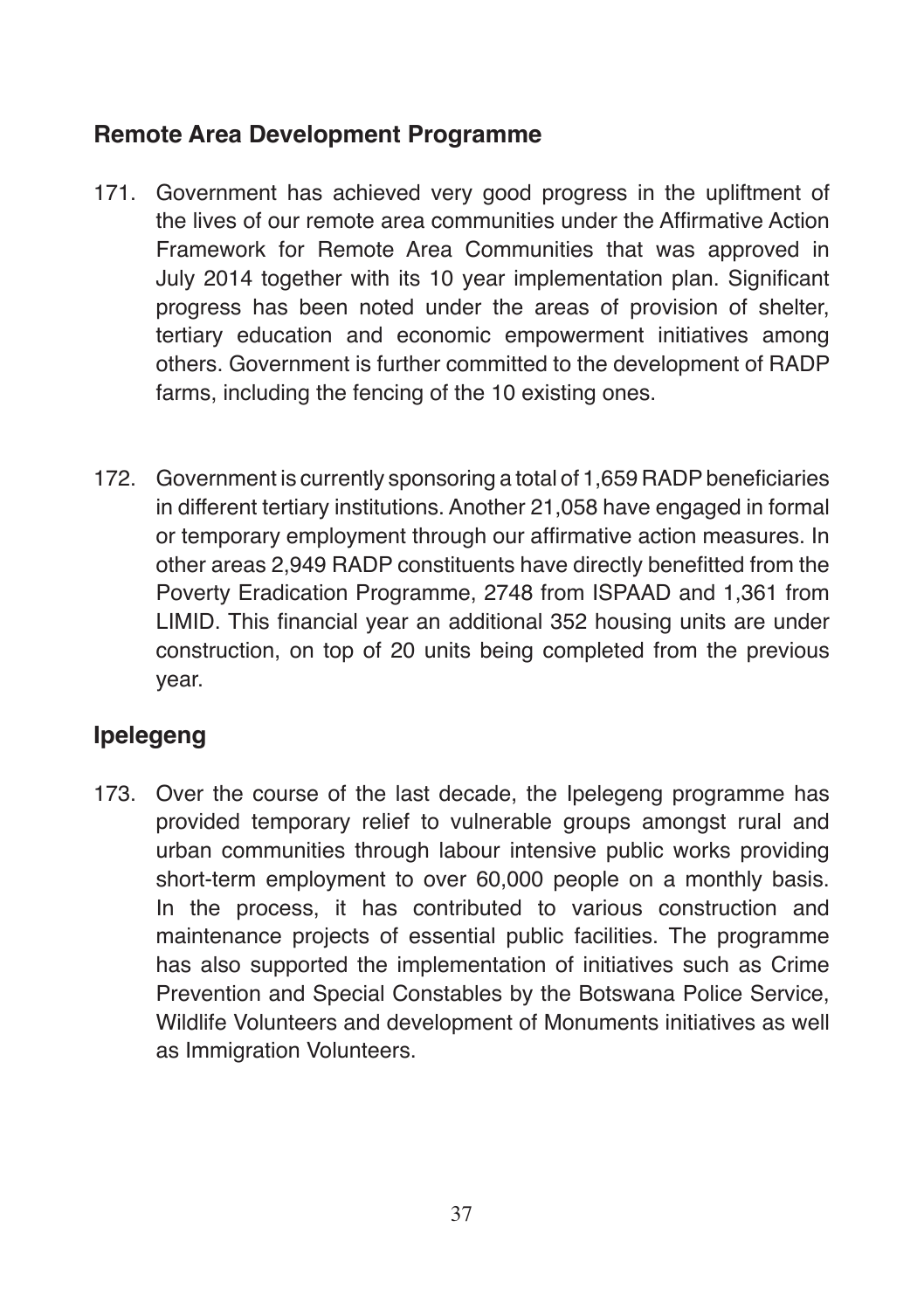# **Community Development**

174. During the current financial year, Government introduced the Constituency Community Development Programme with a total budget allocation of P570 million, translating into P10 million per constituency. This initiative was introduced to economically empower communities, create employment and provide services like basic infrastructure and small projects that could not ordinarily be accommodated in both the District Development Plans and National Development Plan. This initiative is further intended to promote community empowerment by strengthening the process by which citizens take the lead in initiating and proposing solutions to local challenges.

## **Social Protection**

- 175. Madam Speaker, Government has committed to the protection of vulnerable members of our society through the provision of social protection programmes. To this end, these programmes assist different categories of vulnerable people such as Destitute Persons, Orphans and Vulnerable Children, Community Home-Based Care Patients, World War II Veterans, Old Age Pensioners and People with Disabilities. The beneficiaries continue to receive services that improve quality of their lives, food security and ensure dignified living.
- 176. The Supplementary Feeding Programmes are provided in 755 Primary Schools with an enrolment of 354,317 pupils and 575 health facilities with a total of 297,775 beneficiaries.
- 177. The pre and primary schools menu has been revised into a full school feeding programme. Provision of the new menu will commence in the upcoming financial year with local sourcing supporting our EDD objectives.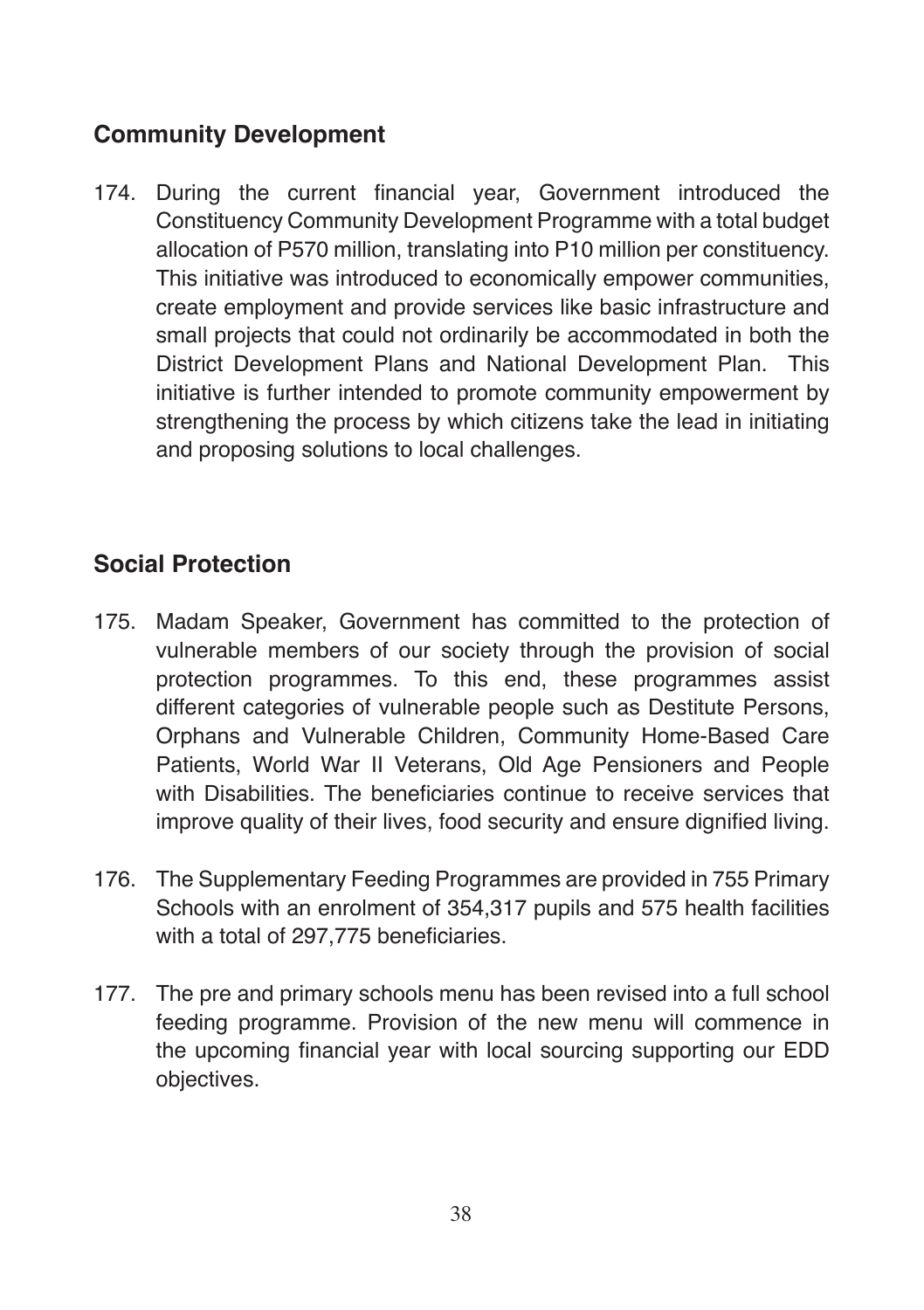178. Government continues to purchase agricultural produce for Primary Schools. This provides a market for the improvement of the livelihoods of subsistence farmers. Funds are disbursed to Local Authorities to help facilitate procurement of fresh agricultural produce from local farmers. Since its inception to June 2017, the initiative has benefited 15,246 subsistence farmers at the cost of P26.9 million.

### **Poverty Eradication**

179. Government has put in place a number of strategies and initiatives to address the 6.4% of our total population facing abject poverty. Some of these newly introduced initiatives which among others include Small and Medium Scale Enterprises in the areas of eggs and poultry, fish farming and cluster gardens around identified water sources, have reached a significant number of the targeted beneficiaries. So far, 51,794 beneficiaries have qualified with 45 packages and small and medium scale machinery available to choose from.

#### **People with Disability**

180. During National Development Plan 11, the Government will continue to implement the Disability Economic Empowerment Programme. The programme determines the extent to which people with disabilities are accessing economic empowerment programmes, as well as to develop strategies that promote the uptake.

#### **Rural Development**

- 181. The Rural Development Council (RDC) continues to drive rural enterprise development through funding support and coordination of community projects. The objectives of the RDC projects are to catalyse development, local economic activity and job creation in rural areas.
- 182. Through the efforts of RDC, the following community trust projects are operational: Mogobane Irrigation Scheme, Zutshwa Salt Project, and Agro Processing Plant in Selebi-Phikwe. The RDC also continues to engage key stakeholders to provide technical assistance in capacity building, value chain development and marketing strategies for RDC projects. In addition, a multi sectoral technical team is currently developing a drought management strategy.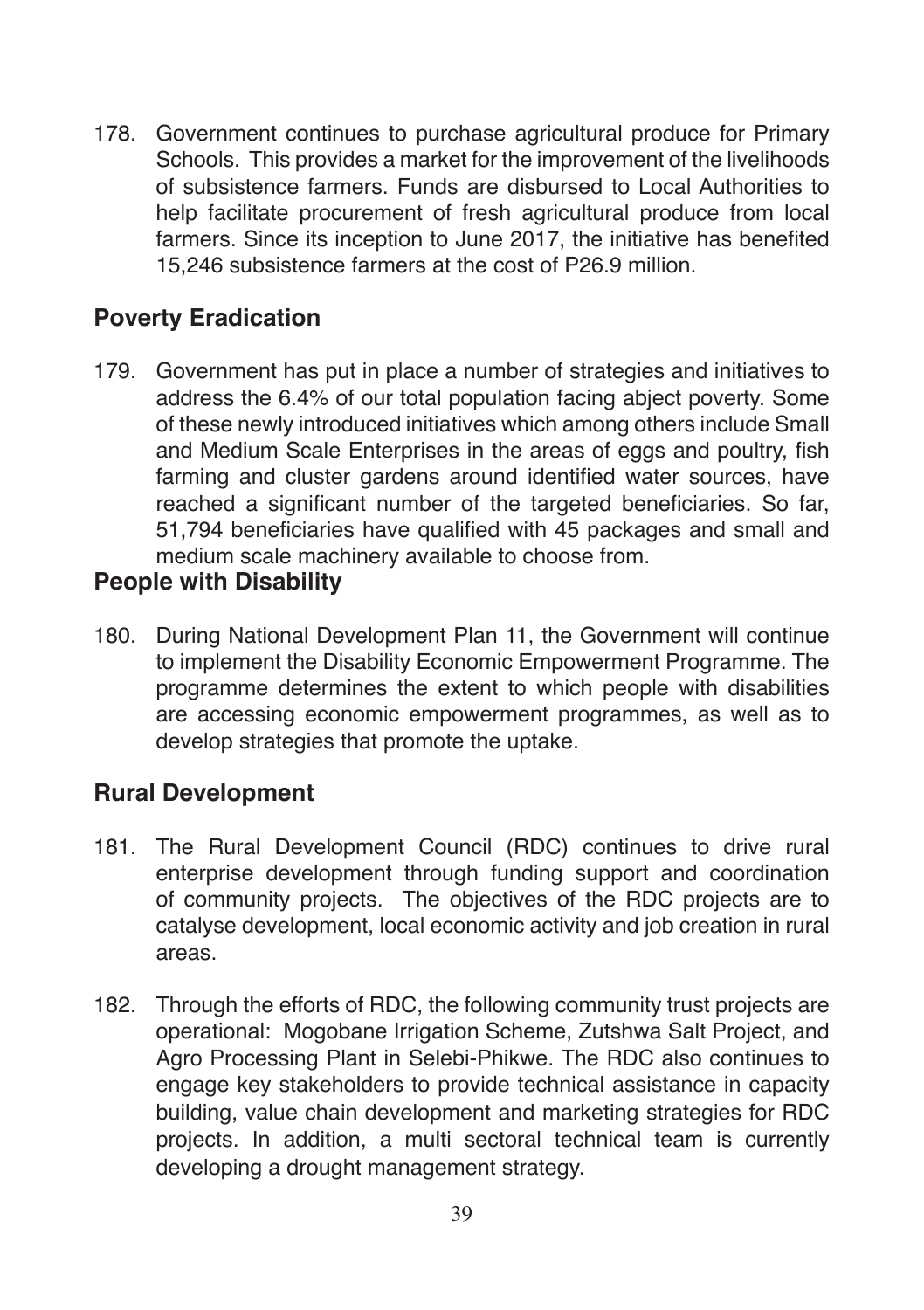183. Development partners, such as World Food Programme have been working with the RDC Secretariat to link farmers to the market and produced a draft report on Early Warning Indicators for drought and vulnerability assessment.

## **Gender**

- 184. As we reflect on the progress we have made in attainment of gender equality and women empowerment, we have seen in the past 10 years increasing women participation in various spheres including trade, work, leadership and political voice. Botswana currently leads the SADC Region with 43% of women in Government Executive positions. In June of this year, The African Union conferred Botswana with an award for attaining gender parity in basic education.
- 185. Government also engaged Dikgosi on mainstreaming gender into the Customary Justice System. As a result, Dikgosi have developed the National Action Plan on Mainstreaming Gender and addressing Gender Based Violence (GBV) within their communities. Implementation of the Plan is on-going.
- 186. In 2015, Parliament approved the National Policy on Gender and Development. This was followed by establishment of the National Gender Commission which monitors implementation of the Policy. To date, the Commission has been capacitated on gender mainstreaming to equip them with skills to effectively deliver on their mandate.
- 187. The above was followed by commitment of resources to the National Gender Machinery which increased from an annual budget of P18 million to P48 million, the bulk being P30 million going to the Women Economic Empowerment Programme. This augmented the 10% Alcohol Levy dedicated to the Programme. To date, over 708 businesses comprising 1, 416 individuals have benefitted from this Programme at a total of P134.3 million.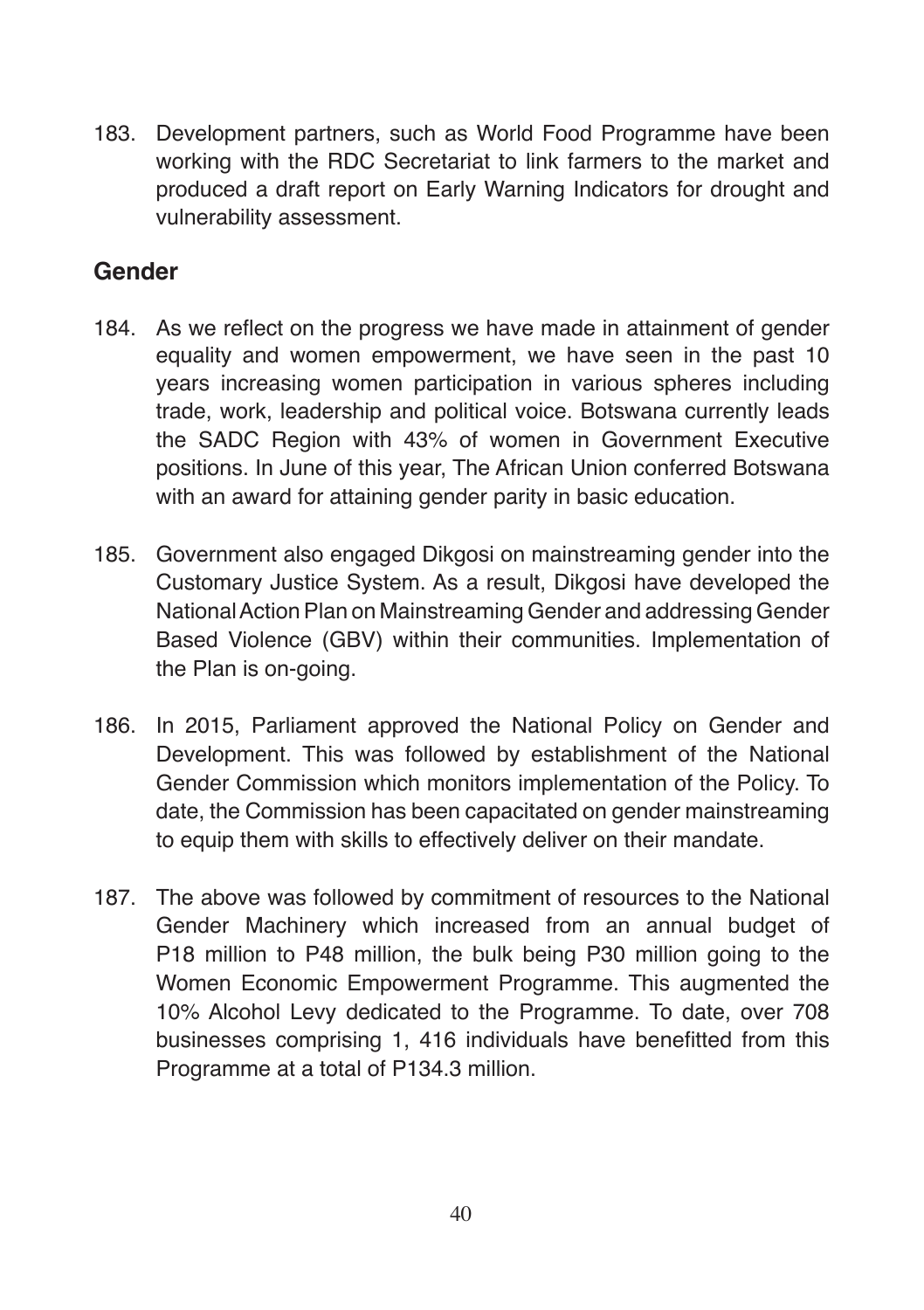- 188. Following review of the Programme in 2015 to address public concerns, the Programme received an overwhelming number of applications which could not all be accommodated in the 2017/18 budget. This resulted in suspension of receipt of applications in February this year. Resumption of funding will as such be based on availability of funds. Government continues to support women in business to access the market through National Women's Expositions.
- 189. Gender Based Violence remains a challenge in the Country. Following the 2012 Gender Based Violence Indicator Study, Government developed a referral system which was piloted in Maun/Shorobe and Mochudi/Artesia. The Pilot was concluded in July this year and results are that: about 2,700 community members were reached with GBV messaging in the pilot areas; over 200 service providers were trained and 20 institutions sensitized on GBV. In addition, 134 referrals were made being; 113 females and 21 males. To date, there is evidence of strong and cohesive network of service providers in both pilot areas.

# **Education**

- 190. Madam Speaker, our country has, indeed, made good progress in the realisation of the Millennium Development Goal of universal access to Primary Education, with 96% of children now entering Primary School. We now need to focus on quality basic education and lifelong learning. Government in partnership with the private sector has made big strides with the introduction of Pre-primary Education in an effort to ensure learner readiness at Standard 1. Our efforts have seen an increase in public primary schools offering reception classes from 382 in 2016 to 471 in 2017. There has also been an increase in enrolments from 16,536 to 20,361. As such approximately 38% of the standard 1 intake in 2018 will have benefited from pre-schooling.
- 191. The introduction of Pre-primary Education is part of a much larger education sector reform. Government is currently implementing the Education Sector Strategic Plan (ESSP)(2015-2020) designed to transform the education sector. One of the major challenges is the provision of a learning environment that caters to students of varied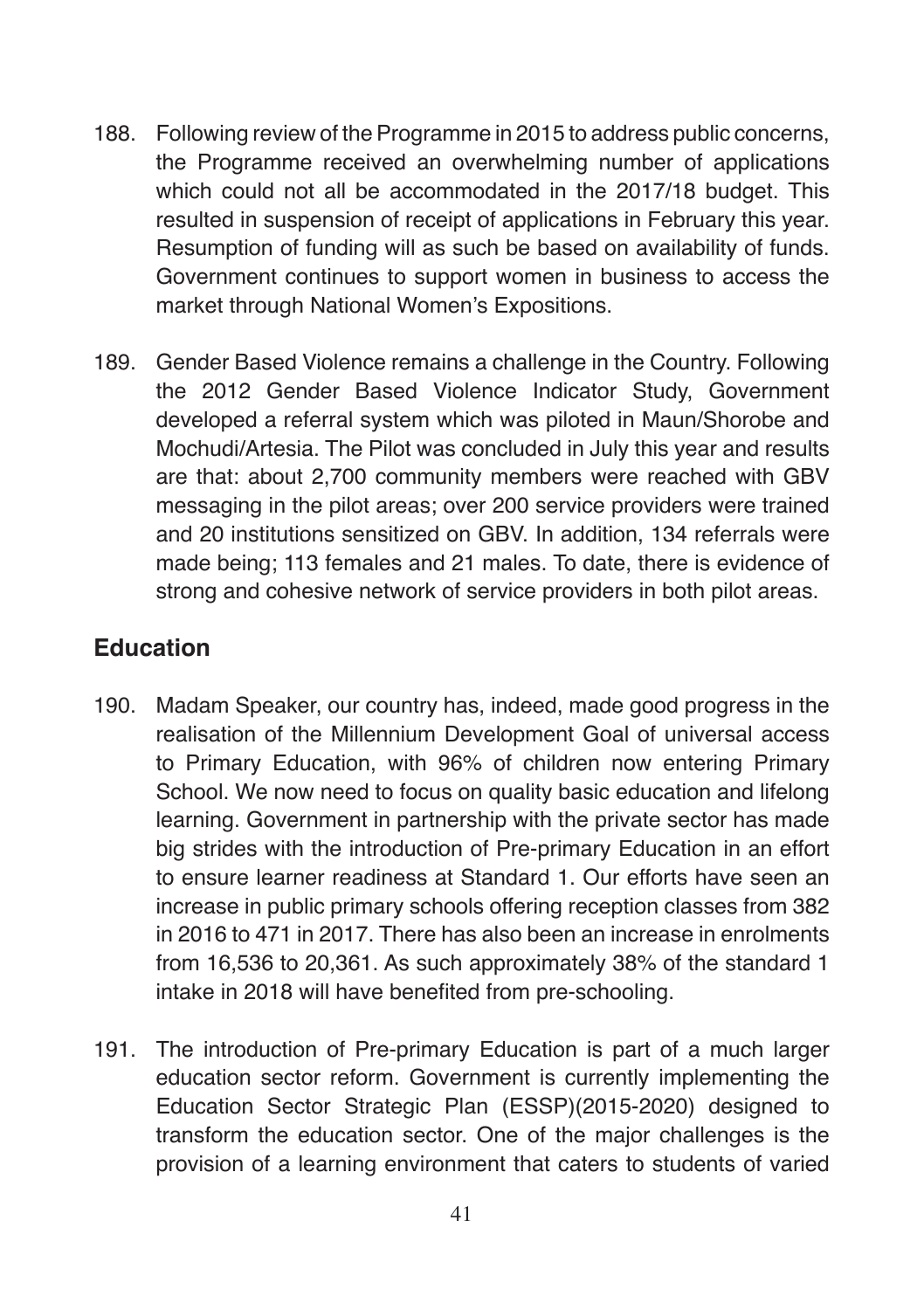potentials, interests and career inclinations. To address this challenge, Government has embarked on several far reaching reforms in the curriculum which include a multiple pathways approach to secondary education and an outcome based approach to assessment. The resulting expanded curriculum will allow learners to choose between academic, professional and technical pathways. The first phase of the implementation of the Multiple Pathways Programme is scheduled for January 2019.

- 192. To better equip our children with 21<sup>st</sup> century skills, Government in conjunction with stakeholders, has increased the use of ICT in schools. In 2016/17 Government, in partnership with Mascom, has provided an additional 60 Schools with ICT gadgets and also connected them to the internet. We have further commenced Phase II of the project which will see the supply of ICT gadgets to an additional 152 Primary Schools, 70 Junior Schools, and 10 Senior Secondary Schools by the end of 2018 with electrification support.
- 193. Mascom and BOFINET have also committed to connect an additional 210 schools to high speed broadband internet. The joint initiative has so far connected internet to 140 Junior and 25 Senior Secondary Schools. The Universal Access Service Fund has further provided connectivity to 74 schools.
- 194. We also continue to address welfare issues surrounding education, such as the provision of housing for staff. A total of 292 teacher's houses that were started in the 2016/17 financial year will be completed in 2018. For the entire 3 year period of ESP, Government planned to construct 401 classrooms and 486 teachers' quarters spread across 123 primary schools country wide. Construction of Primary School facilities continues in the current financial year 2017/18, with 161 teachers' quarters, 149 classrooms to be constructed in 55 primary schools at an estimated cost of just over P373 million.
- 195. The Ministry of Tertiary Education, Research, Science and Technology was established in October 2016 with a responsibility to facilitate human resource development and coordinate research, science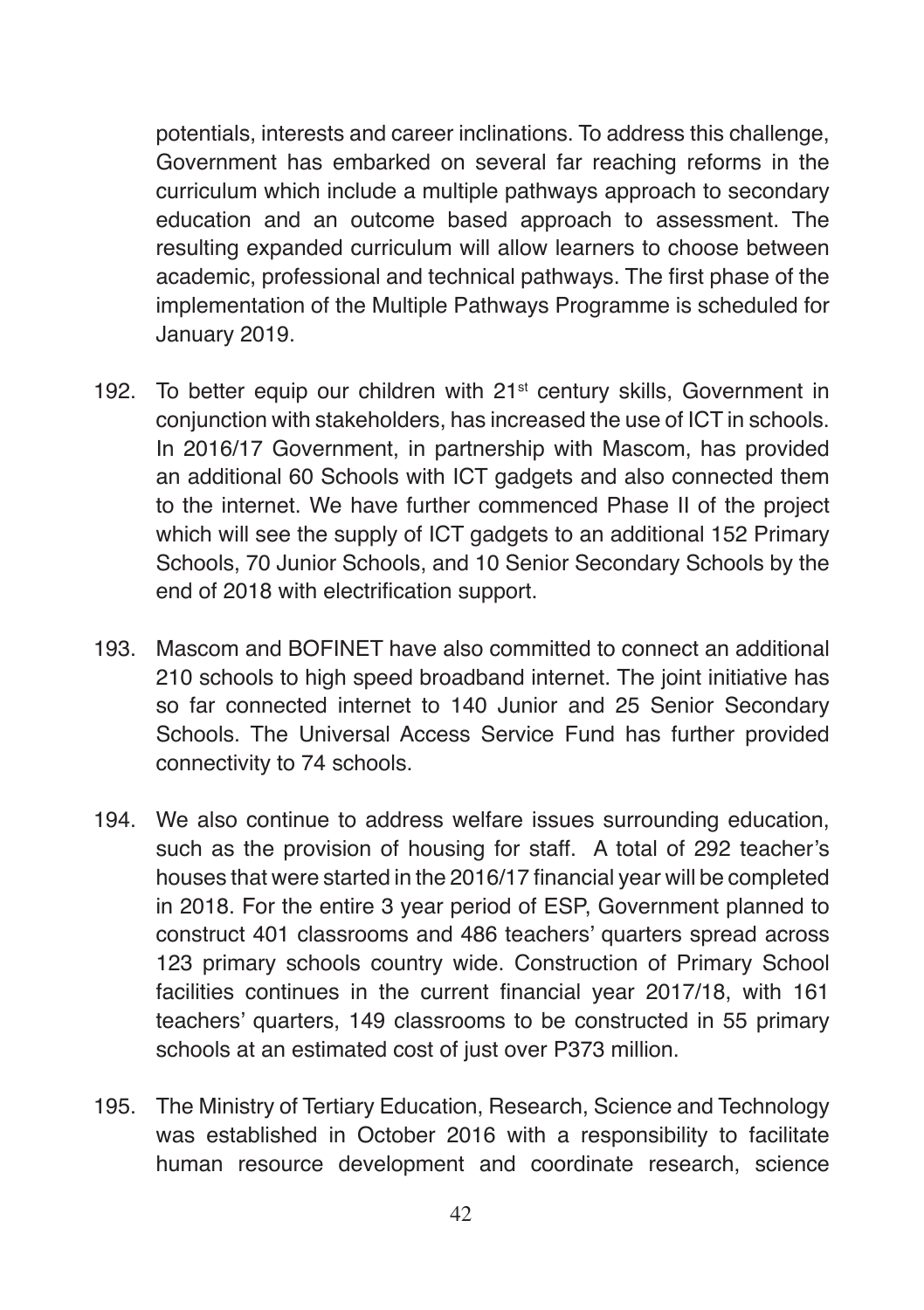technology and innovation with a view to transform Botswana into a knowledge-based economy. This will require improving quality and relevance of education and training, performance in research and innovation, as well as to promoting public safety and security in the use of nuclear technologies.

- 196. A National Human Resource Development Strategy has been developed. Since its approval in 2009, some elements of the strategy have already been implemented, including the establishment of the Human Resource Development Council (HRDC) and Botswana Qualifications Authority (BQA).
- 197. The enactment of the Botswana Qualification Authority (BQA) Act and Regulations in 2014 was a critical milestone for the education and training system's quality assurance process. The new BQA regulations were gazetted in 2016 and their implementation started in January 2017. The regulations cater for registration and accreditation of all Education and Training Providers, learning programmes, assessors and moderators in order to improve quality for education and training. In accordance with these new BQA Regulations, the regulated entities will, with effect from 2017, assume only two statuses of either being accredited or not accredited.
- 198. There has been a significant increase in local tertiary education enrolment, which has risen from 31,129 in 2007/08 to 56,447 in 2016/17. This growth can be largely attributed to Government's decision to sponsor students in local private tertiary institutions, thus reducing the high cost associated with the external placements. This in turn has further resulted in a rapid expansion in the skills base of our graduates that should not only translate into improved service delivery, but also lead to a reducution in our expenditure on allowances such as overtime and scarce skills. The heretofore high levels of expenditure on these allowances should now be mitigated by absorbing these graduates, along with accelerated localisation.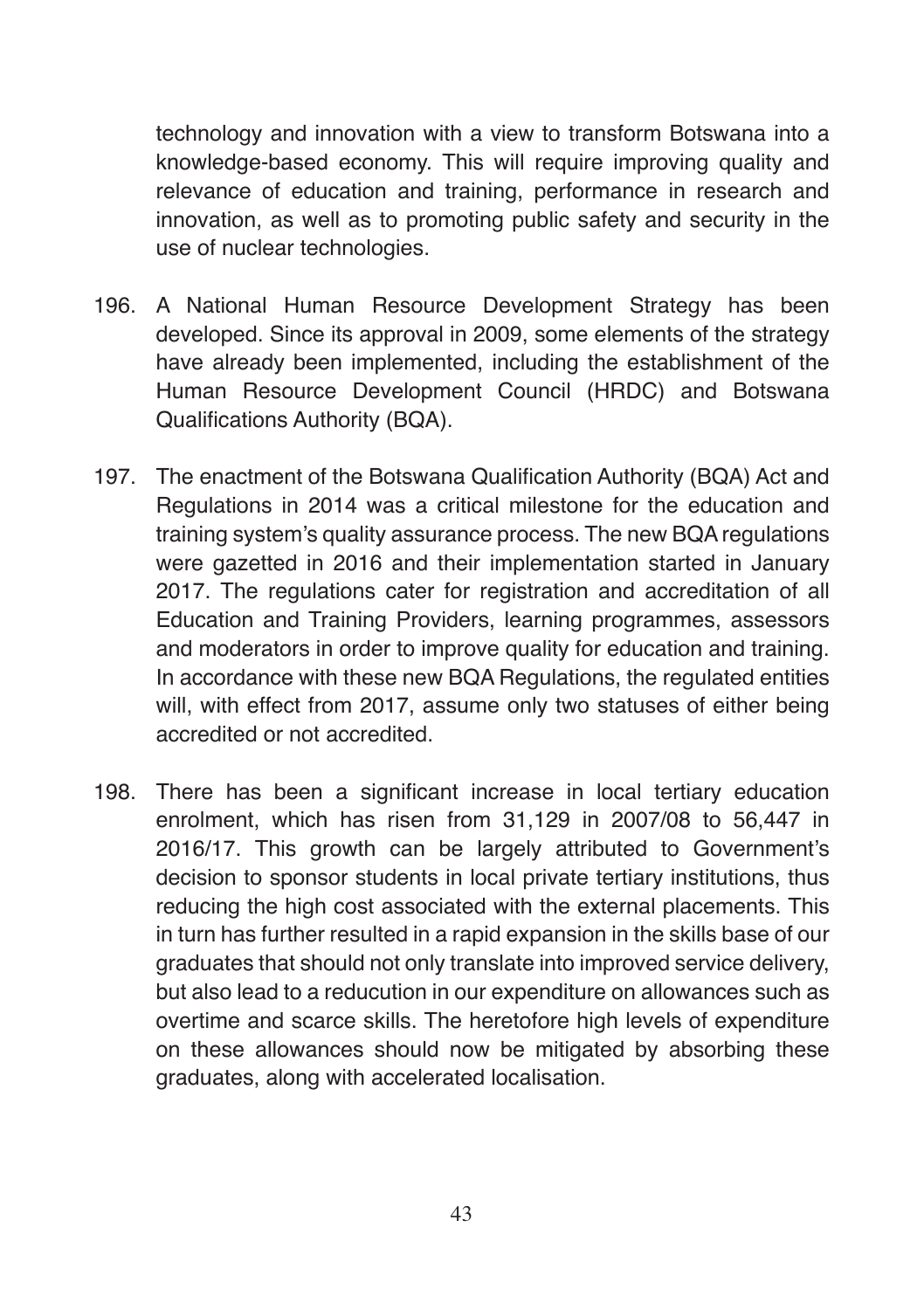- 199. During the past decade, Government has also implemented various projects that facilitate improvements in provision of access to tertiary education. These include the establishment of the Botswana International University of Science and Technology (BIUST), which produced its first graduates in November 2016.
- 200. Government also facilitated the expansion of facilities at the University of Botswana which include among others, the Multi – Disciplinary Offices, Classrooms, and Lecture Theatre, Faculty of Health Sciences, Faculty of Engineering and Technology, and the Campus Indoor Sports and Recreation Facility.
- 201. The Botswana College of Open and Distance Learning was established with the mandate of making education accessible to out-of-school youth and adults through the provision of education by open and distance learning mode. In July 2017, the College was transformed into the Botswana Open University.
- 202. As I noted last year, Government is financially constrained to keep up with the exponential growth in demand for tertiary education sponsorship amid competing priorities. We have thus started to explore options for sustainable funding.
- 203. In 2015/16, Government initiated the Target 20,000 programme for rapid up-tooling and re-tooling of unemployed youth. A total of 9773 were enrolled in the programme, of which 3,217 have successfully completed while 4,981 are still progressing.

### **Skills Development**

204. Madam Speaker, as a way of assuring quality of graduates from the Brigades, Government has re-introduced the concept of Training-with-Production in the Brigades' system. Furthermore, Government would capacitate Brigades in order to train up to National Craft Certificate (NCC) level, thus doubling up the current enrolment capacity of apprentices.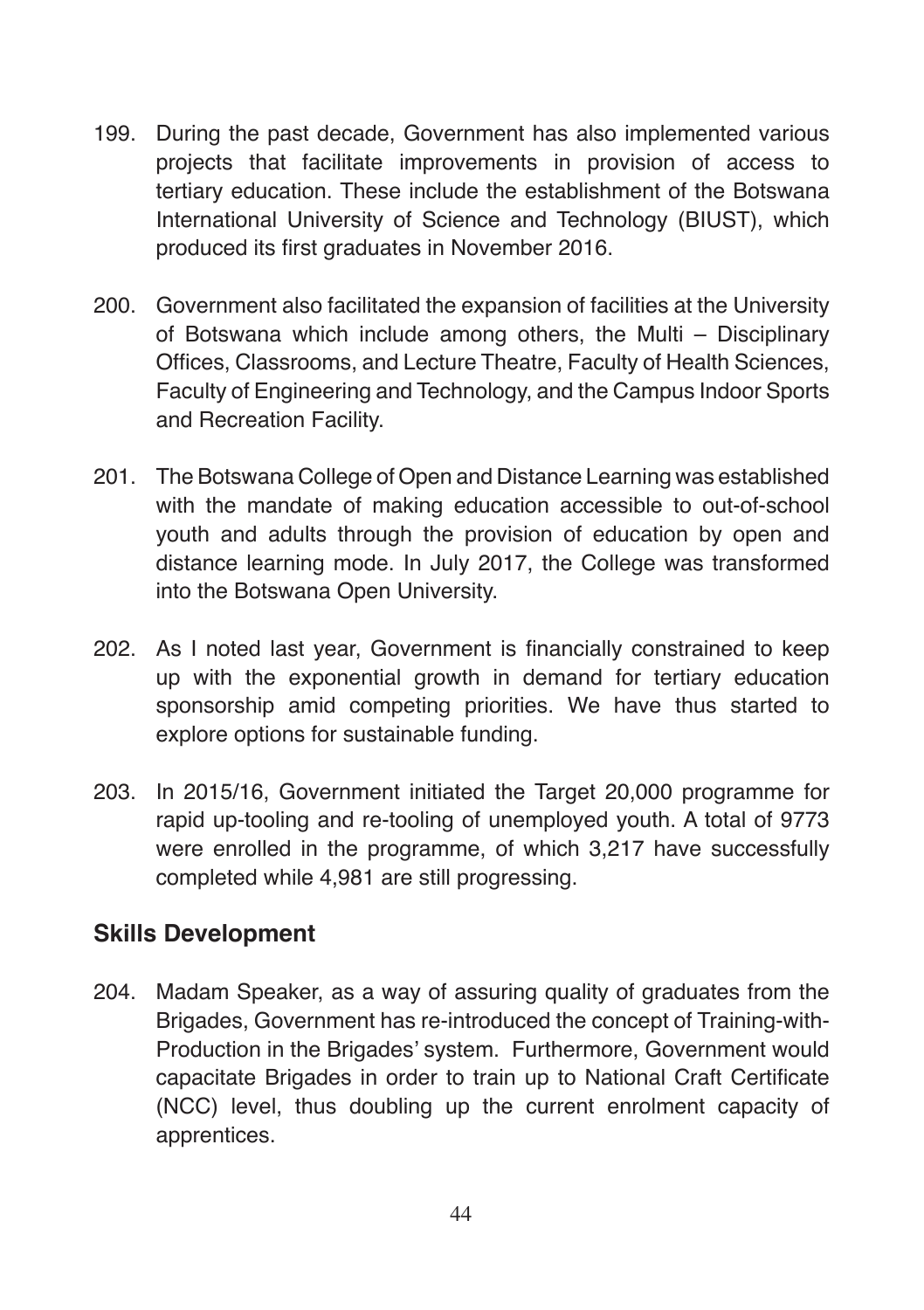205. Government is also reviewing the current vocational training curriculum in order to address the concerns and needs of the industry. In addition, the academic year for vocational training has been semesterised and commence in August 2017 in line with other tertiary education calendars.

## **Construction Industry Trust Fund (CITF)**

- 206. In line with its mandate of providing responsive skills training programmes at the level of semi-skilled and skilled artisan for the building industry and the emerging needs of the economy, the Construction Industry Trust Fund (CITF) continues to empower Batswana with requisite skills for the industry. The skills acquisition generally creates self-employment and employment opportunities for those who are enrolled in the training programmes and thereby reduce poverty level within the communities at large.
- 207. In line with the CITF Strategic Plan, the Centre has expanded the level of skills training to include Overhead Power Lines Installation, Solar Water Heating (Thermal), Photovoltaic (PV) and Roads Maintenance to reduce dependency on external recruitment of semi-skilled and skilled artisans. Additional new skills training programmes such as Mechatronics, Hydraulics and Pneumatics and Programmable Logic Control (PLC) are planned to start in May 2019.
- 208. As a way of strengthening institutional capacity to empower the youth with globally competitive vocational skills, Government has rationalised the functions of Madirelo Training and Testing Centre (MTTC) and Construction Industry Trust Fund (CITF) to form a Rapid Skills Development Centre (RSDC).

### **Youth Empowerment**

209. Madam Speaker, our youth currently face serious challenges including unemployment and involvement in irresponsible behaviour. To this end, Government continues to develop and empower the youth through various interventions to ensure they improve their livelihoods, while contributing to our national development.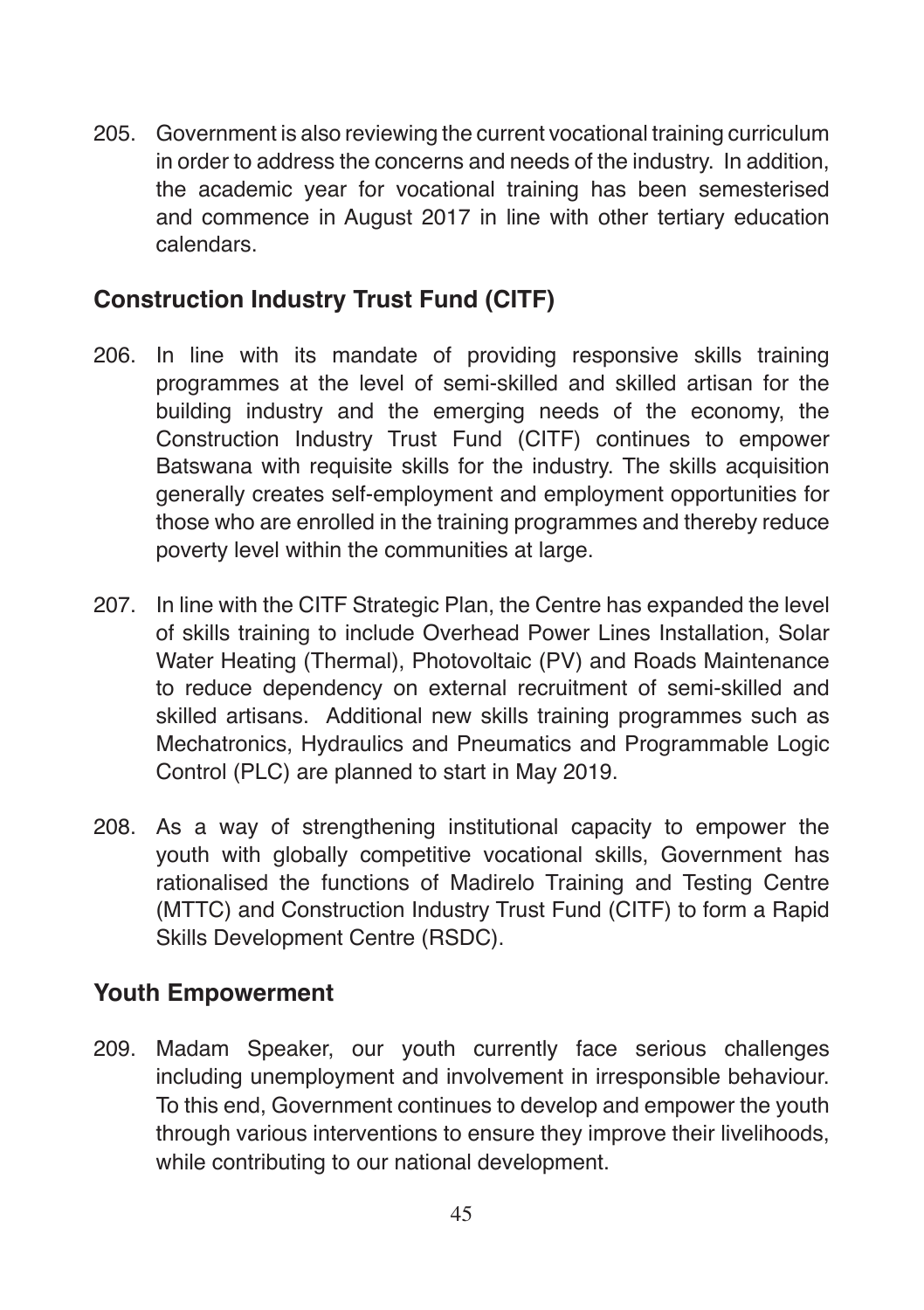- 210. Government annually allocates P120 million for the youth to set up businesses and create jobs for themselves and the nation at large. In the last financial year, 2,701 applications were received from young people and 1,032 were funded to the tune of P107.7 million. These projects created 2,290 jobs. For the second year running, a Youth Business Expo which attracted about 300 exhibitors was hosted to expose youth entrepreneurs to their potential market.
- 211. Youth Development Fund (YDF) implementation is being reformed to improve its delivery. Interventions include simplifying application forms, continuous appraisal and adjudication of proposals and SMS notification to clients on application processing among others.
- 212. Madam Speaker, the Government continues to engage young people to develop employment readiness skills and work ethics. The Botswana National Service programme's current enrolment is 100% against a target of 15,000. Enrolment levels in the Internship Programme as of the beginning of September 2017 stood at 3,287 against a target of 6,000.

### **Library and Archives Services**

- 213. Madam Speaker, our libraries are knowledge centres for citizen empowerment and community development. The number of people who visited libraries on average is 290,000 per year. Currently 74 out of 105 public libraries have internet connection, with a total of 612 computers and 70 tablets and kindles available for public access to electronic information. Over 69,000 people have benefited from basic ICT skills training at libraries.
- 214. The Robert and Sara Rothschild Family Foundation continues to generously support the construction of local community libraries for which we are grateful. The programme's 15<sup>th</sup> Library out of a targeted 20 is under construction at Hukuntsi and should be operational by March 2018. Government's contribution in this programme is staffing and other resources.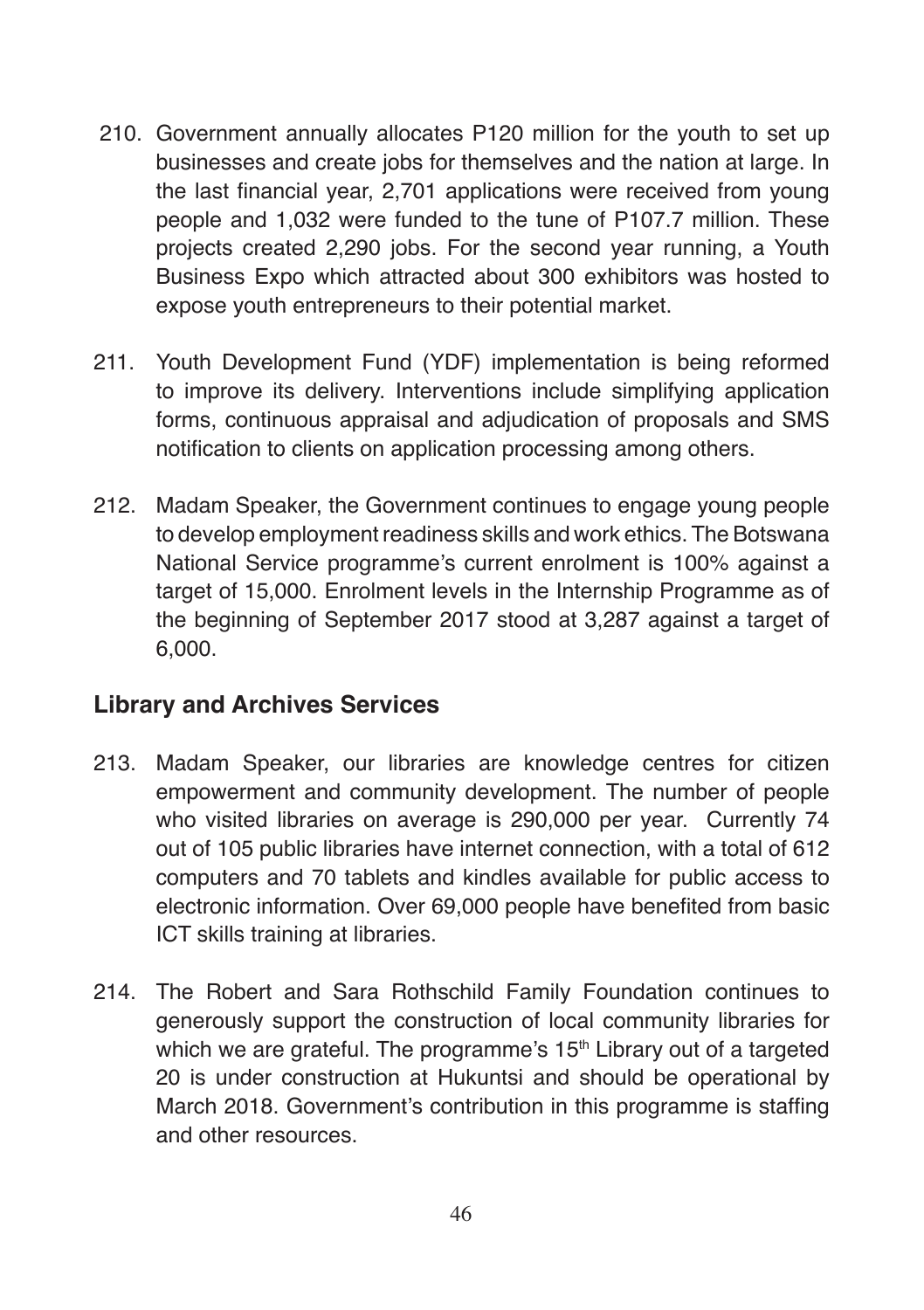215. Madam Speaker, archival materials serve as our institutional memory. Since April 2017, the Archives has received 4,011 users, who accessed 12,547 documents. The compliance of ministries to proper records management standards continues to be monitored to ensure accountability and good governance.

### **Water**

- 216. Madam Speaker, to achieve long term water security, Government is implementing the Botswana Emergency Water Security and Efficiency Project. The project will improve water availability and waste water management in 60 settlements.
- 217. We are also reviewing water sector policies and legislation. These include the revision of the 1968 Water Act and Borehole Act, the Development of the National Water Conservation and Demand Management Strategy and rolling out of the National Water Policy of 2016.
- 218. The construction of a pump station near Serorome Valley on the North South Carrier (NSC-1) Scheme is ongoing with completion expected in April 2018. This will increase the flow of water from Letsibogo and Dikgatlhong Dams to Mmamashia Water Treatment Works from 66 million to 116 million litres per day, which will augment the supply of water throughout the South-East. The second phase of the North– South Carrier Pipeline from Palapye to Mmamashia is expected to commence in November 2017, with the entire project scheduled for completion in November 2020.
- 219. The groundwater component of Masama West Well field was completed in March 2017 with the associated infrastructure component, which has the capacity to inject up to 30 Mega Litres (30,000,000 cm<sup>3</sup>) of ground water from the boreholes into the North South Carrier a month.
- 220. The design for the upgrading of the Gaborone Water Master Plan was started in June 2017. This will be part of the design and implementation of the water transfer pipeline from Mmamashia Water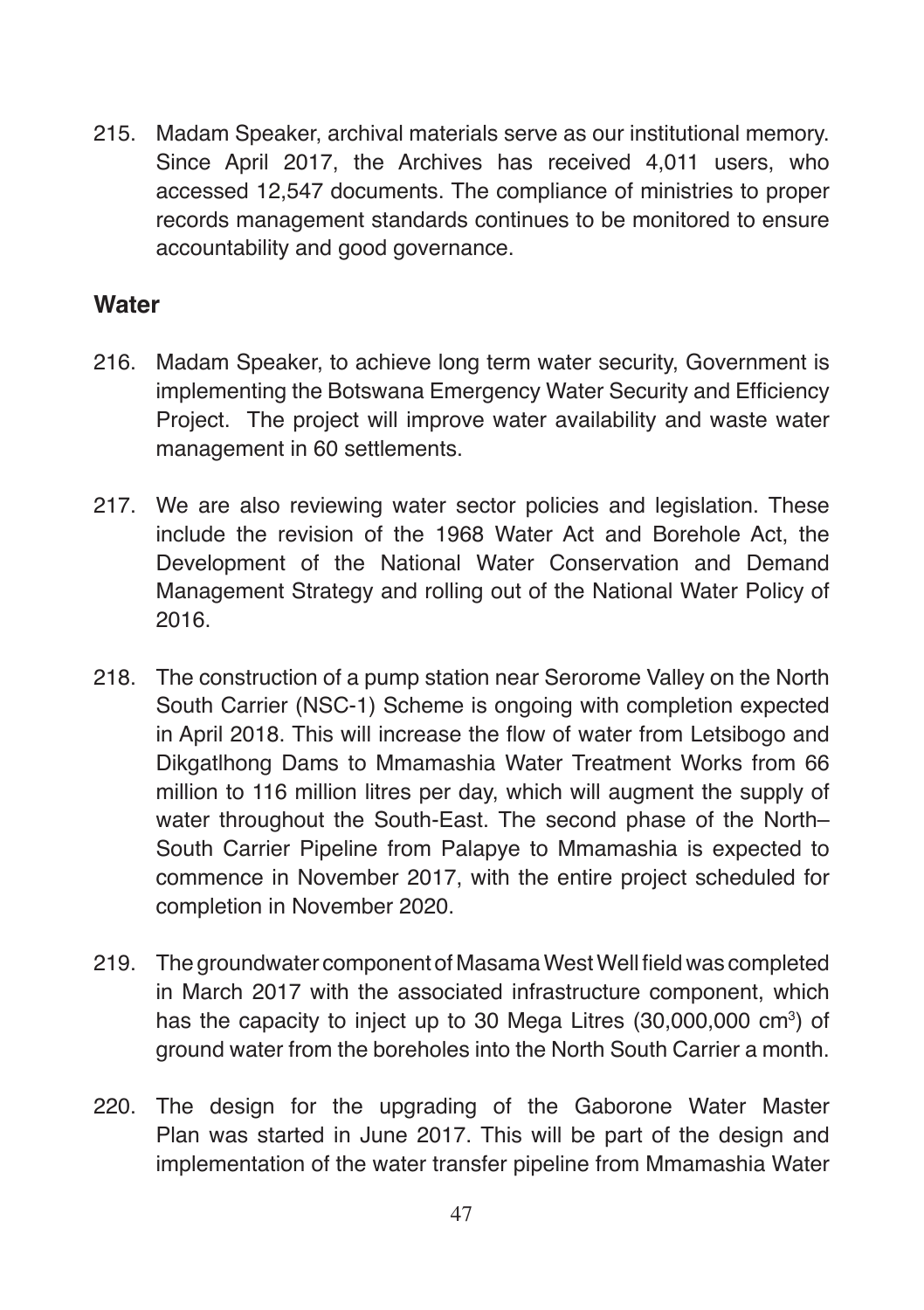Treatment Works to Gaborone Water Treatment Works, which, upon expected completion in 2018, will be capable of transferring water in either direction when the need arises.

221. Along with Namibia and South Africa, we have undertaken an assessment of the Stampriet Trans-boundary Aquifer System, on the basis of which we are implementing the Matsheng Groundwater Development project that will develop sufficient potable groundwater to supply Kgalagadi North, as well as villages located in the Central, Southern and Ghanzi Districts.

#### **Sanitation and Waste Management**

- 222. Government's committment to the provision of proper santitation services is reflected in the close to P2 billion that is being invested in the upgrading of sanitation capacity. This covers amongst others Francistown, Kanye and Molepolole. We are concerned, however, that the industry is not fully compliant with the Trade Effluent Agreement. It is for this reason that Government is in the process of reviewing the legislative framework.
- 223. A new National Waste Management Policy is being finalised which stipulates roles and responsibilities of different players in the waste sector, while promoting value addition through its use. To meet international norm for the management of hazardous chemicals, Botswana is party to the Stockholm Convention on Persistent Organic Pollutants, Basel Convention on the Trans-boundary Movement of Hazardous Waste and Minamata Convention on mercury.

#### **Conservation**

224. The Forest Policy of 2011 continues to guide us in the management of our forest and rangeland resources. In keeping with this policy, Government continues to plant trees to combat environmental degradation and contribute to the enhancement of forest carbon stock. Since NDP 10, we have planted over 2 million tree seedlings throughout the country. Looking forward, we plan to plant 3 million more trees by 2020 and 6 million trees by 2030.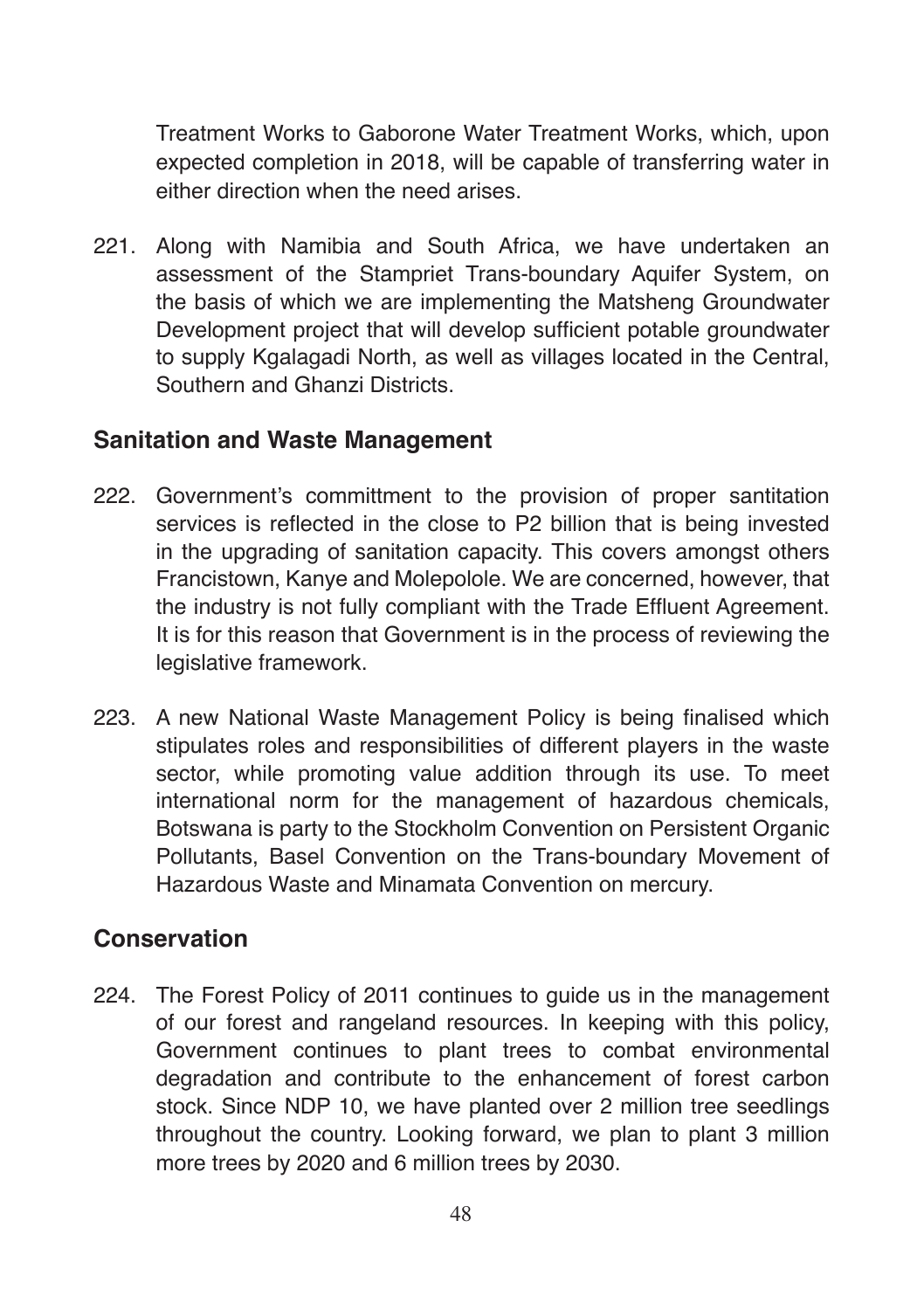- 225. There has been drastic improvement in how the fires are managed mainly due to the development and implementation of the fire management strategy in the collaboration with Australia through the New South Wales Rural Fire Services.
- 226. Botswana also continues to provide leadership in ensuring global uptake of natural capital accounting and sustainable management of natural resources through the Gaborone Declaration on Sustainability in Africa. We are currently undergoing accreditation to the Green Climate Fund working through the preparation of a Readiness program with delivery partners so as to enable access to the funding mechanism. Through the establishment of the National Designated Authority, the Green Climate Fund is expected to help Botswana respond to climate change by investing into low-emission and climate resilient development. We also hope to benefit from the Adaptation Fund of the Climate Change Convention.
- 227. An improvement in the accuracy of both weather forecasts and climate projections has been recorded mainly due to installation of 32 automatic weather stations countrywide. The forecasts are crucial in development planning, sectoral development of climate change adaptation and mitigation response strategies, and disaster reduction and preparedness.
- 228. As Party to the Montreal Protocol on substances that deplete the Ozone Layer, we are implementing projects that will help us comply with our current obligations.

### **Energy**

229. Madam Speaker, you will recall that in October 2016, Government created a reconstituted Ministry of Mineral Resources, Green Technology and Energy Security to give priority to green technology and energy security. The new ministry's mandate is to among other things: (a) coordinate mineral development and regulation of mining activities; (b) promote use of green technology which relates to amongst others, use of renewable energy to minimize environment pollution and (c) promote use of a mix of alternative energy sources that will ensure energy sustainability and security.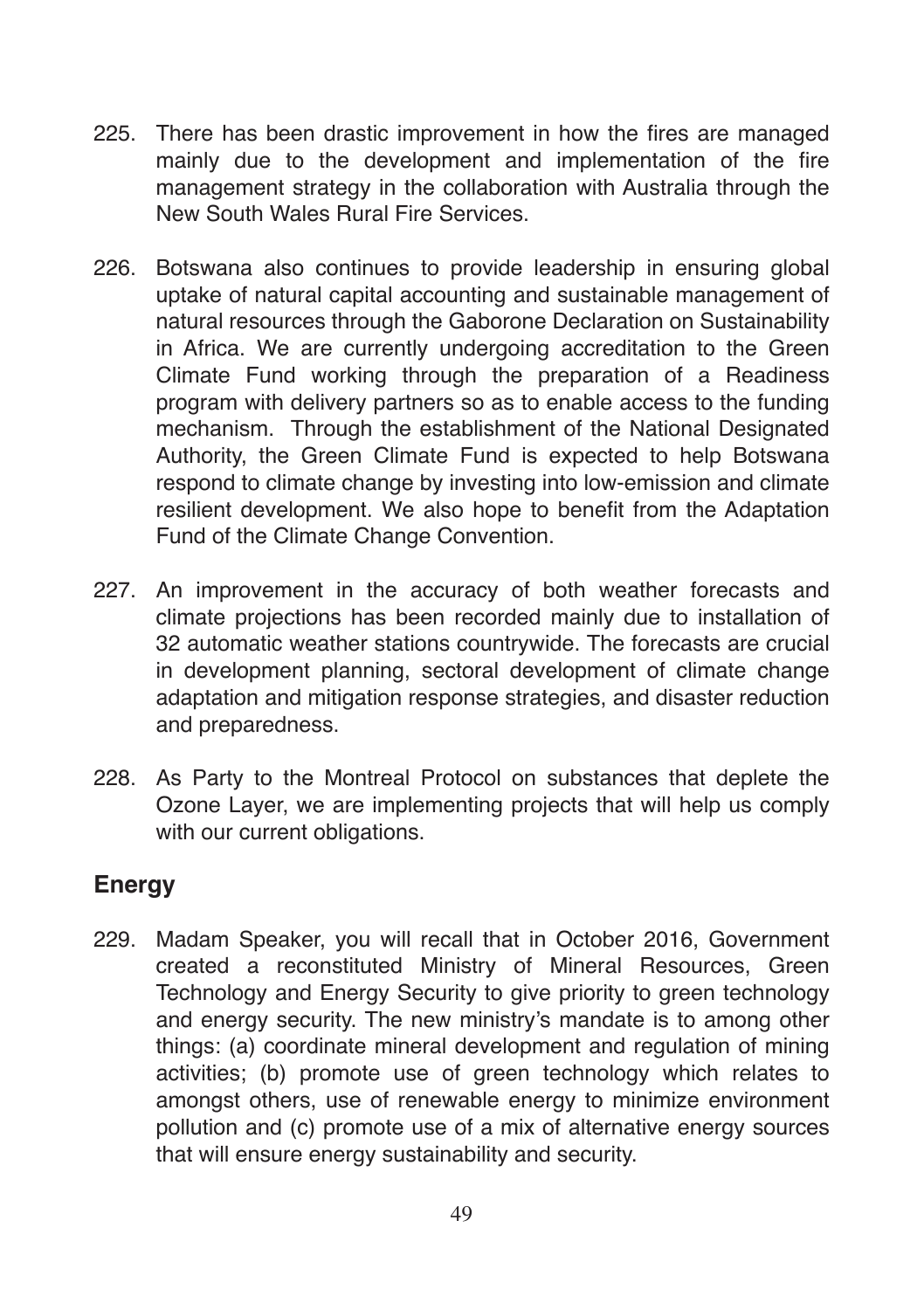- 230. Self sufficiency in power supply and diversification of petroleum products are priorities for energy security. The need to increase renewal energy contributions to the energy mix is a consistent goal in an effort to develop a Low Carbon Energy Portfolio. The current maximum electricity demand for Botswana is estimated at 520 MW, which is expected to grow to 856 MW in 2025. Our installed generating capacity stands at 927 MW and comprises of the following:
	- 132MW from Morupule A
	- 600MW from Morupule B
	- 90MW from Orapa Power Plant
	- 105MW from Matshelagabedi Alstom Power Rentals plant.
- 231. The refurbishment of Morupule A is ongoing and Unit 1 of the plant is currently undergoing commissioning. The refurbishment of all the remaining 3 Units will be completed by end of December 2017. Once Morupule A is up and running, the Matshelagabedi diesel power peaking plant will be discontinued in an effort to bring down the cost of power generation in the country.
- 232. Remediation of Morupule B is ongoing and the contractor (CNEEC) is carrying out remediation work which is scheduled to be completed at the end of the year. BPC will cover the power supply gap by running Morupule A and power imports from the Southern African Power Pool.
- 233. Work is also in progress to upgrade the existing national power supply infrastructure. This will ensure a stable supply and transmission of power whilst creating adequate transmission capacity to facilitate exports through the Southern African Power Pool network. Transmission projects that are planned for implementation during the 2017/18 financial year include the following:
	- Development of the North West Transmission Grid
	- Construction of the Rakola Sub-Station
	- Isang-Morupule and Isang–Watershed Interconnector
	- Improvement of Transmission Backbone in Mochudi, Government Enclave and Gaborone Central.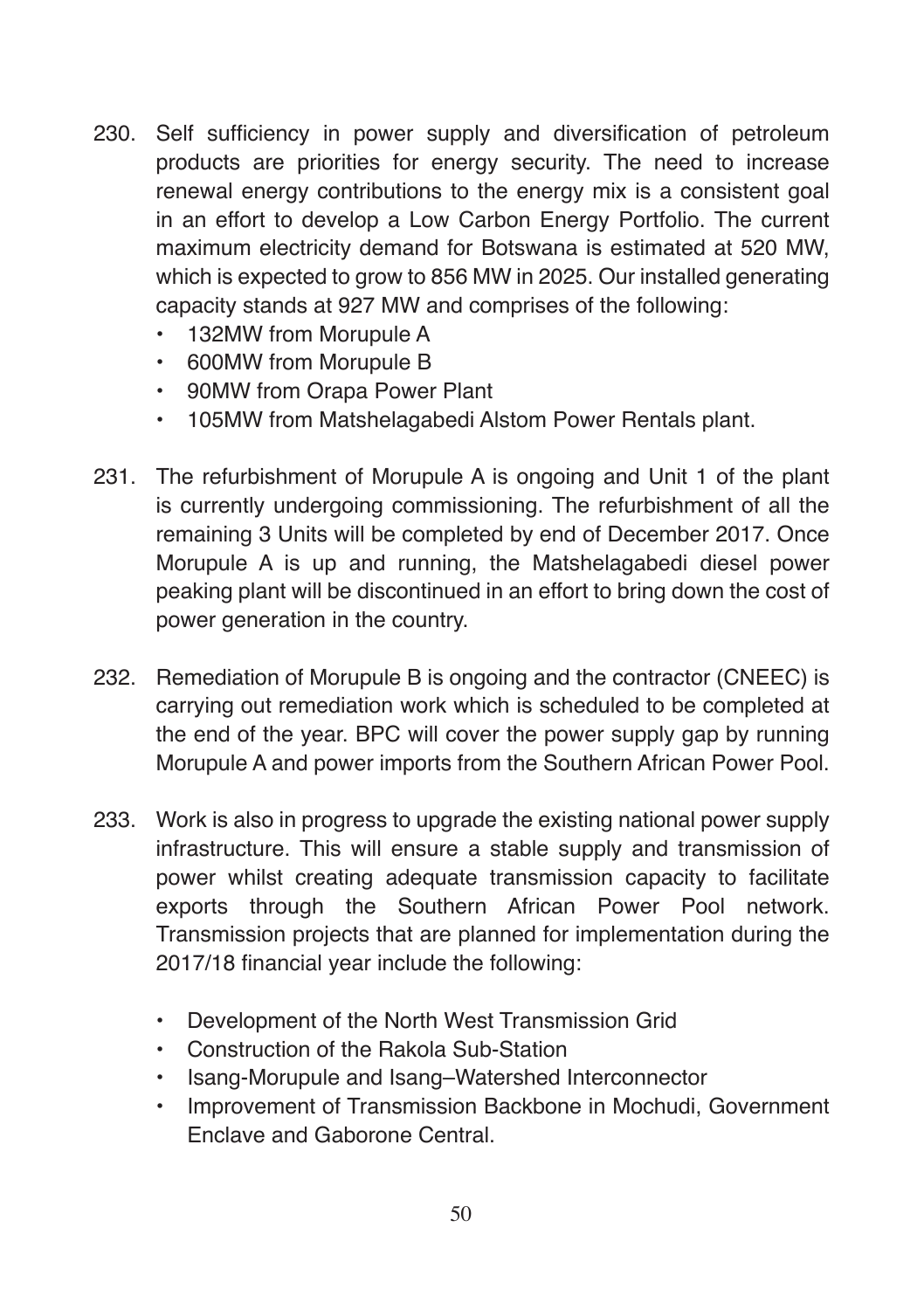234. The procurement of contractors for both phases of North West Transmission Grid project has been finalised. The procurement process for Isang-Morupule is complete and the implementation is expected to commence by end of this year. The Isang – Watershed Interconnector is at feasibility study stage, while the design stage for the Improvement of transmission backbone in Mochudi, Government Enclave and Gaborone Central has been completed. The next phase will be the implementation, which is expected to take 30 months to complete. Rakola Sub-Station is at 80% completion.

#### **Rural Village Electrification Programme**

- 235. Madam Speaker, Government continues to implement the rural village electrification programme. So far, 387 villages have been electrified out of a total of 492 gazetted villages since inception of the programme. During the 2016/17 financial year, Government connected 10 new villages, while extending the network in 24 villages. During the current financial year, 15 new villages will be electrified while network extension will be done in 45 villages.
- 236. Madam Speaker, the National Electrification Standard Cost (NESC) continues to support and promote connection of households within 500metres from any low voltage transformer across the country. So far, 90,079 households have been connected from the 102,765 applications under the NESC programme as at February 2017. Government is currently reviewing the NESC programme in order to cater for connection of households beyond the current 500 metres limit.

### **Green Technology**

- 237. Madam Speaker, Government has embarked on the following initiatives geared towards increasing the contribution of renewable energy to the total energy mix:
	- BPC will develop and operate a 100 MW Solar Power Plant in a Joint Venture.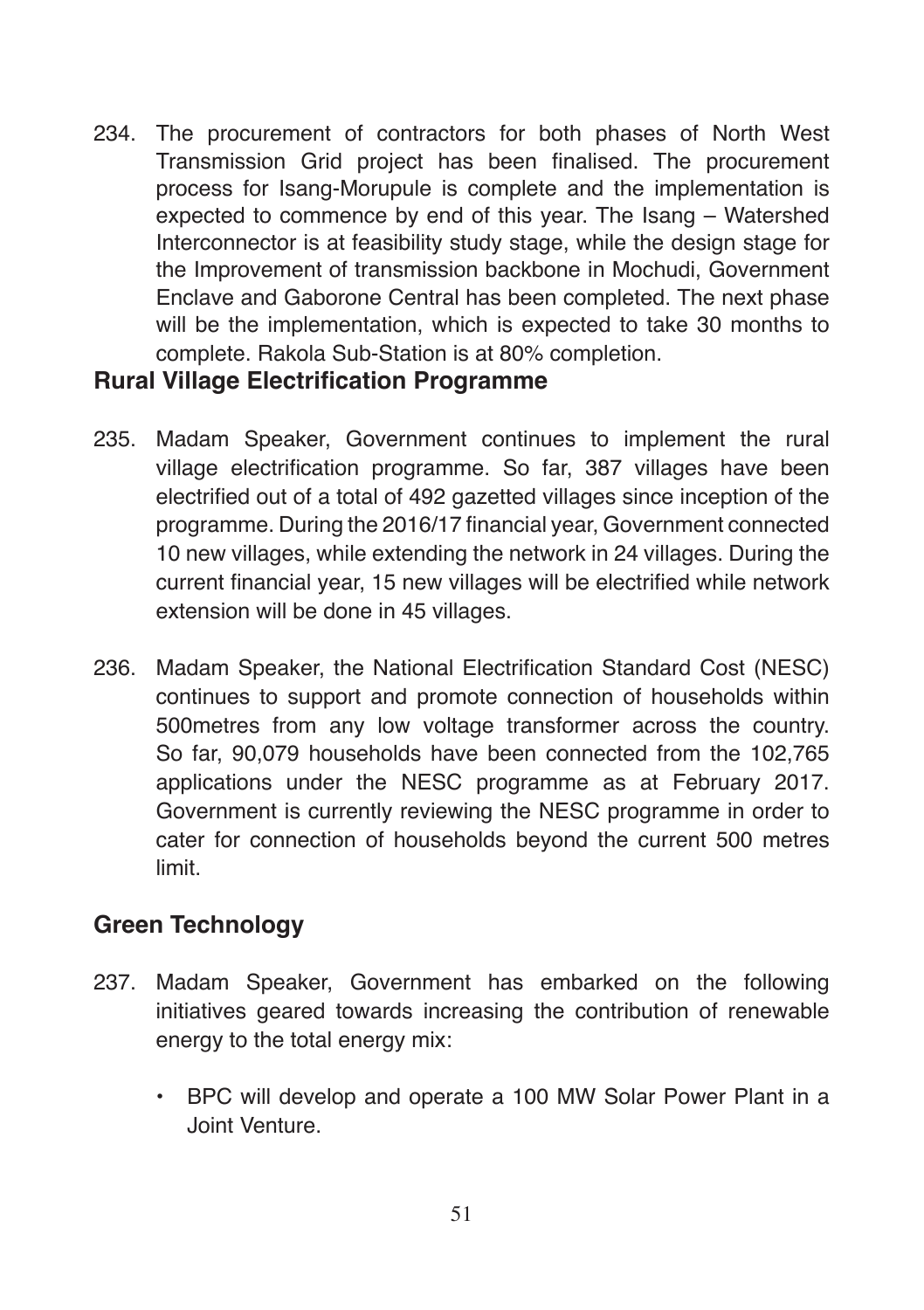- BPC will build Mini-Grids in six sites covering 20 villages powered by solar. To this end, an Expression of Interest closed in July 2017 for the formation of a Joint Venture (JV) between a private company and BPC to implement the programme.
- 238. BPC itself is currently being reorganized to improve its operational efficiency so as to reduce its reliance on tax payer funded subsidies.

# **Oil and Gas Sector**

- 239. Madam Speaker, Government remains committed to increasing our country's strategic fuel storage capacity from the current 18 days to at least 60 days of national consumption. To this end, construction of the Tshele Hills Bulk Strategic Fuel storage facility (186 million litres) and expansion of the existing Francistown Government Bulk Fuel storage depot by 60 million litres are in progress. The two projects are expected to be delivered by December 2019.
- 240. An assessment of the viability of the coal to liquid gas programme for Botswana is being carried out by Botswana Oil Limited.
- 241. The Department of Energy continues to go through organizational reform to align it with the new mandate for ensuring security of supply of energy and promotion of green technology. The Energy Policy has been tabled before the July 2017 session of Parliament. The Botswana Energy Regulatory Authority (BERA) was established in November 2016 and will be fully operational by the end of the year.

## **Radiation Protection**

242. Regulation of radiation sources and nuclear material continues to be a key focus area. Robust security measures have been implemented to ensure public safety. Imports/exports of radiation sources and nuclear material are strictly controlled through issuance of permits to protect against the illicit movement of the sources.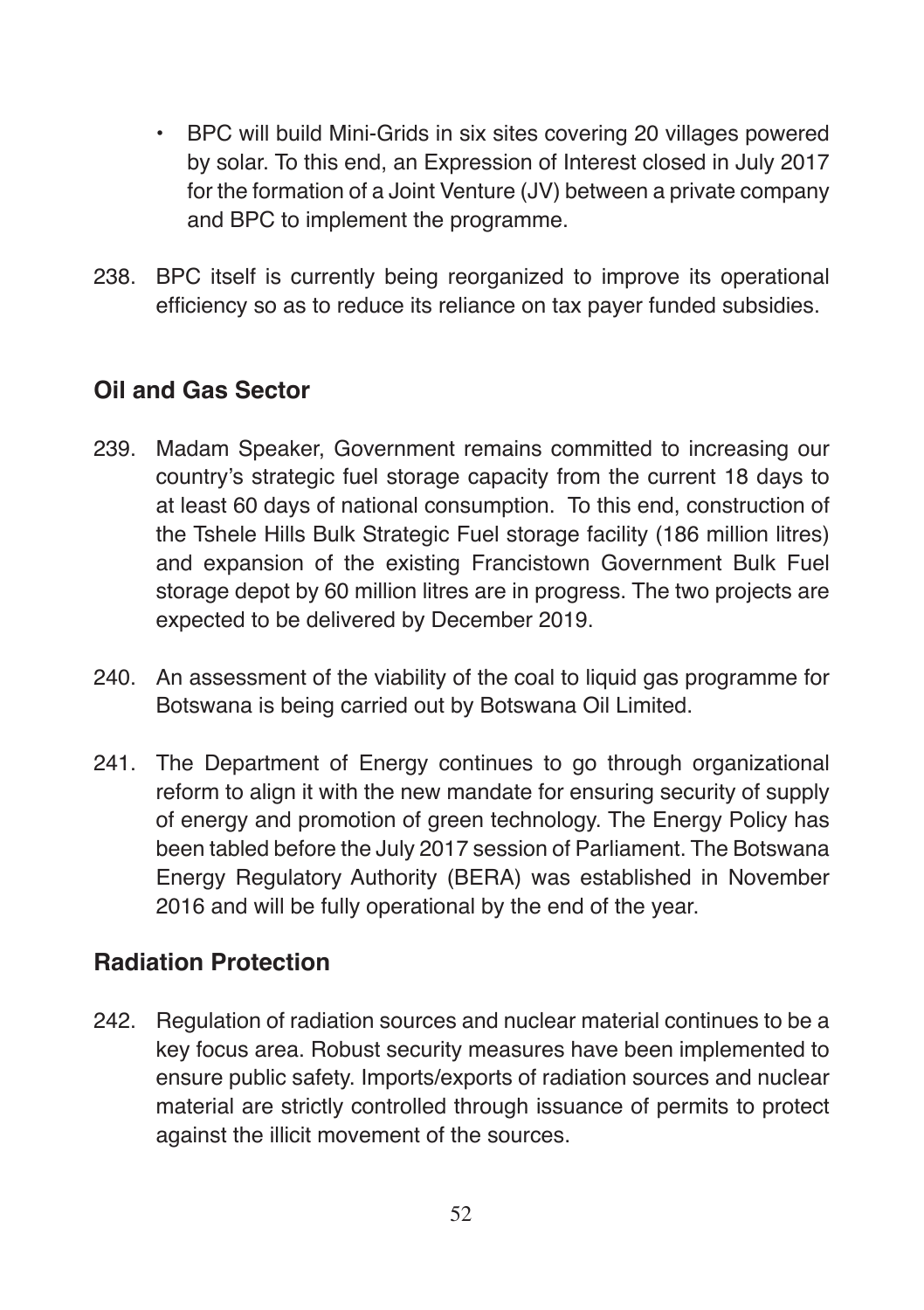- 243. During 2018/19, Government will start to install fixed portal monitors at some ports of entry for quick detection of any radioactive material. Government has also attained capability for environmental radioactivity monitoring whereby radioactivity levels in foodstuffs, consumer items and on public areas can be swiftly detected. A custom built vehicle which can be deployed to detect and recover uncontrolled radiation sources in our surroundings was acquired during 2017/18.
- 244. NDP 11 provides for the construction of a national radioactive storage facility to ensure the proper management of abandoned, confiscated and used-up/spent radioactive materials.

### **Land Governance**

- 245. In our endeavor to comprehensively address issues of the country's sustainable settlement planning and development, I am pleased to report that work on the preparation of the first ever, National Spatial Plan 2036 (NSP 2036) is progressing well. The NSP 2036 is a spatial strategy meant to optimize land use and infrastructure investment by comprehensively defining land capacity and capabilities, sound environmental management and key development nodes throughout the country.
- 246. Through the NSP 2036, land and space will be made available throughout the country to drive all Government policies and strategies including the National Development Plans, Sustainable Development Goals and the Vision 2036. The plan will facilitate and motivate development and investment throughout the country. This is an integral part of our commitment to diversify the economy, make the country globally competitive, creates jobs, ensure food security, protect the environment and generally ramp up the economic performance of the country to become a high income economy. It is expected that this project will be completed by March 2018.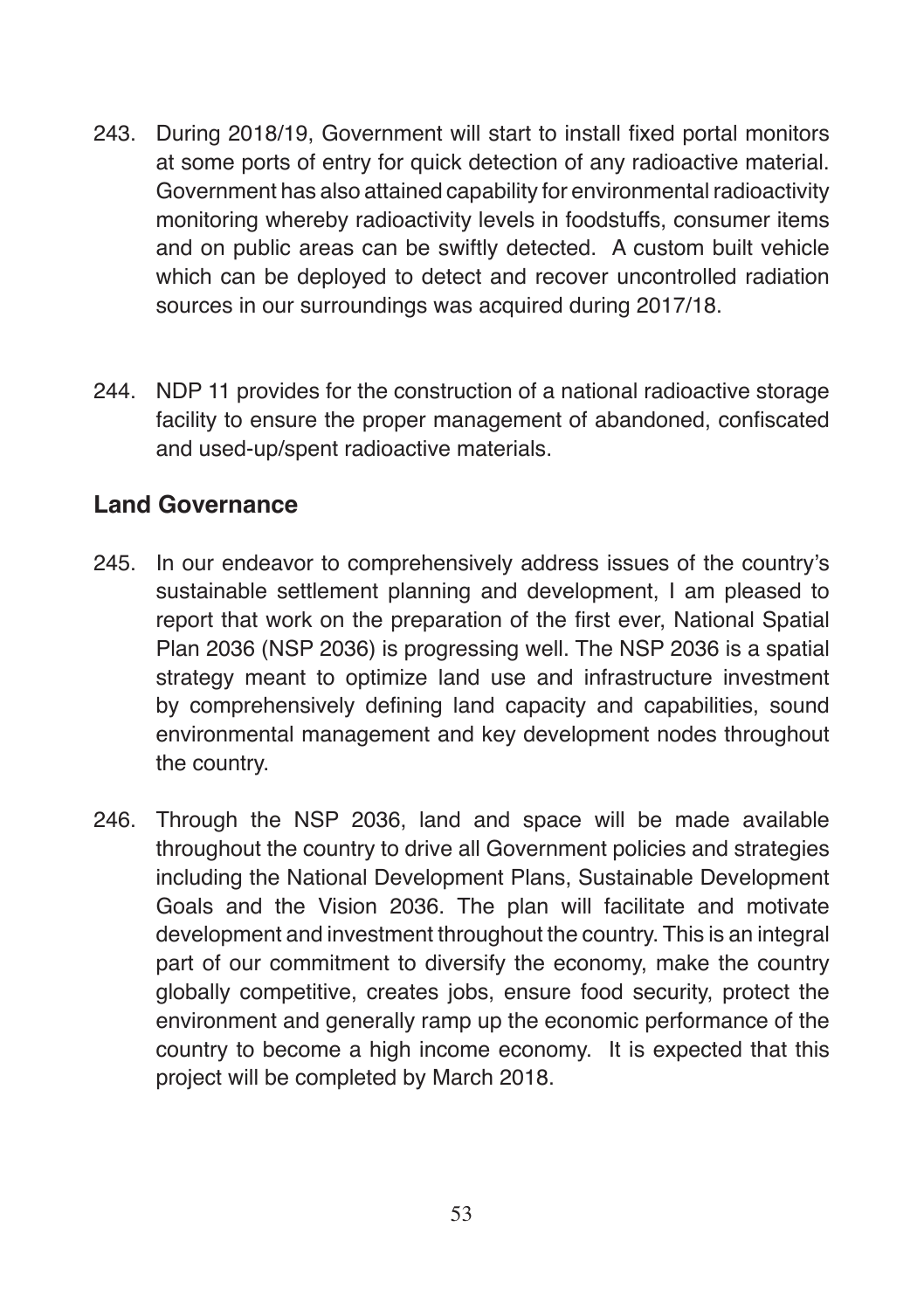- 247. Last year, I briefed the house on the implementation of Land Administration, Procedures, Capacity and Systems (LAPCAS) programme. To-date a total of 826,642 plots in villages across the country have been surveyed and assigned unique plot numbers. This information will support infrastructure planning and development, and improve land management. A Land Title Document has been developed with enhanced security features to improve security of our land titles. The Tribal Land Act is accordingly being amended to enable registration of Customary Land Grant in order to make it possible for holders of customary land grants to access credits and improve their economic wellbeing.
- 248. Government continues to prioritize serviced land in order to facilitate economic development across the country through accelerated land servicing and ESP initiatives. Government has continued to implement minimal and peripheral land servicing to achieve accessibility and potable water supply countrywide. Twenty projects covering approximately 23,996 out of the targeted 37,000 plots have been completed.

### **Bogosi**

- 249. The institution of *Bogosi* fosters peace, law and order and our cultural traditions through its customary courts and coordination of community initiatives. In an endeavour to enhance the powers of Dikgosi, during 2017/18, Government elevated their positions to a higher status, which is commensurate with their responsibilities and relevance in the governance structure of the country. In this context, Government is committed to extending pay to 665 Headmen of Arbitration in the coming financial year.
- 250. Efforts continue to be made to improve and avail resources to the Department of Tribal Administration. There has been notable progress in completion of Customary Courts over the last decade. However, office accommodation shortages for Dikgosi still persists. In an effort to improve the working conditions of Dikgosi and other officials within the Department of Tribal Administration, a total of 30 Customary Court offices were constructed in 9 Districts across the country under ESP in the 2016/17 financial year. As at September 2017, 29 customary courts were completed, while the remaining 1 will be completed during the course of 2017/18.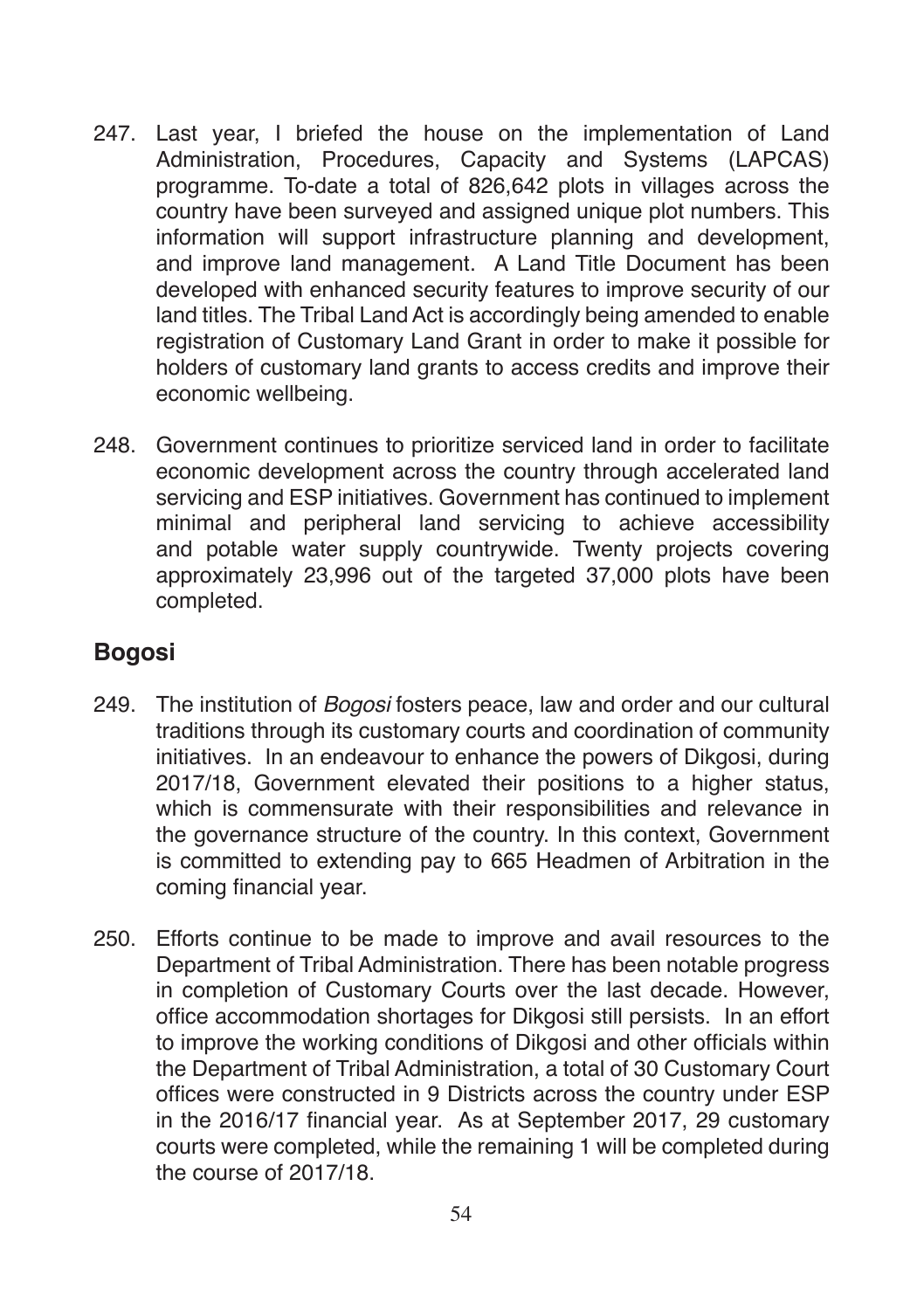## **Rule of Law**

- 251. Madam Speaker, according to various reputable comparative indices, such as the Mo Ibrahim Index, Botswana remains not only a regional but indeed international leader in upholding the rule of law. This quality further cascades in our high scores in various additional indices measuring such attributes as peace and security, investment climate, civil liberties, and accountable governance in which, notwithstanding the naysayers, we also have maintained our high rankings.
- 252. As you are aware, in August 2017 the newly appointed Attorney General and Director of Public Prosecutions (DPP) were both sworn in. It is my expectation that they will jointly work on the speeding up of hearing of cases in collaboration with the Administration of Justice. In the same vein, both are expected to continue with the programme of decentralising their services to as many parts of the country as the budget can accommodate.
- 253. In terms of legislation drafting, the demand for drafting of regulations, statutory instruments, enactment and amendment of laws has been growing in the recent years. This was largely motivated by global developments and emerging security challenges. In this respect it may be noted that since 2008, I have assented to a total of 171 Acts.

## **Administration of Justice**

- 254. Both the development and recurrent budgets for the Administration of Justice have been growing over the years. This has allowed for the completion of a number of infrastructural developments including the Gaborone High Court and the Court of Appeal, as well as several magistrate courts.
- 255. Initiatives for quicker dispensation of justice have included special courts.
- 256. The Administration of Justice has also reviewed its delivery processes to expedite case disposal and turn-around times. The number of magistrates has increased from 51 in 2008/09 to 87 in 2017/18.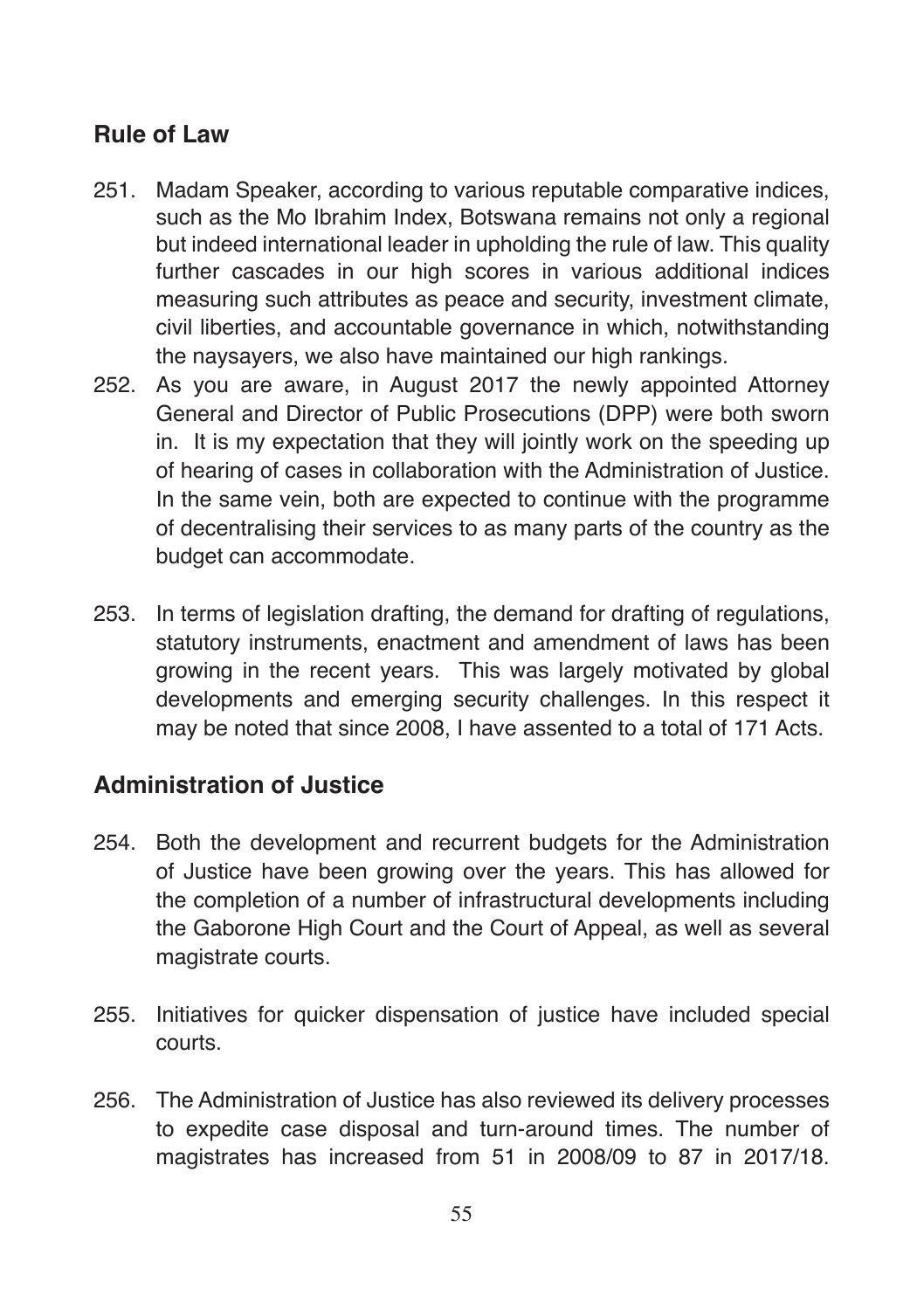Among other initiatives, the Administration of Justice has established a dedicated Sheriff's office managed by a Senior Assistant Registrar to supervise deputy sheriffs.

257. The number of customers for Legal Aid Botswana increased to 3641 in 2016/17. To achieve wider spread of their services, Legal Aid has offices in Gaborone, Francistown, Maun, Tsabong and Kasane. They will be opening an additional office in Palapye during NDP 11.

# **Refugee Welfare**

- 258. Madam Speaker, our policy regarding refugee management is set within the framework of first country of asylum and encampment. We also believe that being a refugee should not be a permanent status for any individual and therefore status reviews are conducted periodically to among other things; facilitate return to one's country of origin in accordance with the 1951 United Nations Convention on the Status of Refugees.
- 259. Madam Speaker, the refugee population in Botswana has decreased over the years, from 3500 in 2012 to the current figure of 2137. The reduction is attributed mostly to the voluntary repatriation of Angolan and some Namibian refugees, as well as resettlement of those positively assessed and given security clearance by third party countries.

## **Anti-Human Trafficking**

260. Madam Speaker, all stakeholders in the implementation of the Anti-Human Trafficking Act have been trained since the Act's commencement. In 2017 the focus was the training of judicial officers which was achieved in partnership with the United Nations Office on Drugs and Crime and the International Association of Women Judges. To date, there are 15 human trafficking cases registered before the High Courts, while the total number of victims arising from all registered cases is 32.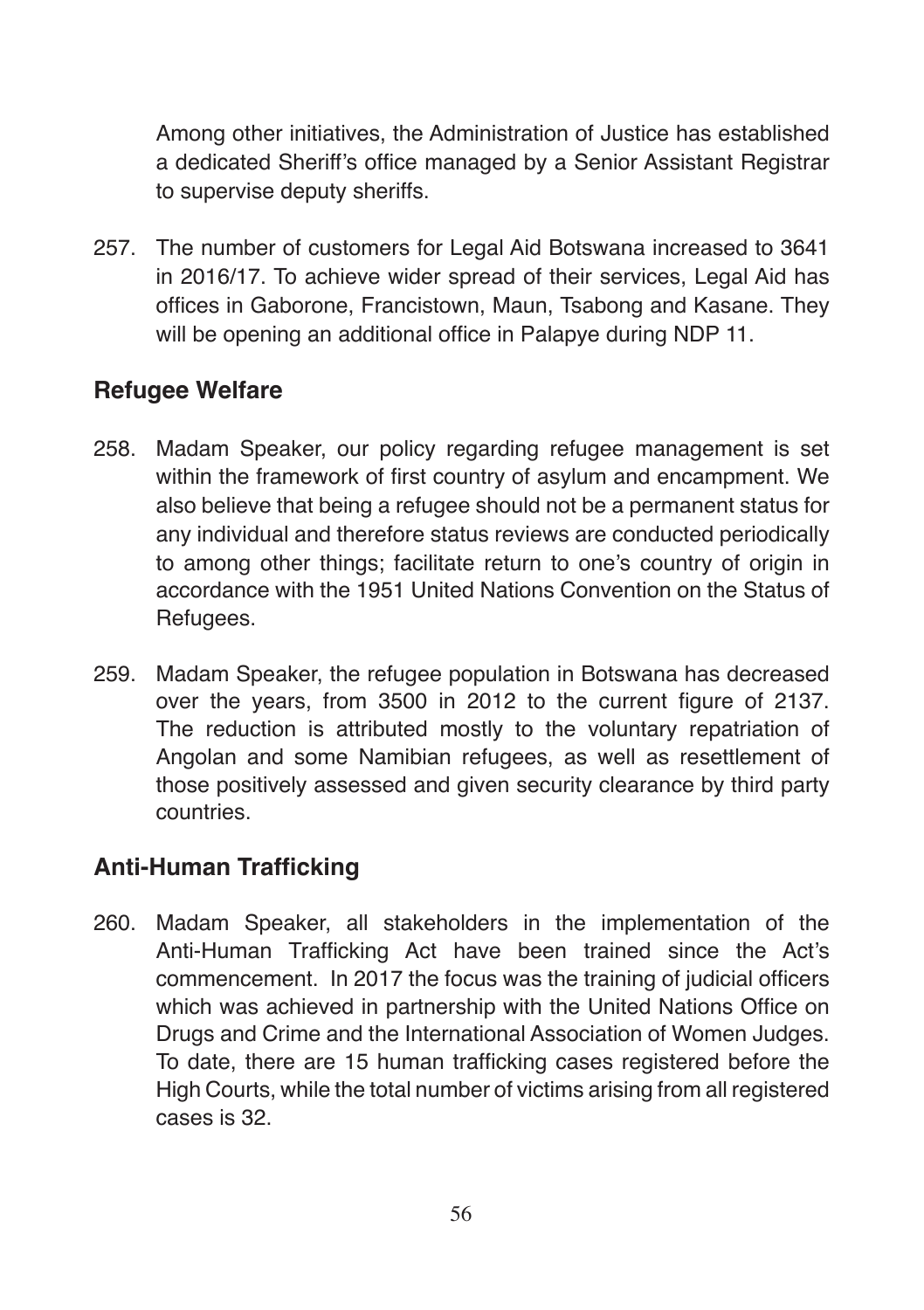## **Prisoners and Rehabilitation**

- 261. Madam Speaker, over the past 10 years the Department of Prisons and Rehabilitation has seen a reduction in the number of offenders incarcerated in Prisons. The daily average population is 5% below the authorised holding capacity.
- 262. In a bid to improve the condition of facilities, Government embarked on the refurbishment and maintenance of Prison facilities and staff houses.
- 263. The Prisons Act was also amended to align it to strategies relating to offender rehabilitation, early release programmes, paroles and which include among others extra mural labour.
- 264. Since 2008, I have granted pardons and remission of sentences to 3,395 prisoners, whilst 114 prisoners were released on parole. I am happy to note that of those pardoned or paroled very few breached the conditions of release. For example, only 3 of those given remissions had to be taken back to Prison to complete their sentences.

## **Crime Intervention**

265. Madam Speaker, the development budget of the Botswana Police Service has increased by 49% from P209 million in 2008/09 to P312 million in 2017/18. This has enabled the Service to improve its performance. According to the Global Competitiveness Report for 2016–2017, Botswana ranks high in terms of reliability of the police service. In terms of achievement by the Botswana Police in crime intervention, the areas of violent and intrusive crimes including violence against women and children shows a decline; having been reduced between 2008 and 2016 by 46%, from 26,150 incidents to 14,224. This includes a nearly two thirds reduction in burglary, thefts and robberies. With respect to what are classified as serious crimes, there has been a 57% reduction in threat to kill and a 32% reduction in motor vehicle theft. There is, however, a growing trend of drug abuse for which interventions will be made to better resource the Botswana Police capability in this area.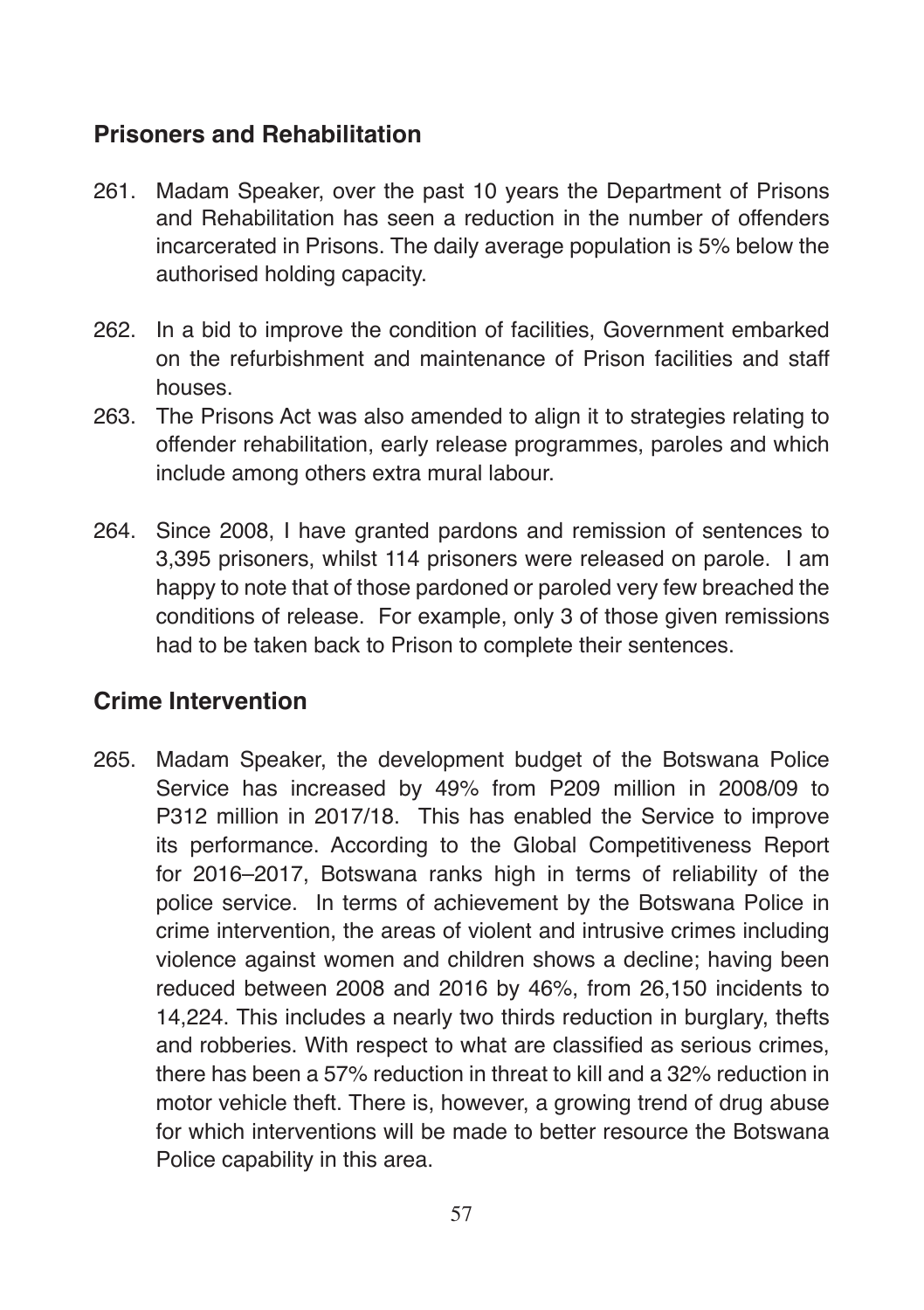- 266. The advent of technology and increase in the use of cell phones and computers has had a negative impact in some areas whereby technology applications such as Facebook, Whatsapp and Twitter have been used to abuse others, which necessitated the need to review legislation. In this regard we will be bringing to Parliament a new Cyber and Computer Related Crimes Bill with a view of among other things, enabling the victims of such crimes to seek redress. The Bill will also outline our legal provisions for dealing with growing global security challenges that use cyber space to commit crime or intrude into individual, commercial or industrial interests. In this connection, Government will invest in the capacitating of the Police Service in areas of cybercrime prevention, investigations, intelligence and forensics.
- 267. During the period from January 2017 to June 2017, the number of road accidents went down by 13.2% with the number of people who died also declining by 11.5%. It has been established that road accidents in Botswana are linked predominantly to driver carelessness, overspeeding, unlicensed drivers and impaired driving due to alcohol consumption.
- 268. A number of initiatives have been put in place to impact Botswana policing strategy. These include the establishment of specialised units within the Police Service such as the Crime and Intelligence Bureau, the Diamond and Mineral Protection Unit, the Narcotics, Fauna and Flora Investigations function, the Anti-Stock Theft function and the Airborne Law Enforcement Agency, along with Special Constables and Ipelegeng Police Volunteers and Community Policing.
- 269. The growth of infrastructural facilities has included the completion of Police Stations in Palapye and Mahalapye. Ongoing projects include the Forensic Laboratory, the Aircraft Hangar, Police Station and staff houses in Gaborone and Mmathubudukwane, as well as planned ones in Maitengwe, Semolale and Letlhakane. In addition, planned and existing Police posts across the country are being rationalised and capacitated with a view to bring policing services closer to communities.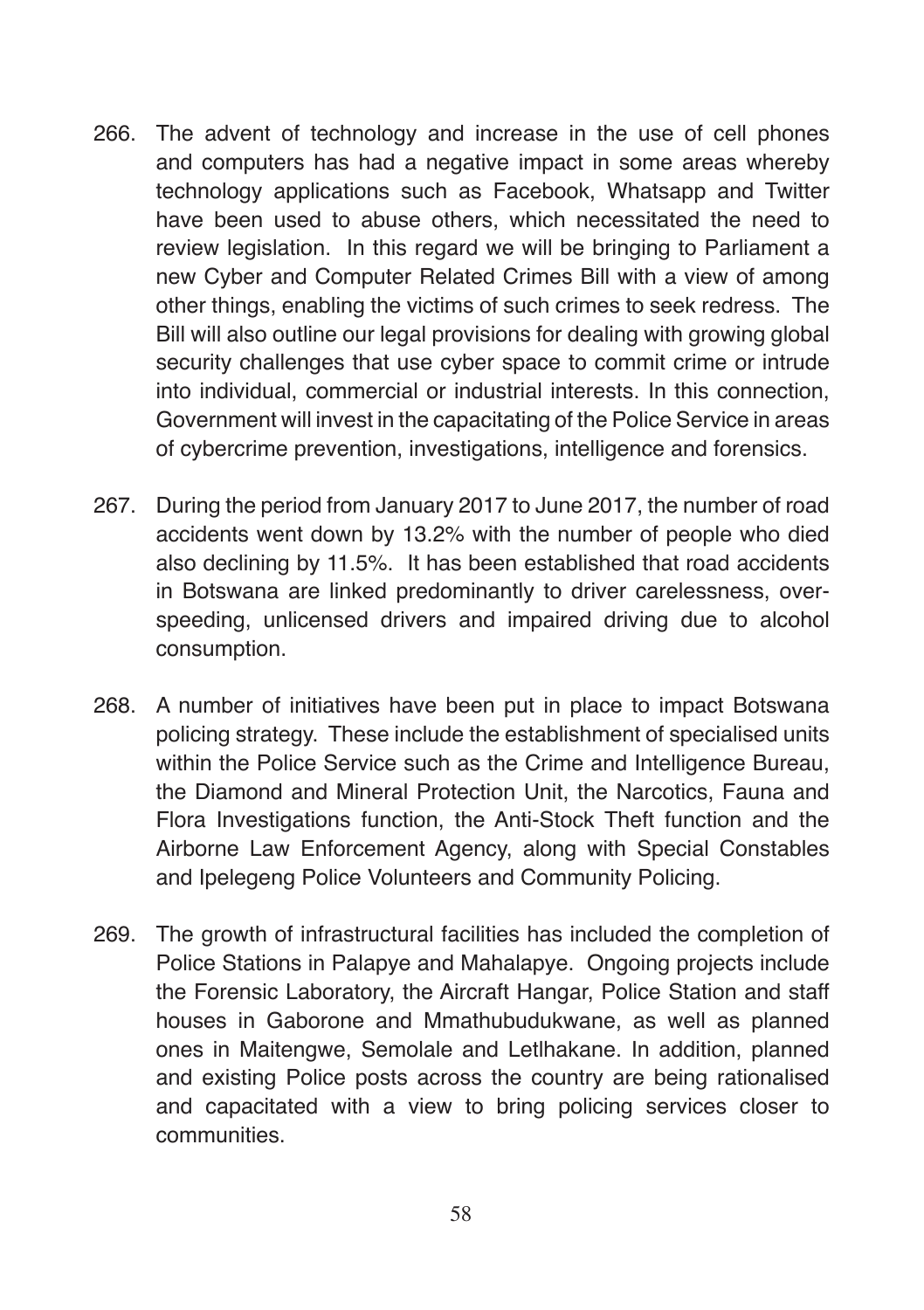## **Botswana Defence Force**

- 270. Madam Speaker, we are committed to maintaining the Botswana Defence Force (BDF) as a well trained and adequately resourced military, with a high state of readiness to defend the nation. In addressing national security concerns, the BDF has recognised that its most critical asset is its human resource capacity. The recruitment, training, development and retention of quality personnel are thus considered to be pivotal.
- 271. Alongside capacity buiding and human resource development, the BDF is pursuing programmes and projects centred on the Forces organisational development and strategic equipping. In this context, the BDF continuously seeks to achieve a sustainable balance between new procurement, refurbishment and upgrading of its equipment, driven by cost efficiency and affordability. Within these strategies the BDF will be able to acquire critical equipment. This will comprise military hardware, communication equipment, and mobility assets aimed at improving operational capability, efficiency and effectiveness.
- 272. During NDP 11, provision of additional staff houses will be the priority for BDF facilities.

## **Corruption Prevention**

- 273. Madam Speaker, Botswana continues to enjoy good ratings by different institutions such as Moody's ratings, MO Ibrahim, World Bank and Transparency International (TI). Notwithstanding these rankings, Botswana still faces challenges of corrupt activities in various sectors of the economy such as construction and land allocation. The current corruption trends reveal the following to be problematic areas:
	- Collusion between private companies and public officers
	- Bribery
	- Procurement especially micro
	- Leakage of confidential bidding information for a benefit
	- Highly inflated prices of goods and services when procured for government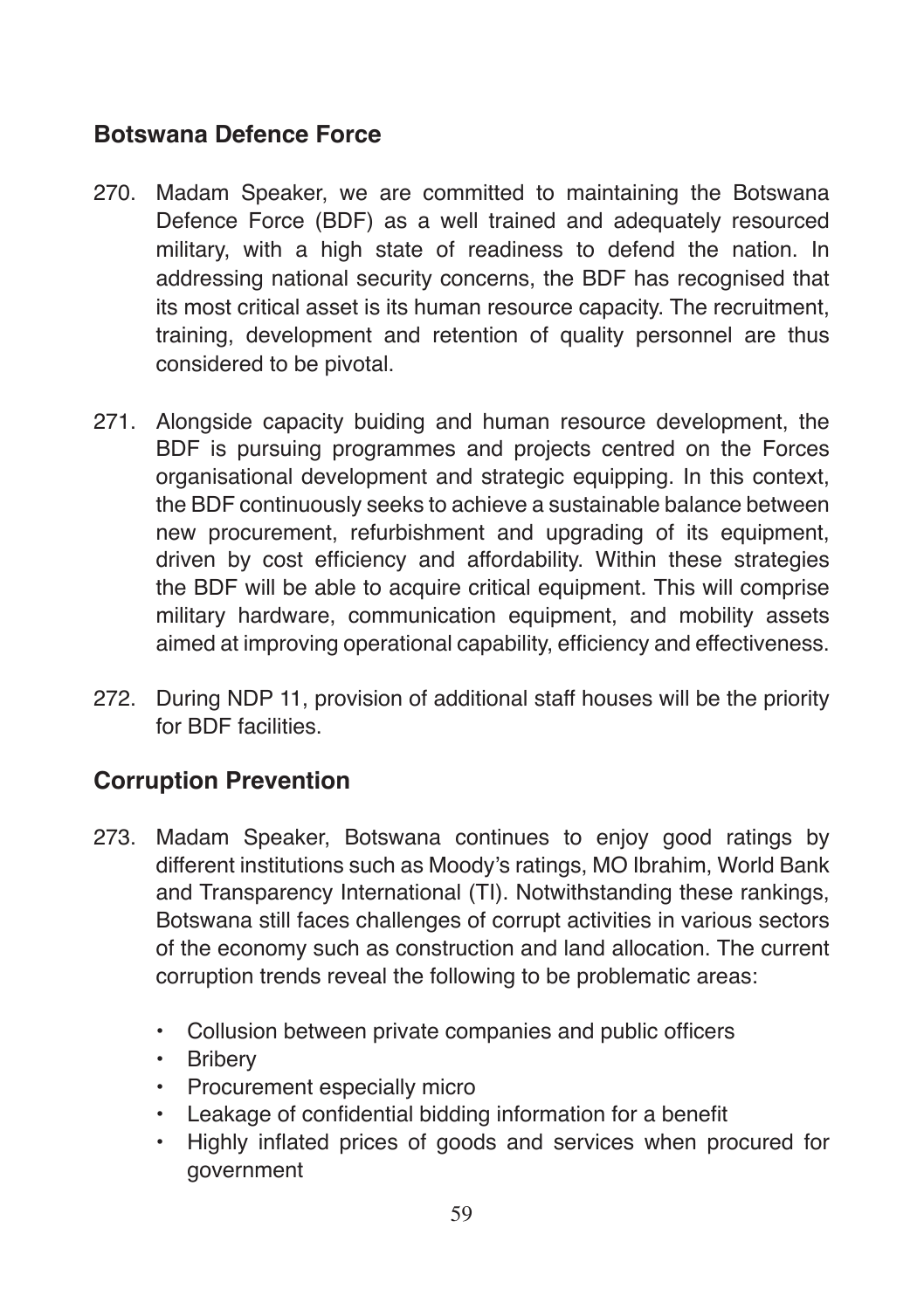- 274. To reduce such abuses, the Directorate on Corruption and Economic Crime (DCEC), in collaboration with public institutions, continues to manage risks in key functional areas. An impact assessment study to ascertain the effectiveness of corruption prevention interventions in public institutions has been completed, whose recommendations as well as proposed monitoring and evaluation framework have been shared with the DCEC for implementation. Quality and Procedures Manuals have also been developed in order to better the corruption prevention services that the DCEC is providing to clients.
- 275. In 2016, the Directorate resuscitated the *Boammaruri* educational programme geared towards teaching primary school pupils on issues of honesty. This educational programme is aimed at catching the pupils at a tender age to mould them into responsible citizens. DCEC also developed a 13 Episode TV drama as a platform for anti-corruption education.

### **Elections**

- 276. With the coming into force of the Electoral Amendment Act, the Independent Electoral Commission (IEC) mounted an extensive sensitisation campaign of key stakeholders on the new law, including all registered political parties and all councils. Community leaders and the general public in all the fifty-seven constituencies were also addressed. During this exercise, some Batswana called for the inclusion of the Voter Verifiable Paper Audit Trail (VVPAT) for the sake of transparency and integrity of the electoral process. Currently the Attorney General's Chambers is drafting the Electoral (Amendment) Bill for the inclusion of the VVPAT.
- 277. The Commission also reviewed the number and locations of polling stations following consultations with key stakeholders and local authorities. This resulted in a reduction of local and external polling stations.
- 278. The IEC is further working with Government on the development of an interface between the Election Management System and Land Information System in preparation for the voter registration exercise. The system will curb instances of illegal voter registration and trafficking.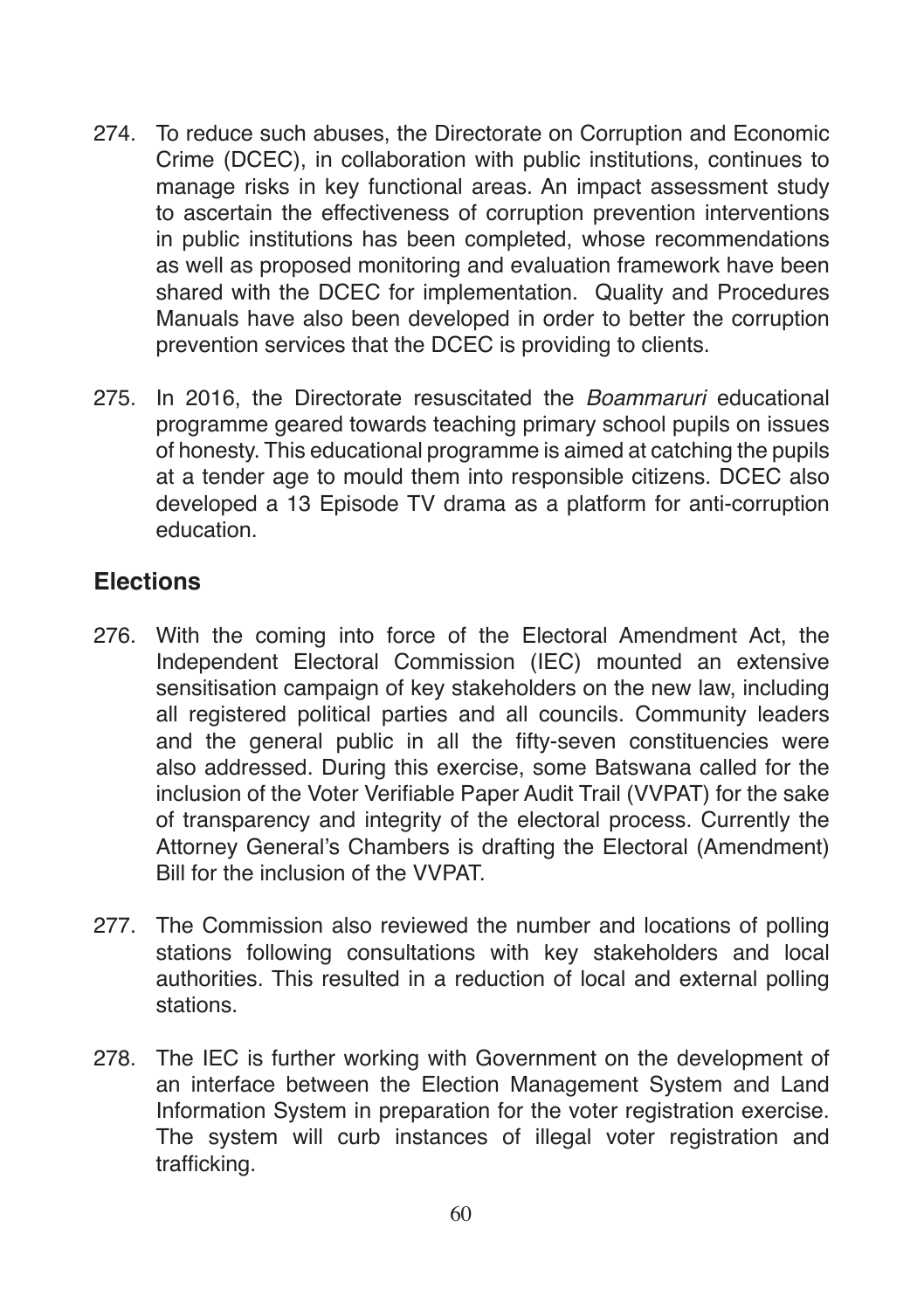## **Ombudsman**

279. Madam Speaker, during the 2016/17 financial year, the Ombudsman received and investigated 1564 complaints, while resolving 798. The Ombudsman's office has also focused on increasing its outreach in the context of the need for greater public awareness of its traditional role and expanded Human Rights mandate.

# **Civil Society**

- 280. Government recognises the role of civil society in development. To this end, the Non-Governmental Organisation (NGO) Council was established in 2013 to advise Government on the NGO Policy implementation. Thus far, a Strategic Plan and Operational plan have been developed to guide implementation of the Policy.
- 281. Under the partnership framework between the Government of Botswana and the European Union, through the Empowerment of Non State Actors Programme, a total of P27 million has been awarded for an aggregate of 49 civil society grants since 2015. As at September, 41 projects, of the small and large grants schemes were successfully implemented at a total of P23.3 million, whilst 8 medium size projects are due for completion in December this year.
- 282. Key achievements of the grant scheme include amongst others; the refurbishment of the Nhabe Museum in Maun, construction of the orphanage care centre in Bobonong, capacity building to key stakeholders on rehabilitation of children with disabilities who cannot be absorbed into the mainstream education system and skills development for income generating activities targeting unemployed women in Kgalagadi, Kweneng and Selebi Phikwe areas.

### **Labour**

283. Government continues to provide labour administration services to the nation with a view to promoting industrial harmony. These services include labour inspections, trade disputes resolution, promotion of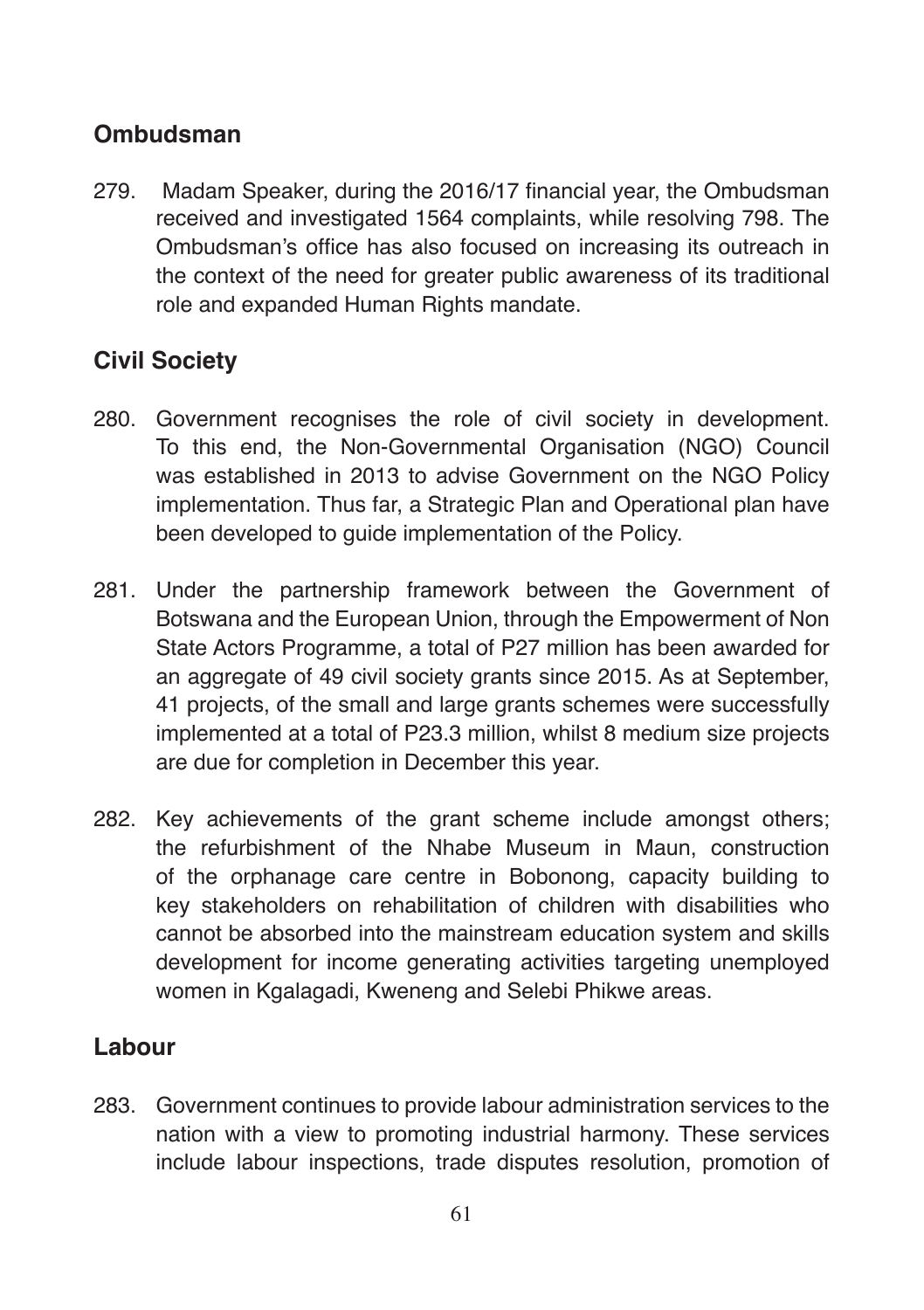industrial relations, as well as processing of workers compensation and work and residence permits. The labour system supports the attainment of sustainable economic growth by putting in place favourable laws, policies and regulations in line with international labour standards.

- 284. Government continues to improve labour legislation in order to create a conducive labour relations climate. Pursuant to this objective, Parliament passed the Trade Disputes Bill, 2016. The Ministry of Employment, Labour Productivity and Skills Development is working with employers and workers representatives to identify gaps in the Employment Act and Trade Unions and Employers Act that may necessitate the amendment of the Acts to facilitate business, as well as to bring the laws into conformity with ILO conventions ratified by Botswana. Other labour laws that are being considered for amendment include the Workers Compensation Act, Cap 47:03 and Factories Act, Cap 44:01 with a view to aligning them with the latest developments and best practice. Furthermore, the development of National Policy on Wellness and Disease Management in the World of Work and National Occupational Health and Safety Policy is at advanced stage. The adoption of these policies would facilitate the management of wellness at the workplace, as well as the implementation of occupational health and safety programmes at the workplace respectively.
- 285. Botswana Decent Work Country Programme (DWCP) will be coming to an end in December 2017. The objective of the programme is to promote employment creation, social protection, social dialogue and rights at work. The programme has provided expertise in the development of the drafts of the National Policy on Wellness and Disease Management in the World of Work and the National Occupational Health and Safety Policy. In view of the importance of this programme, Ministry of Employment, Labour Productivity and Skills Development is working with employers and workers to review the programme with a view to renewing it.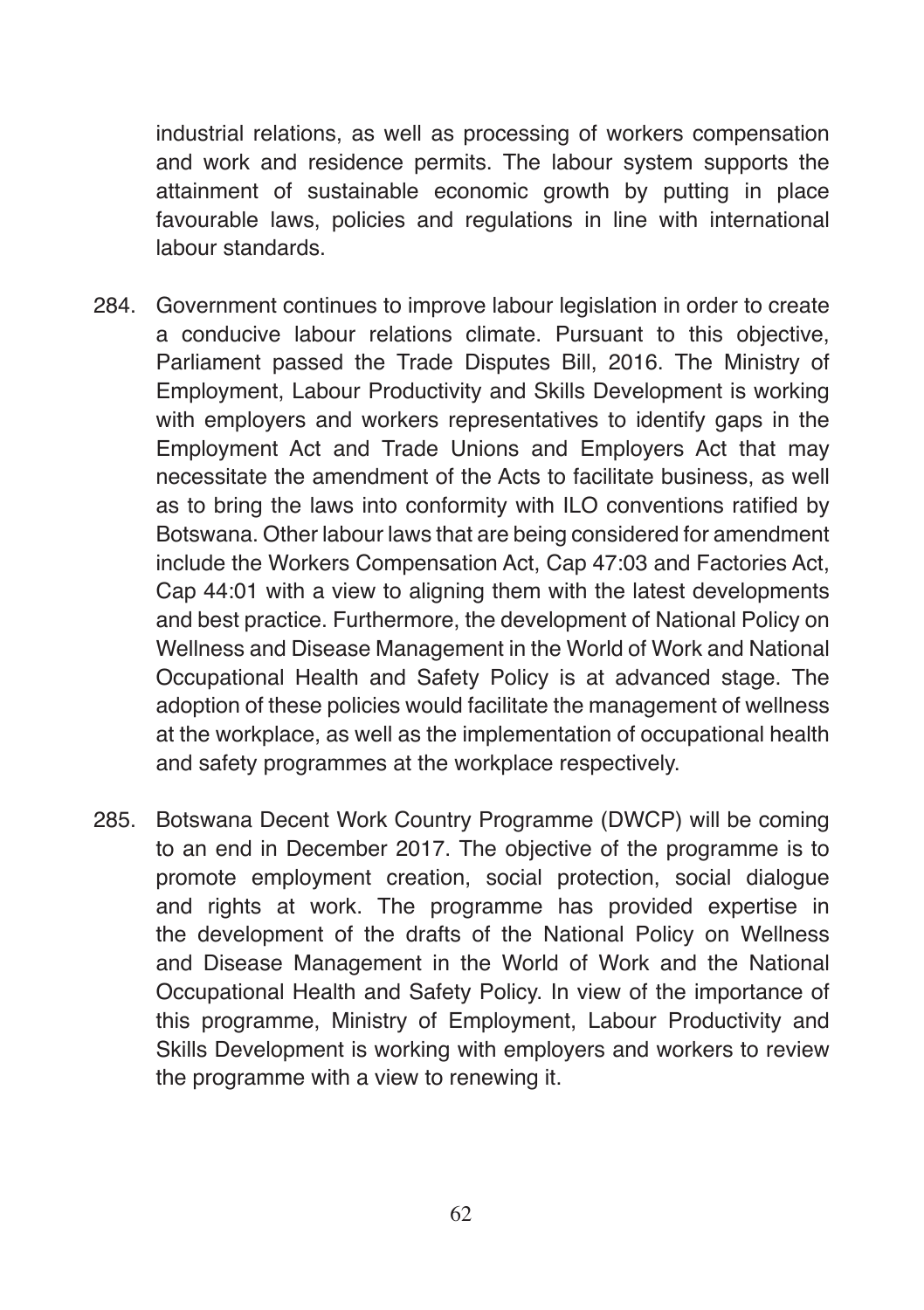## **Disaster Management**

- 286. Madam Speaker, recent events such as flooding and earth tremors have raised awareness about the need to prepare for natural disasters. A National Disaster Command Center is being developed and it's currently at the design works phase with the project expected to be complete in a year's time. The centre will play a key role as it will allow for timely and crucial decisions to be taken during disaster operations.
- 287. A team of Search and Rescue Technicians is currently undergoing months of training in various rescue roles, such as light motor vehicle rescue, confined space, high angle and structural collapse rescue techniques. Upon completion of their training the SAR Team will complement the efforts that will be realized through the establishment of the command centre.

# **Arts & Culture**

- 288. Madam Speaker, Government continues to promote the diverse cultural heritage of our country through various programmes to develop the arts and crafts to a level where the arts and craft producers are able to earn income from their work.
- 289. The President's Day Competitions remain a key programme in pursuit of this goal. Participation levels in the Competitions have grown from 3,274 in 2008 to 18,971 this year. The number of categories in which artists compete has at the same time increased from 25 to 58 this year. This growth has resulted in the prize money awarded to artists also rising from P1 million to P4.6 million over the same period.
- 290. To further promote arts and crafts, Government has taken the lead in allocating P10 million to procure art and crafts as well as performance services from local artists.
- 291. On the 30<sup>th</sup> September 2017 Botswana celebrated 51 years of Independence under the theme: "United and Proud". In this respect, I urge Batswana to continue to use their national symbols and colours as an expression of our patriotism.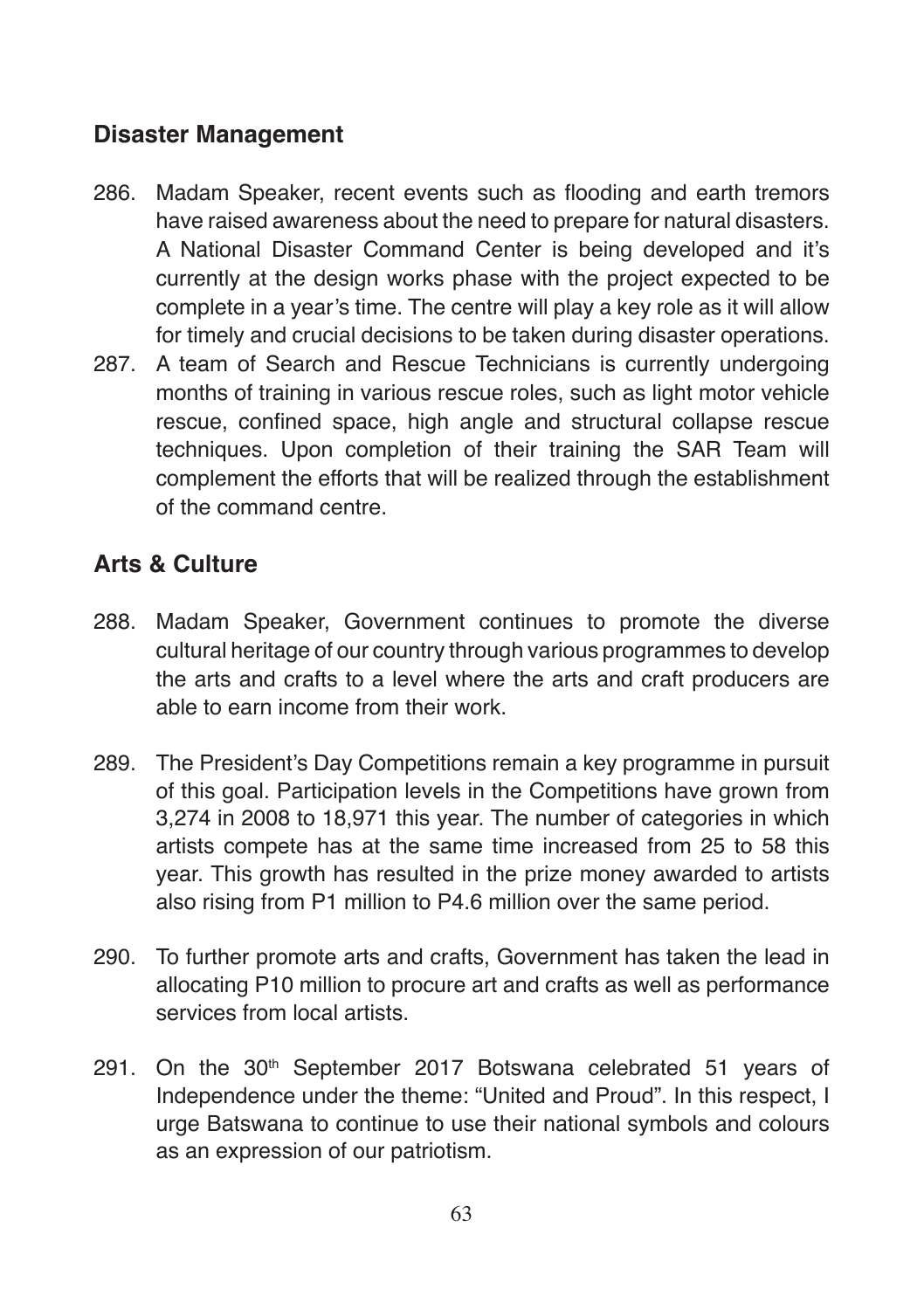# **Sport Development**

- 292. Madam Speaker, our local sports have come of age. In the last year our athletics and karate teams have performed exceptionally well bringing home medals from international competitions. Collectively, Botswana teams won a total of 194 medals in the last financial year, and 141 medals, including 48 gold, have already been won since April of this year.
- 293. Government has spent over P130 million on sports development this past year, against P37 million received from private sector sponsorship. Here I wish to encourage more private sector investment to at least match Government in the future. To improve performances and meet the welfare needs of athletes, Government continues to motivate athletes by paying appearance fees and performance incentives.
- 294. Our heavy investment in capacity building of sport administrators and development of sport infrastructure has also enabled us to host major sporting events. You will all have witnessed the recent Netball World Youth Cup 2017 where we hosted 19 countries. Similarly, we have hosted the World Baseball and Softball Conference in October 2017 and will be welcoming International Working Group on Women and the African Union Sport Council Region 5 under 20 Games in 2018.
- 295. Constituency Sport Tournaments continue to attract sizeable numbers of youths who benefit from both recreation and physical fitness through their participation. In the 2016/17 financial year participation levels averaged 84,000 compared to 28,500 at inception in 2008. This year athletics has been introduced as the fourth sporting code covered by the games after football, netball and volleyball.
- 296. The Gambling Act was passed in 2012 opening the door for a National Lottery as well as new betting activities. Once operational the lottery will further support the development of sport and recreation and arts and culture, as well as youth empowerment and local charities.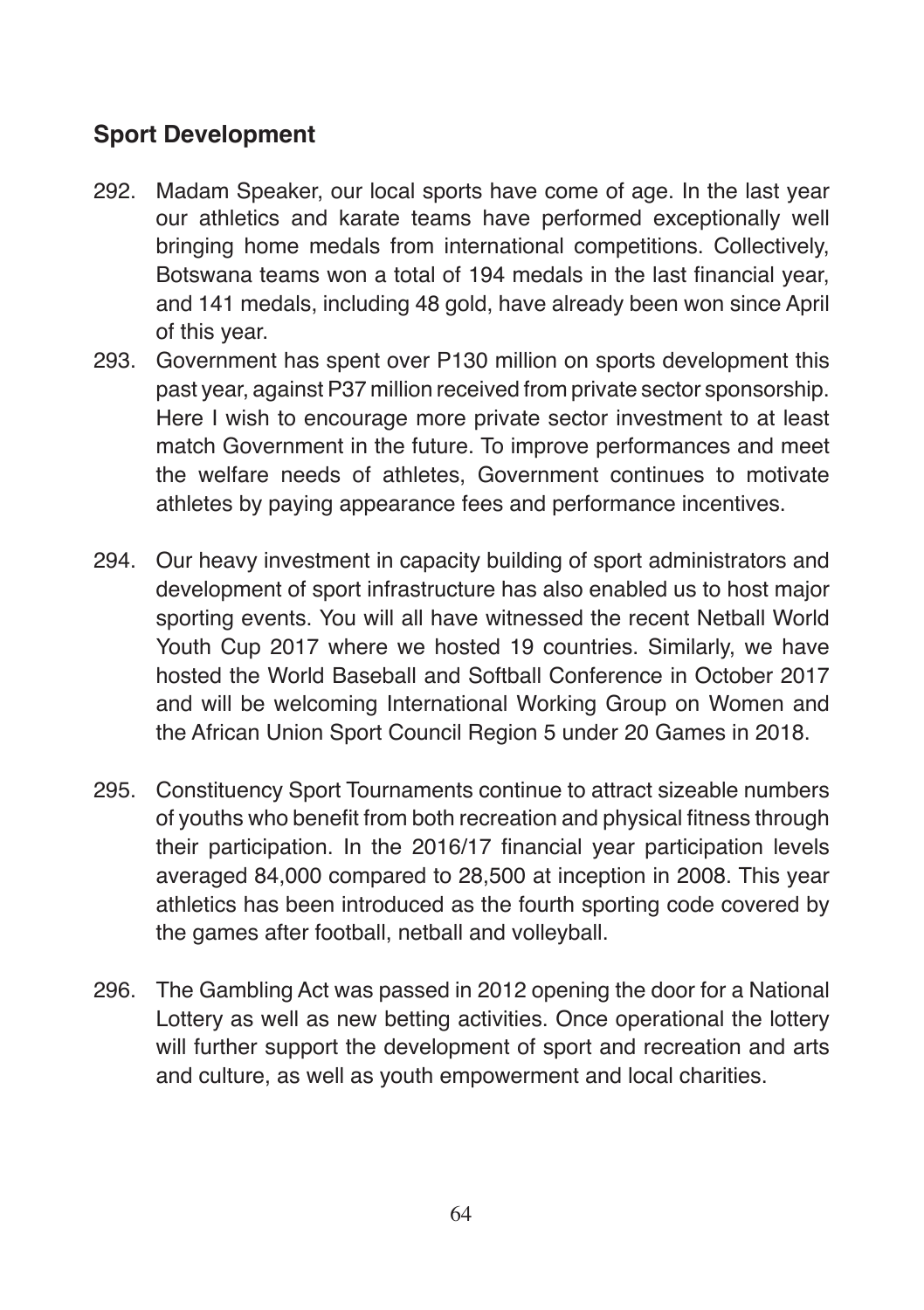### **Botswana and the World**

- 297. Madam Speaker, Botswana continues to play a critical and influential role in the promotion of global issues, such as respect for human rights, good governance, democracy, the rule of law, as well as the maintenance of international peace and security through regional and multilateral diplomacy.
- 298. Despite our developing nation status, Botswana has remained steadfast in articulating her position with regard to the violation of human rights, poor governance and lack of democratic credibility as well as fanning conflicts based on ethnic, racial and religious bias and/or territorial claims. The principal culprits have been named in the past and we will continue to do so in our press releases. The United Nations Security Council has on many occasion failed to provide the required leadership on such issues as some are part of the problem instead of the solution.
- 299. I wish to reiterate Botswana's strong support for the International Criminal Court (ICC), which is the only permanent criminal international court of last resort that plays a deterrent role in preventing the commission of genocide, war crimes and crimes against humanity. In order to demonstrate our unequivocal support for the work of ICC, Botswana recently undertook a significant step by domesticating the Rome Statute and thus making it part of our national laws.
- 300. Government further remains committed to ensure that the conduct of our foreign relations contributes to national development and the improvement of the living standards of all Batswana by attracting foreign direct investment and other forms of international support.
- 301. In terms of promoting international trade, the African Growth and Opportunity Act (AGOA) has been extended by 10 years to September 30, 2025 and participating countries on the extended AGOA Preferential Arrangement were expected to formulate National AGOA Response Strategies. To adhere to these requirements, Botswana completed its AGOA National Response Strategy earlier this year.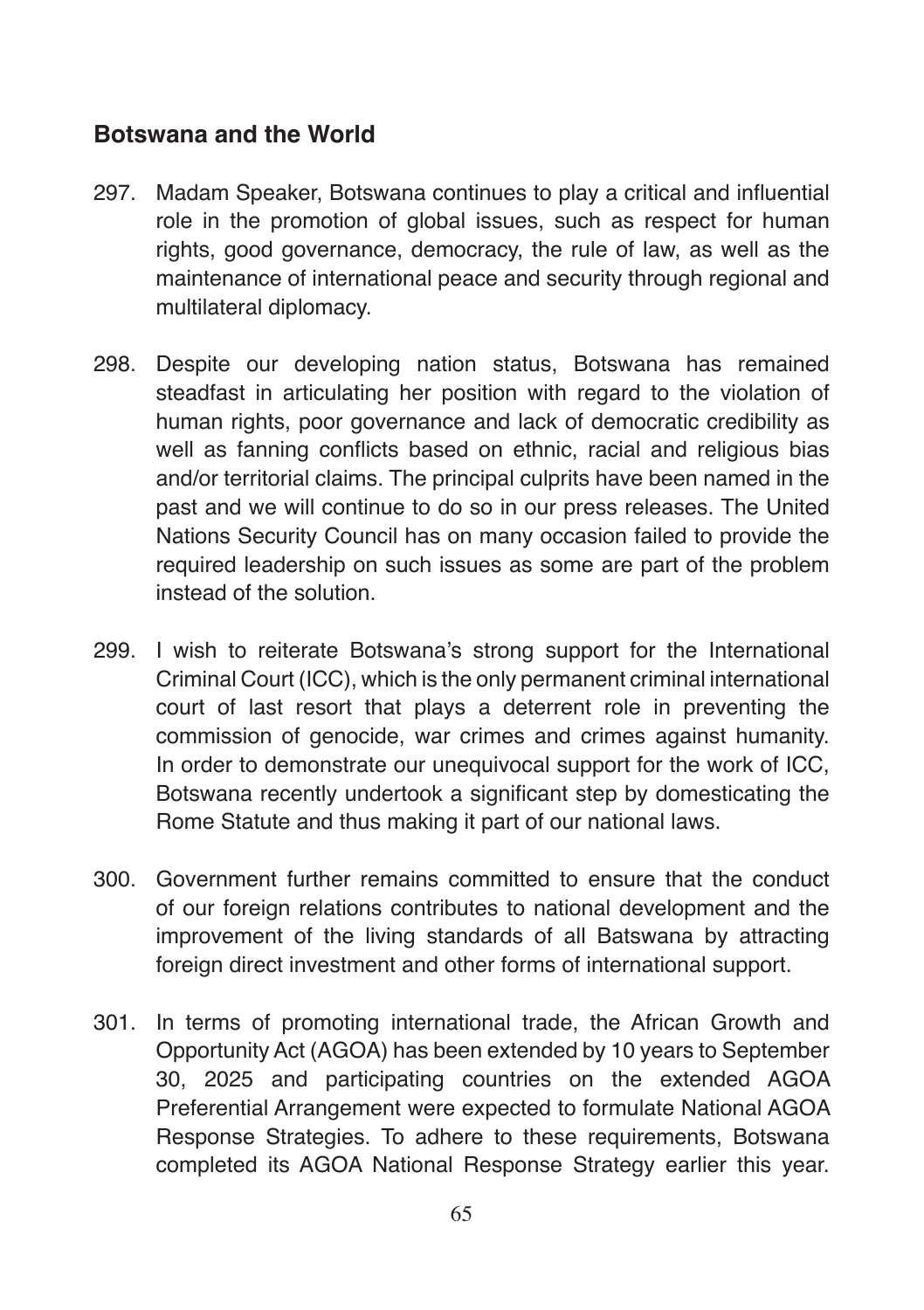The Strategy has identified sectors for potential export including the horticulture and agro-processing; handicrafts; jewellery and semiprecious stones; leather and leather products; natural products; meat and meat products as well as textiles and apparel sector.

- 302. With the limited financial resources at our disposal, the Government of Botswana has, over the past decade, established five diplomatic missions in Nigeria, Brazil, Kuwait, Mozambique and Germany. This has increased Botswana's diplomatic representation abroad to twenty-two, while we maintain diplomatic ties with 140 nations around the world. In order to maximize opportunities for Botswana, my Government plans to progressively open new diplomatic missions. With expanded representation abroad, we have witnessed an increase in such activities as tourism, trade and investment promotion as well as technical assistance in terms of scholarship offers.
- 303. During the year under review, I undertook state visits to Germany, Sweden, Chile and Malta. I also had the pleasure of hosting a number of Heads of State.
- 304. Our foreign policy posture is premised on the principles of good neighbourliness and peaceful co-existence. In this regard, we continue to bilaterally and regionally engage immediate neighbouring countries with a view to further strengthen and deepen the existing special bonds of friendship and close collaboration. In this respect, bilateral mechanisms in the form of Joint Permanent Commission on Defence and Security and on Cooperation are hosted annually on alternative basis with Namibia, South Africa, Zimbabwe and Zambia respectively.
- 305. Botswana also continues to effectively contribute to regional efforts aimed at consolidating democracy, peace and security in the SADC region.
- 306. Madam Speaker, Botswana has since independence remained committed to advancing the objectives of our Continental body, the African Union. Our commitment to advance the continental development agenda has been demonstrated by the following: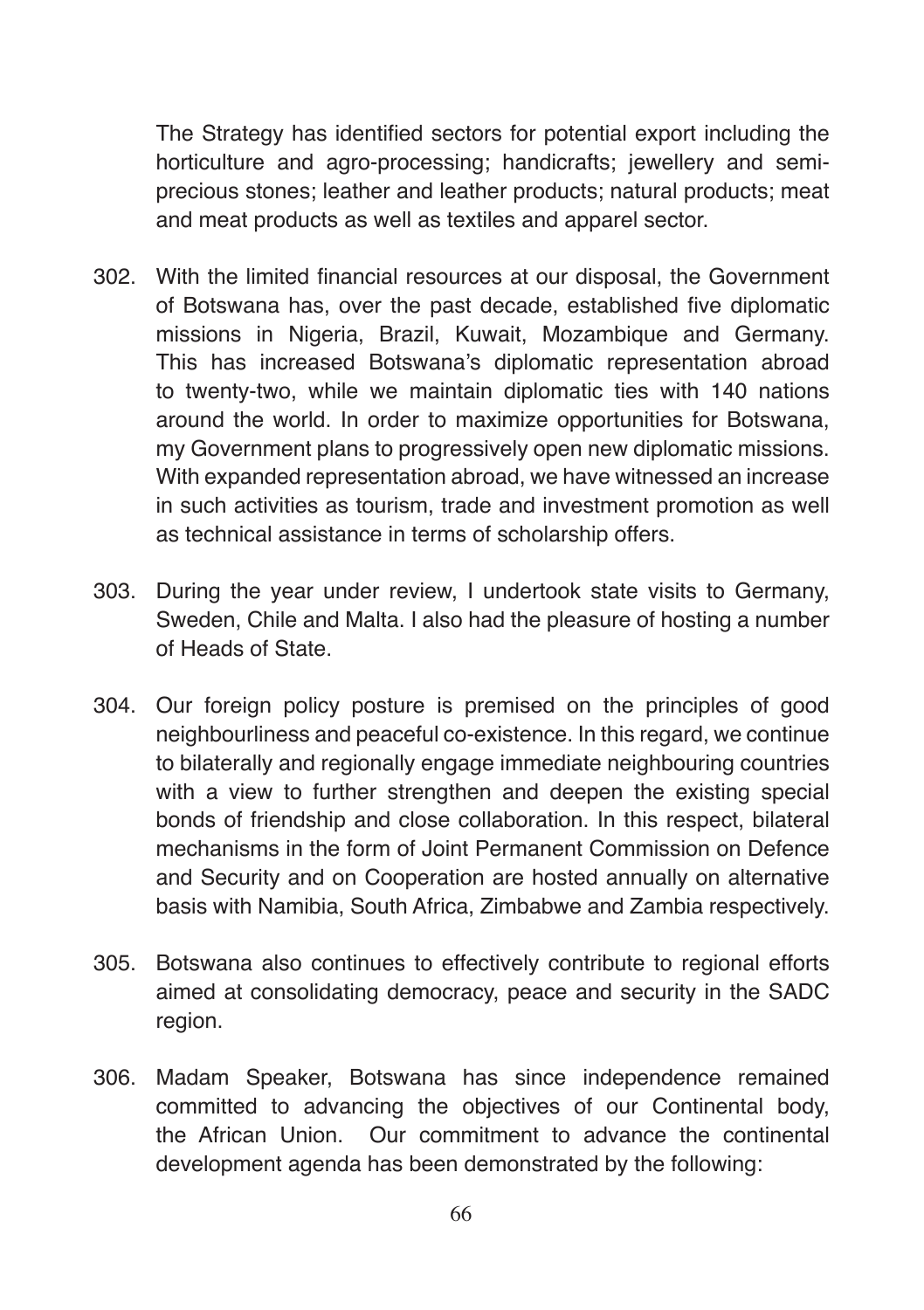- Botswana has consistently honoured her assessed annual financial contribution to the African Union;
- Botswana has always responded to the international appeals for assistance to other African countries in times of natural disasters and other calamities. As would be recalled, Botswana made contribution to Sierra Leone, Liberia and Guinea when the three countries were affected by the Ebola virus. As a result, Botswana was in 2015 given an Award by the African Union for her positive life-saving contribution during the Ebola virus crisis.
- Despite our own developmental challenges, Botswana has in the spirit of solidarity and brotherhood continued to extend humanitarian assistance to some members of our African Union family whenever they experience natural catastrophes. In the past humanitarian assistance was extended to Lesotho, Madagascar, Mozambique, Malawi, Namibia, South Africa, Burundi, Sierra Leone, Somalia, and Togo.
- Botswana has also on several occasions extended humanitarian assistance to Zimbabwe, when they were hit by natural disasters such as cholera, floods, famine, and foot and mouth disease.
- Botswana has also supported peace building initiatives, reconstruction and development efforts of fellow African countries. This has included extending technical support and cooperation to a number of countries, namely Lesotho, Liberia, Malawi, Namibia, Seychelles and South Sudan.
- Botswana played an active role in the resolution of conflicts both at military and political levels under the UN, AU and SADC mandates. These include: sending military contingents or Observers to UN peacekeeping missions in Somalia, Mozambique, Rwanda and Darfur, Sudan and Lesotho; participation in peacemaking leadership role by Former President Masire (Lesotho and DRC) and Former President Mogae (South Sudan).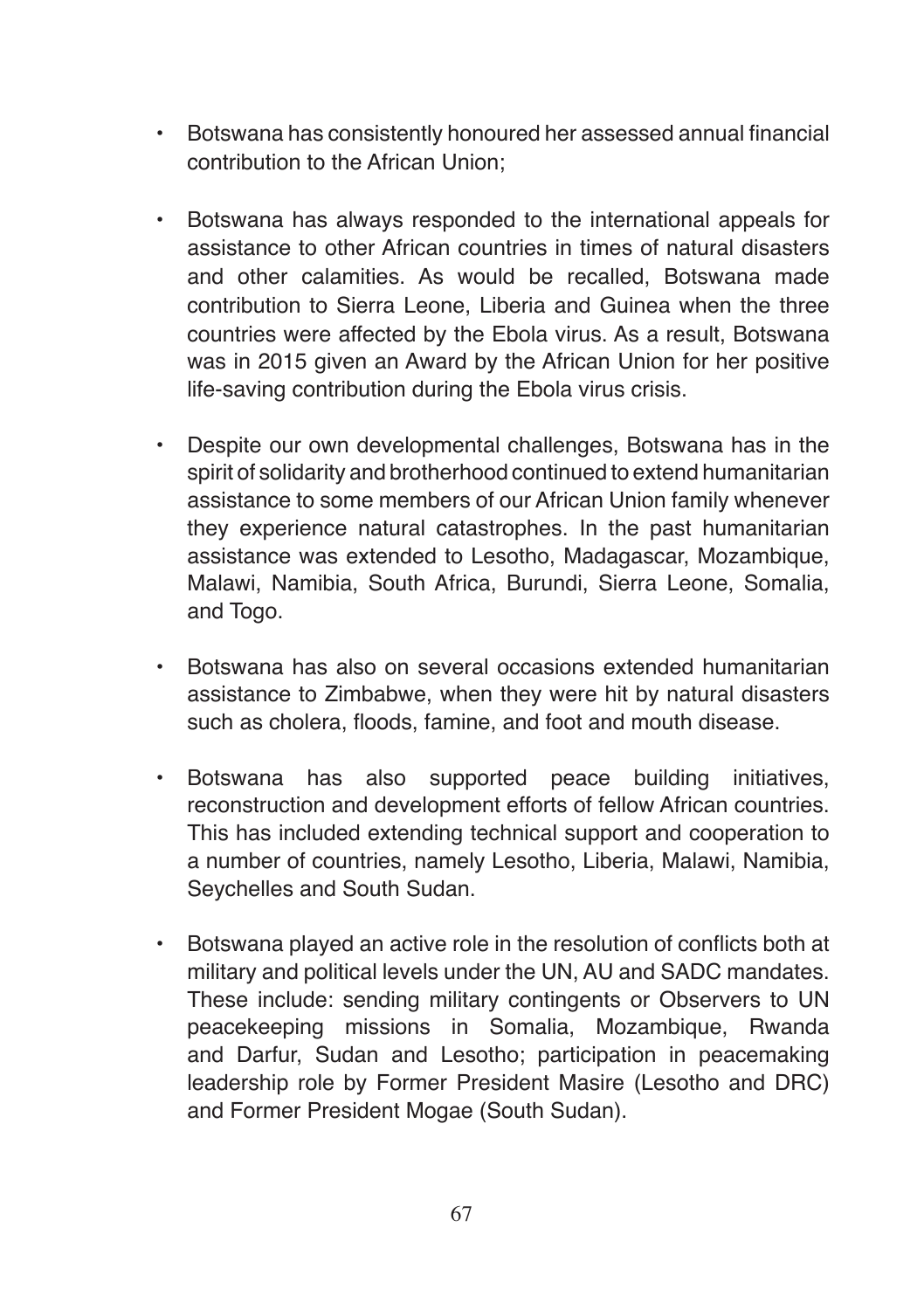- In recognition of Botswana's demonstrated commitment to continue contributing to Africa's peace and stability, in April 2016, Botswana was elected a member of the African Union Peace and Security Council for a period of two years.
- 307. Madam Speaker, our country continues to benefit from the assistance we receive from our international partners. I, therefore, take this opportunity to once more acknowledge and thank all of the countries and international organisations, including private institutions and individuals, who have supported us over the past year.

### **Conclusion**

- 308. Madam Speaker, our progress as a nation over the years has been rooted in the fact that the goals that unite us have been, and should ever remain, greater than any differences of perspective on how we may best achieve them. Having interacted with citizens of all walks of life across our great country has, in this respect, reinforced my own faith that we as a people remain united in our diversity. I am further comforted by the talent and innovation I have so often encountered, especially among our youth. While we will undoubtedly continue to confront significant challenges, when we place the interests of Botswana first we shall find the strength to overcome all obstacles.
- 309. I am confident that sooner rather than later, we shall overcome such challenges as unemployment and poverty amongst our affected citizens. As I said at the beginning of this statement we also have in our revised Long-term Vision and 11<sup>th</sup> National Development Plan the signposts for our medium to long-term progress in this regard. But to achieve our vision of a better future by 2036, while overcoming our current challenges, will require greater commitment and productivity from all sectors of society.
- 310. In today's fast moving world our benchmarks as Batswana must also be global. We have no choice but to compete with the best in the world. This must remain a daily challenge for all of us, both inside and outside Government, for as I said last year, continued overreliance on the state is no longer a sustainable option.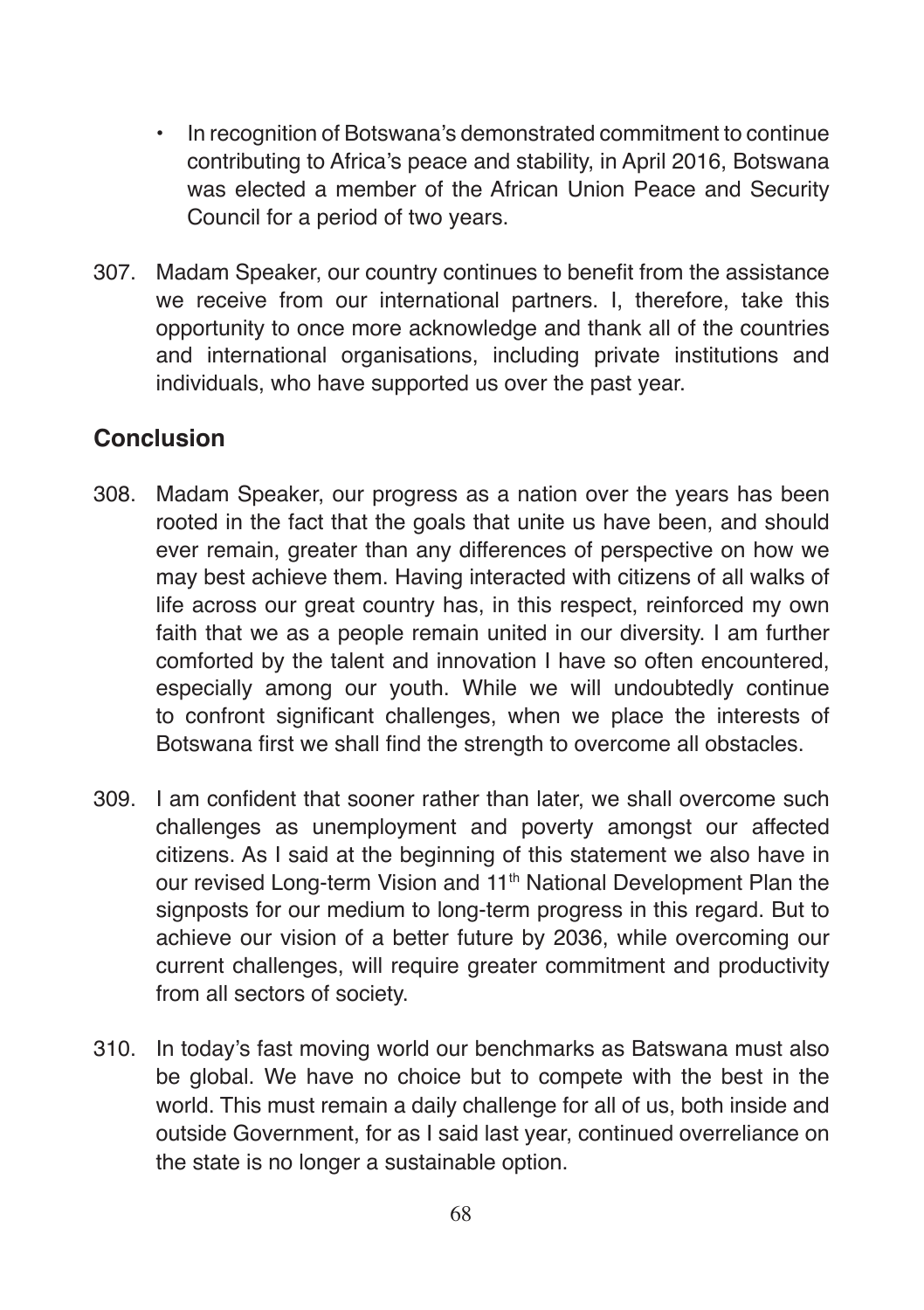- 311. Madam Speaker, in accordance with the Constitution, 5 months from now I shall be passing the baton of leadership of our great country into the capable hands of His Honour the Vice President. I am confident that with support of members of this House and the nation as a whole the next administration will continue to build on the legacy of progress that was begun under my predecessors.
- 312. Let me also take the opportunity to commend you, Madam Speaker, for your calm and astute leadership of this House as well as your initiative of "Taking Parliament to the People". Let me further commend you for your many years of devoted service to our nation.
- 313. As we continue on our national journey, let us also continue to look to the Lord who makes all things humanly possible. Let us remain united under God's mercy, for in the Book of Isaiah [41:10] God says: - "Do not fear, for I am with you; do not be afraid, for I am your God. I will strengthen you; I will help you; I will hold on to you with my righteous right hand." May the blessing of the Lord continue to sustain us.
- 314. I thank you for your attention.